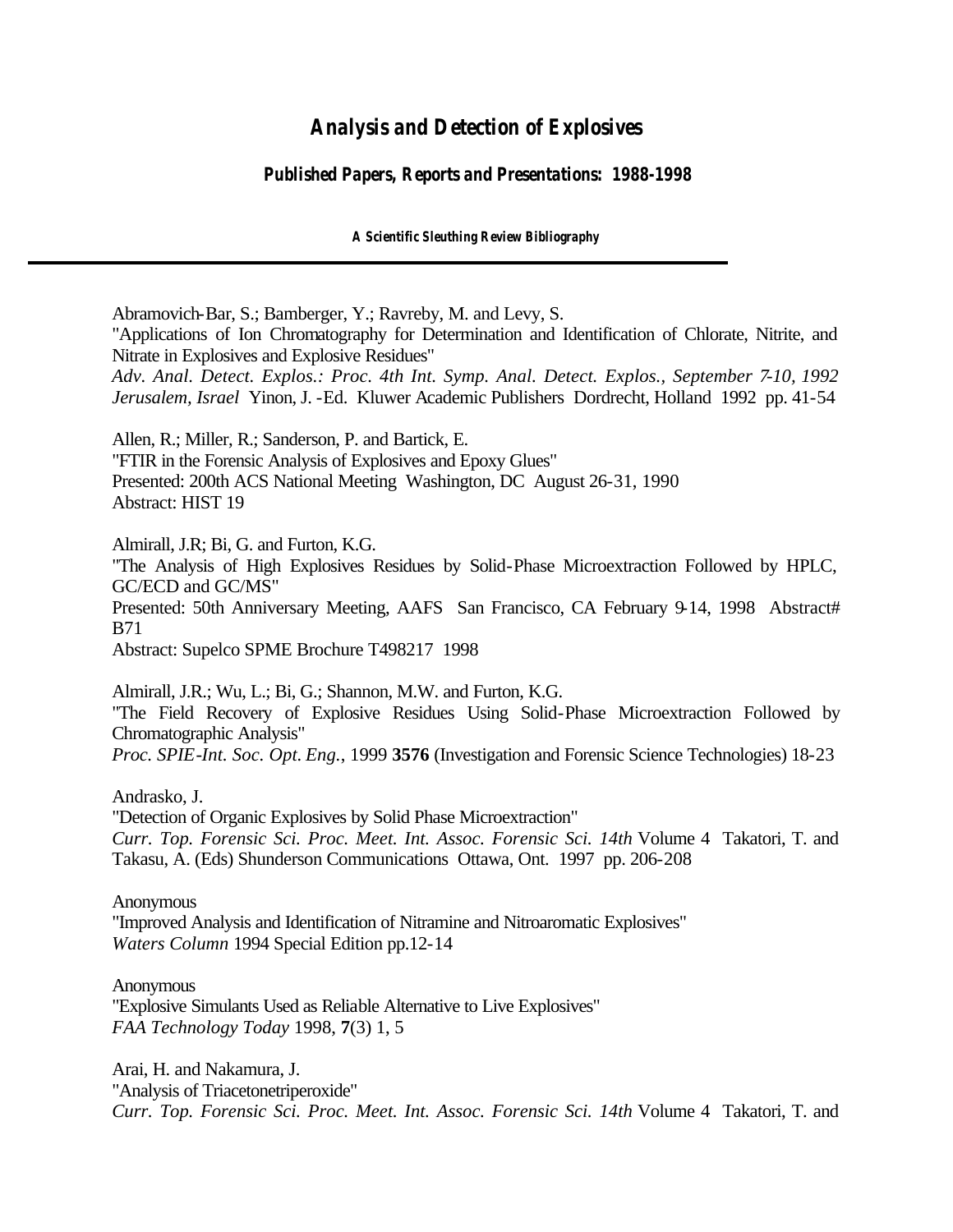Takasu, A. (Eds) Shunderson Communications Ottawa, Ont. 1997 pp. 209-214

Ark, F. and Chen, T.H. "Multicomponent Analysis of Explosives" *Proc. Third Symp. Anal. Detect. Explos.* Mannheim, FRG July 10-13, 1989 pp. 29-1 to 29-13

Ark, F. and Chen, T.H.

"Determination of the Impurity Concentration Profile in TNT"

*Adv. Anal. Detect. Explos.: Proc. 4th Inter. Symp. Anal. Detect. Explos., September 7-10, 1992 Jerusalem, Israel* Yinon, J. -Ed. Kluwer Academic Publishers Dordrecht, Holland 1992 pp. 165- 172

Ashraf-Khorassani, M. and Taylor, L.T. "Qualitative Supercritical Fluid Chromatography/Fourier Transform Infrared Spectroscopy Study of Methylene Chloride and Supercritical Carbon Dioxide Extracts of Double-Base Propellant" *Anal. Chem.* 1989, **61**(2) 145-148 January 15

Ashraf-Khorassani, M. and Taylor, L.T.

"Analysis of Propellant Stabilizer Components via Packed and Capillary Supercritical Fluid Chromatography/Fourier Transform Infrared Spectrometry" *J. High Resolut. Chromatogr.* 1989, **12**(1) 40-44 January

Axon, B.W. and Gilbert, J.D. "Recovery of Explosive Traces Using a Solution of Beta-cyclodextrin on Cotton Wool Swabs: Formation of Inclusion Complexes" Presented: International Association of Forensic Sciences Meeting Adelaide, Australia 1990 Abstract FE364

Bamberger, Y.; Levy, S.; Tamiri, T. and Zitrin, S. "The Identification of Musk Ambrette During a Routine Test for Explosives" *Proc. Third Symp. Anal. Detect. Explos.* Mannheim, FRG July 10-13, 1989 pp. 4-1 to 4-9

Bamberger, Y.; Margalit, Y. and Zitrin, S. "Post Explosion Analysis by NMR Spectrometry" *Proc. Third Symp. Anal. Detect. Explos.* Mannheim, FRG July 10-13, 1989 pp. 24-1 to 24-8

Baran, T. "Identification of Explosive Materials" *Forensic Sci. Int.* 1990, **46**(1-2) 139-142

Barnes, R.C. "Making the Connection - The Nature of Bomb Scene Forensic Evidence" Presented: International Association of Forensic Sciences Meeting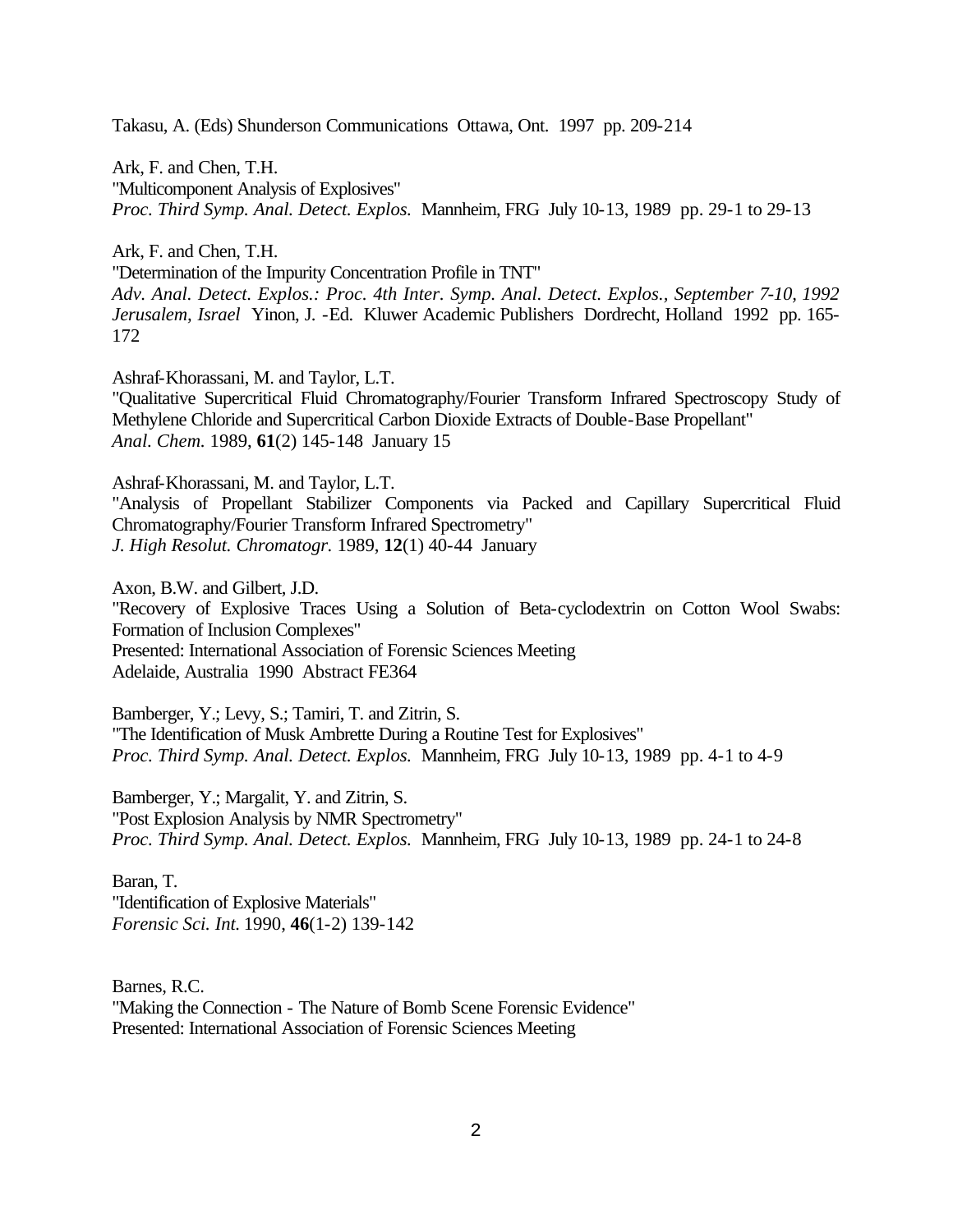Adelaide, Australia 1990 Abstract FE388

Bartick, E.G. "Infrared Analysis of Plastic Explosives by Internal Reflectance Spectroscopy" Presented: International Association of Forensic Sciences Meeting Adelaide, Australia 1990 Abstract CC335

Bartick, E.G. and Merrill, R.A.

"Analysis of Plastic Bonded Explosives II: Bulk Analysis by Infrared Internal Reflection Spectroscopy" *Proc. Inter. Symp. Forensic Aspects Trace Evid.* FBI Quantico, VA June 24-28, 1991 pp. 277- 279 Avail. NTIS PB94-145877

Baytos, J.F. "Field Spot-Test Kit for Explosives" Report 1991, LA-12071-MS Los Alamos National Lab., NM Order No. DE91015321 7 pp. Avail. NTIS from: *Energy Res. Abstr.* 1991, **16**(10) Abstract # 28440

Bazaki, H.; Kawabe, S.; Miya, H. and Kodama, T. "Synthesis and Properties of High Energy Density Material (HNIW)" *Proc. Int. Pyrotech. Semin.* 1997, 23rd, pp. 88-96 IIT Research Institute (English)

Bellamy, A.J. and Sammour, M.H.

"Stabilizer Reactions in Cast Double Base Rocket Propellants. Part III: Evidence for Stabilizer Interaction during Extraction of Propellant for HPLC Quantative Analysis" *Propellants, Explos. Pyrotech.* 1993, **18**(1) 46-50 February

Bender, E.C. "Indirect Photometric Detection of Anions for the Analysis of Low Explosives" *Crime Lab. Dig.* 1989, **16**(3) 78-83 October

Bender, E.C. "The Analysis of Dicyandiamide and Sodium Benzoate in Pyrodex by HPLC" *Crime Lab. Dig.* 1989, **16**(3) 76-77 October

Bender, E.C. "Recent Trends in Terrorist Bombings" Presented: 46th Annual Meeting AAFS San Antonio, TX February 14-19, 1994 Abstract # B77

Bender, E.C. "Analysis of Low Explosives" in: *Forensic Invest. Explos.* 1998 Beveridge, A. - Ed. Taylor & Francis London, U.K. pp. 343-388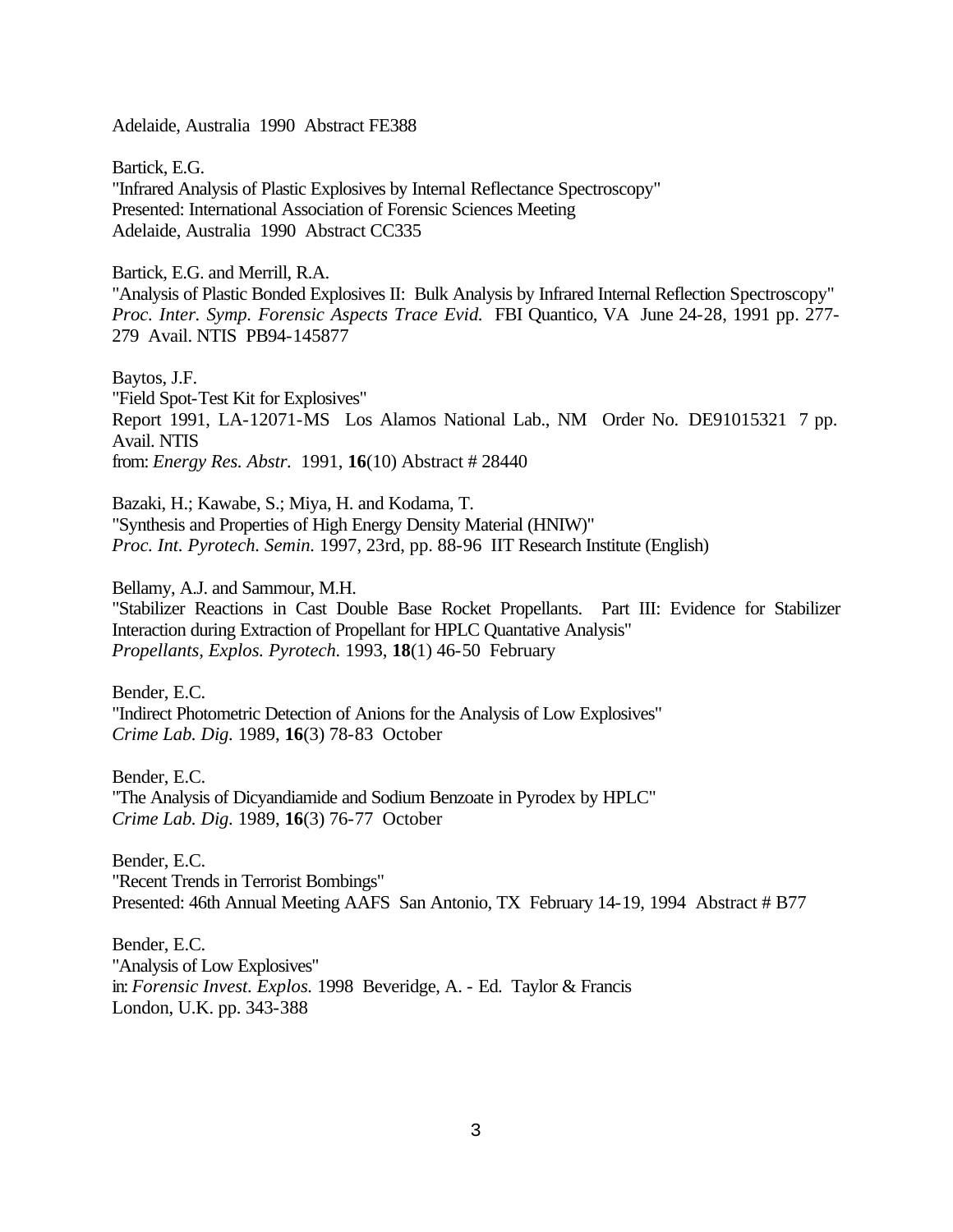Bender, E.C. and Crump, J.

"The Instrumental Analysis of Intact and Post Blast Water Gel and Emulsion Explosives" in: *Adv. Anal. Detect. Explos.: Proc. 4th Inter. Symp. Anal. Detect. Explos., September 7-10, 1992 Jerusalem, Israel* Yinon, J. -Ed. Kluwer Academic Publishers Dordrecht, Holland 1992 pp. 179-188

Bender, E.; Hogan, A.; Leggett, D.; Miskolczy, G. and MacDonald, S. "Surface Contamination by TNT" *J. Forensic Sci.* 1992, **37**(6) 1673-1678 November

Berberich, D.W.; Yost, R.A. and Fetterolf, D.D "Analysis of Explosives by Liquid Chromatography/Thermospray/Mass Spectrometry" *J. Forensic Sci.* 1988, **33**(4) 946-959 July

Bergens, A. and Asplund, J. "Determination of Nitrogen Dioxide Generated in Propellants and Explosives by Polarography and HPLC with Electrochemical Detection" *Proc. Third Symp. Anal. Detect. Explos.* Mannheim, FRG July 10-13, 1989 pp. 15-1 to 15-10

Beveridge, A.D. "Developments in the Detection and Identification of Explosive Residues" *Forensic Sci. Rev.* 1992, **4**(1) 18-49 June

Beveridge, A.D. "Analysis of Explosives" *Proc. Inter. Symp. Forensic Aspects Trace Evid.* FBI Quantico, VA June 24-28, 1991 pp. 177- 189 avail. NTIS PB94-145877

Bi, M.; Almirall, J.R. and Furton, K.G. "Analysis of Explosives and Explosive Odors by Solid-Phase Microextraction Followed by HPLC and GC-MS" Presented: 214th ACS National Meeting Los Vegas, NV September 7-11, 1997 ANAL # 35

Biederman, G.B.

"Vapor Preconcentration in the Detection of Explosives by Animals in an Automated Laboratory Setting"

*Adv. Anal. Detect. Explos.: Proc. 4th Inter. Symp. Anal. Detect. Explos., September 7-10, 1992 Jerusalem, Israel* Yinon, J. -Ed. Kluwer Academic Publishers Dordrecht, Holland 1992 pp. 463- 472

Blackwood, L.G.; Gresham, G.L.; Larson, R.A. and Rae, C. "Surface Contamination of Electronic Threat Device Prepared with Composition C-4 Plastic Explosives"

*Proc. 5th Inter. Symp. Anal. Detect. Explos. Washington, DC December 4-8, 1995*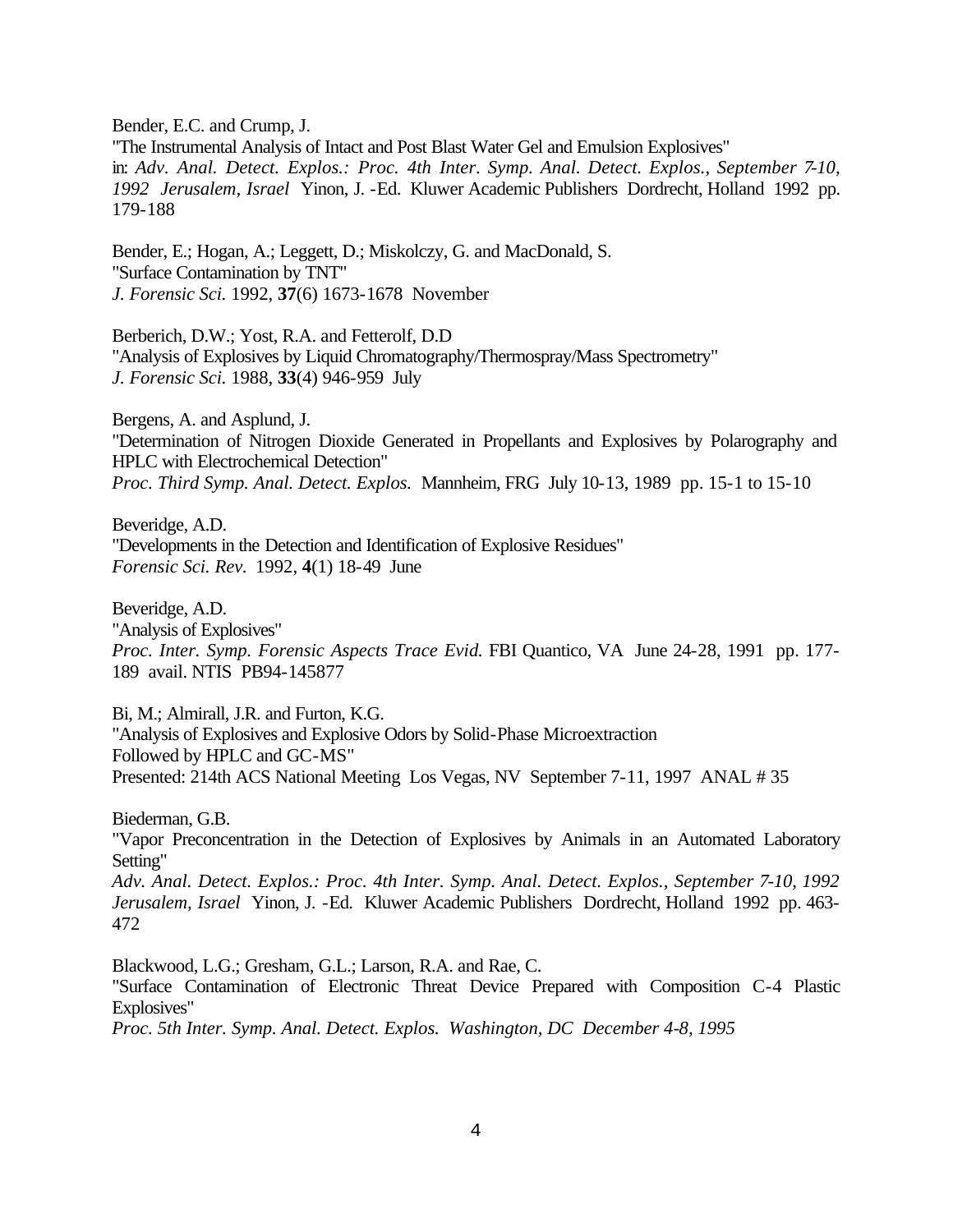Midkiff, C. -Ed Treasury Dept, BATF October, 1997

Bladek, J. and Miszczak, M.

"Rapid Methods for Quantitation of Stabilizers and their Reaction Products in Propellants" *Adv. Anal. Detect. Explos.: Proc. 4th Inter. Symp. Anal. Detect. Explos., September 7-10, 1992 Jerusalem, Israel* Yinon, J. -Ed. Kluwer Academic Publishers Dordrecht, Holland 1992 pp. 199- 207

Boumsellek, S.; Alajajian, S.H. and Chutjian, A.

"Negative-Ion Formation in the Explosives RDX, PETN, and TNT by Using the Reversal Electron Attachment Detection Technique"

*J. Am. Soc. Mass Spectrom.* 1992, **3**(3) 243-247

Boyars, C.

"Compatability (Safety) Tests for Taggants in Explosives and Reducing the Explosion Sensitivity of Ammonium Nitrate Fertilizer" *Compendium, Inter. Explos. Symp.* Fairfax, VA September 18-22, 1995 Treasury Dept., BATF April 1996 pp. 111-115

Bromberg, E.E.A.; Carroll, A.L.; Fraim, F.W. and Lieb, D.P. "Vapor Sampling Using Controlled Heating" *Proc. First Inter. Symp. Explos. Detect. Technol.* Khan, S.M. -Ed. FAA Atlantic City, NJ November 13-15, 1991 pp. 552-558

Brown, M.E. and Rugunanan, R.A. "A Temperature-Profile Study of the Combustion of Black Powder and its Constituent Binary Mixtures" *Propellants, Explos. Pyrotech.* 1989, **14**(2) 69-75 April

Buechler, S.; Ornath, F. and Bigman, J. "Advanced Methods of Sample Collection in Trace Explosives Detection" *Proc. 5th Inter. Symp. Anal. Detect. Explos. Washington,DC December 4-8, 1995* Midkiff, C. -Ed. Dept. of Treasury, BATF October, 1997

Burns, D.T. "The May Inquiry" Presented: Explosion Investigation Symposium Belfast, Northern Ireland March 20-21, 1995 Abstract: *Sci. Justice* 1998, **38**(1) 51 January-March

Burns, D.T. and Lewis, R.J. "Analysis and Characterization of Nitroglycerin-based Explosives by Gas Chromatography-Mass Spectrometry" *Anal. Chim. Acta* 1995, **307**(1) 89-95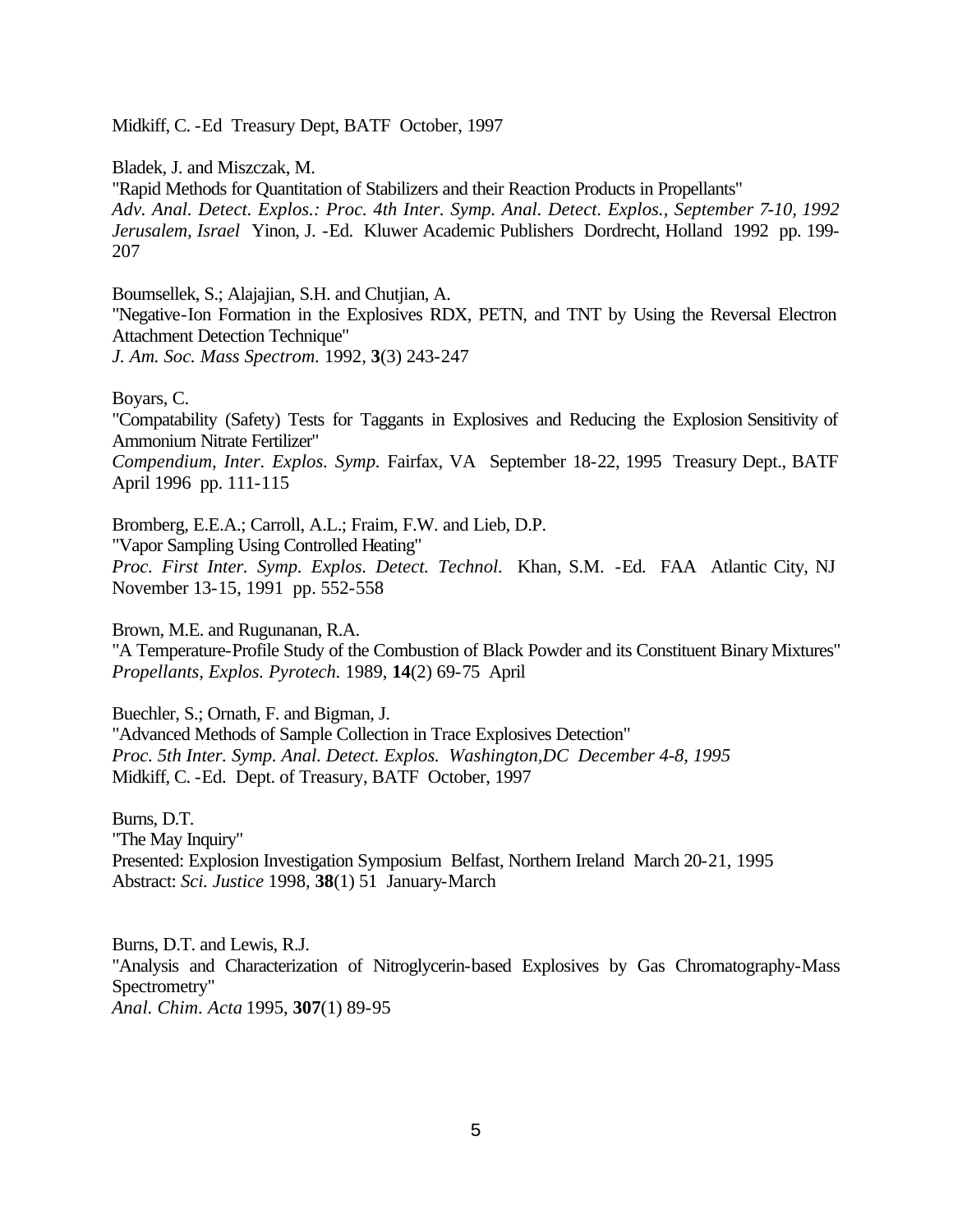Burns, D.T. and Lewis, R.J.

"Analysis and Characterisation of Nitroglycerin Based Explosives by Proton Magnetic Resonance Spectroscopy and Gas Chromatography with Flame Ionisation Detection" *Proc. 5th Inter. Symp. Anal. Detect. Explos. Washington,DC December 4-8, 1995* Midkiff, C. -Ed Dept. of Treasury, BATF October, 1997

Burns, D.T.; Lewis, R.J. and Bridges, J. "Systematic Approach to the Identification of Water-Gel Explosives" *Anal. Chim. Acta* 1998, **375** 255-260

Burrows, E.P.

"Adduct Ions in Mass Spectrometry of Nitramine Munitions Compounds" *Adv. Anal. Detect. Explos.: Proc. 4th Inter. Symp. Anal. Detect. Explos., September 7-10, 1992 Jerusalem, Israel* Yinon, J. -Ed. Kluwer Academic Publishers Dordrecht, Holland 1992 pp. 299- 307

Caddy, B.

"Capillary Electrophoresis of Explosives" Presented: Explosive Investigation Symposium Belfast, Northern Ireland March 220-21, 1995 Abstract: *Sci. Justice* 1998, **38**(1) 52 January-March

Calisti, C.; La Claviere, M.C.; Minet J.J. and Hamart, A.M. "Analysis of Explosives and Identification of Post-Blast Explosive Residues After a Bomb Attack" *Proc. 5th Inter. Symp. Anal. Detect. Explos. Washington,DC December 4-8, 1995* Midkiff, C. -Ed. Treasury Dept., BATF October, 1997

Cano de Tatis, L.d.C. "Explosives Incidents in Columbia 1993-1995 *Proc. 5th Inter. Symp. Anal. Detect. Explos. Washington,DC December 4-8, 1995* Midkiff, C. -Ed. Treasury Dept., BATF October, 1997

Cappiello, A.; Famiglini, G.: Lombardozzi, A.; Massari, A. and Vadalia, G.G. "Electron Capture Ionization of Explosives with a Microflow Rate Particle Beam Interface" *J. Am. Soc. Mass Spectrom.* 1996, **7**(8) 753-758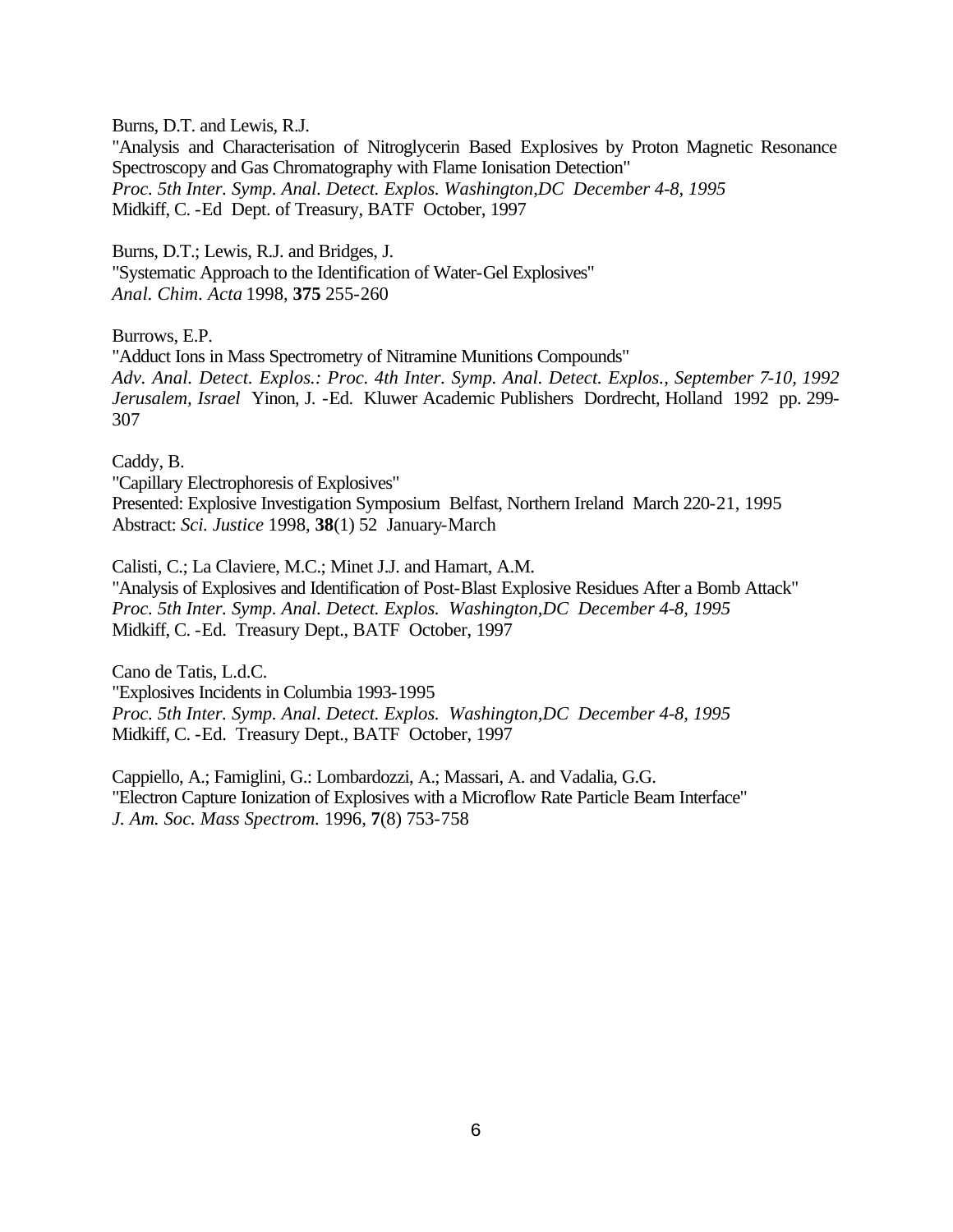Casetta, B. and Garofolo, F.

"Characterization of Explosives by Liquid Chromatography/Mass Spectrometry Using Electrospray Ionization and Parent-Ion Scanning Techniques" *Org. Mass Spectrom.* 1994, **29**(10) 517-525

Caulder, S. M.

"The Use of Explosive Reference Standards in the Manufacture and Detection of Energetic Materials" *Proc. 2nd Explos. Detect. Technol. Symp. Aviation Secur. Technol. Conf.* Makky, W. -Chair November 12-15, 1996 FAA Atlantic City, NJ pp. 5-7

Chen, T.H.

"Comparative Study of RDX and HMX by DEPMS and TSLC/MS" *Adv. Anal. Detect. Explos.: Proc. 4th Inter. Symp. Anal. Detect. Explos., September 7-10, 1992 Jerusalem, Israel* Yinon, J. -Ed. Kluwer Academic Publishers Dordrecht, Holland 1992 pp. 309- 321

Chen, T.H.

"History of Military Explosives Tagging Efforts - ICAO Tagging of Plastic Explosives" *Compendium, Inter. Explos. Symp.* Fairfax, VA September 18-22, 1995 Treasury Dept., BATF April 1996 pp. 41-66

Chen, T.H. and Campbell. C.

"Diagnostic Scheme for Polynitrocage Compounds"

*Adv. Anal. Detect. Explos.: Proc. 4th Inter. Symp. Anal. Detect. Explos., September 7-10, 1992 Jerusalem, Israel* Yinon, J. -Ed. Kluwer Academic Publishers Dordrecht, Holland 1992 pp. 265- 269

Chen, T.H. and Ward, K. "Rapid Analysis of DPA in Single-Base Propellants by Chemometric Methods" *Proc. 5th Inter. Symp. Anal. Detect. Explos. Washington,DC December 4-8, 1995*  Midkiff, C -Ed Dept. of Treasury, BATF October, 1997

Cheng, C.; Kirkbride, T.E.; Batchelder, D.N.; Lacey, R.J. and Sheldon, T.G. "In Situ Detection and Identification of Trace Explosives by Raman Microscopy" *J. Forensic Sci.* 1995, **40**(1) 31-37 January

Chladek, J.

"The Identification of Organic Peroxides"

*Adv. Anal. Detect. Explos.: Proc. 4th Inter. Symp. Anal. Detect. Explos., September 7-10, 1992 Jerusalem, Israel* Yinon, J. -Ed. Kluwer Academic Publishers Dordrecht, Holland 1992 pp. 73-76

Chow, T.C.

"Characterization of Nitroaromatic Explosive Compounds by Particle Beam Liquid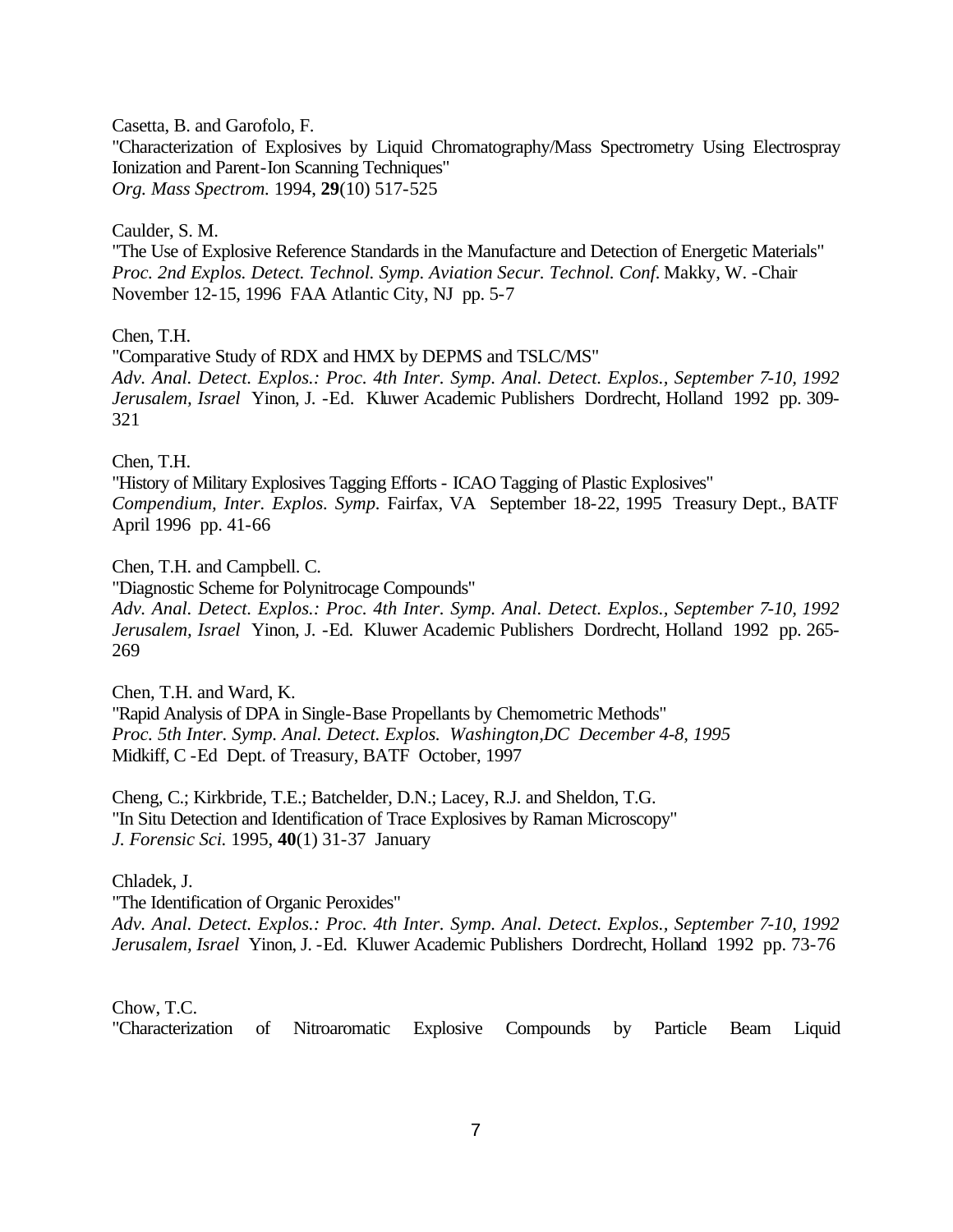Chromatography/Mass Spectrometry" Presented: 205th ACS National Meeting Denver, CO March 28-April 2, 1993 ANYL # 28

Christian, D.

"The Identification of 'Gun Powder' Particles *Proc. 5th Inter. Symp. Anal. Detect. Explos. Washington, DC December 4-8, 1995*  Midkiff, C. -Ed Dept. of Treasury, BATF October, 1997

Chutjian, A.; Boumsellek, S. and Alajajian, S.H.

"Negative-Ion Formation in the Explosives RDX, PETN, and TNT Using the Reversal Electron Attachment Detection (READ) Technique"

*Proc. First Inter. Symp. Explos. Detect. Technol.* Khan, S.M. -Ed. FAA Atlantic City, NJ November 13-15, 1991 pp. 571-583

Chutjian, A. and Darrach, M.R. "Improved Portable Reversal Electron Attachment (Read) Vapor Detection System for Explosives Detection" *Proc. 2nd Explos. Detect. Technol. Symp. Aviation Secur. Technol. Conf.* Makky, W. -Chair November 12-15, 1996 FAA Atlantic City, NJ pp. 176-180

Clark, A.; Deas, M.R.; Kosmidis, C.; Ledingham, K.W.D.; Marshall, A. and Singhal, R.P. "Explosives Vapor Identification in Ion Mobility Spectrometry Using a Tunable Laser Ionization Source: A Comparison with Conventional <sup>63</sup>Ni Ionization" *JAERI - Conf.* 1995, 95-005 (Vol. 2) 521-529

Collins, D.A. "Modification to a Thermal Energy Analyzer with Associated Electronic Filtering for Improved Gas Chromatographic Analysis of Explosive Traces"

*J. Chromatogr.* 1989, **483** 379-383

Crippin, J.B. "An Explosive Field Test Kit" Presented: Fall 1988 Meeting, Southern Association of Forensic Scientists.

Crippin, J.B. "Methylene Blue: A Microcrystalline Test for Perchlorates and Chlorates" *Proc. 5th Inter. Symp. Anal. Detect. Explos. Washington, DC December 4-8, 1995*  Midkiff, C. -Ed. Dept. of Treasury, BATF October, 1997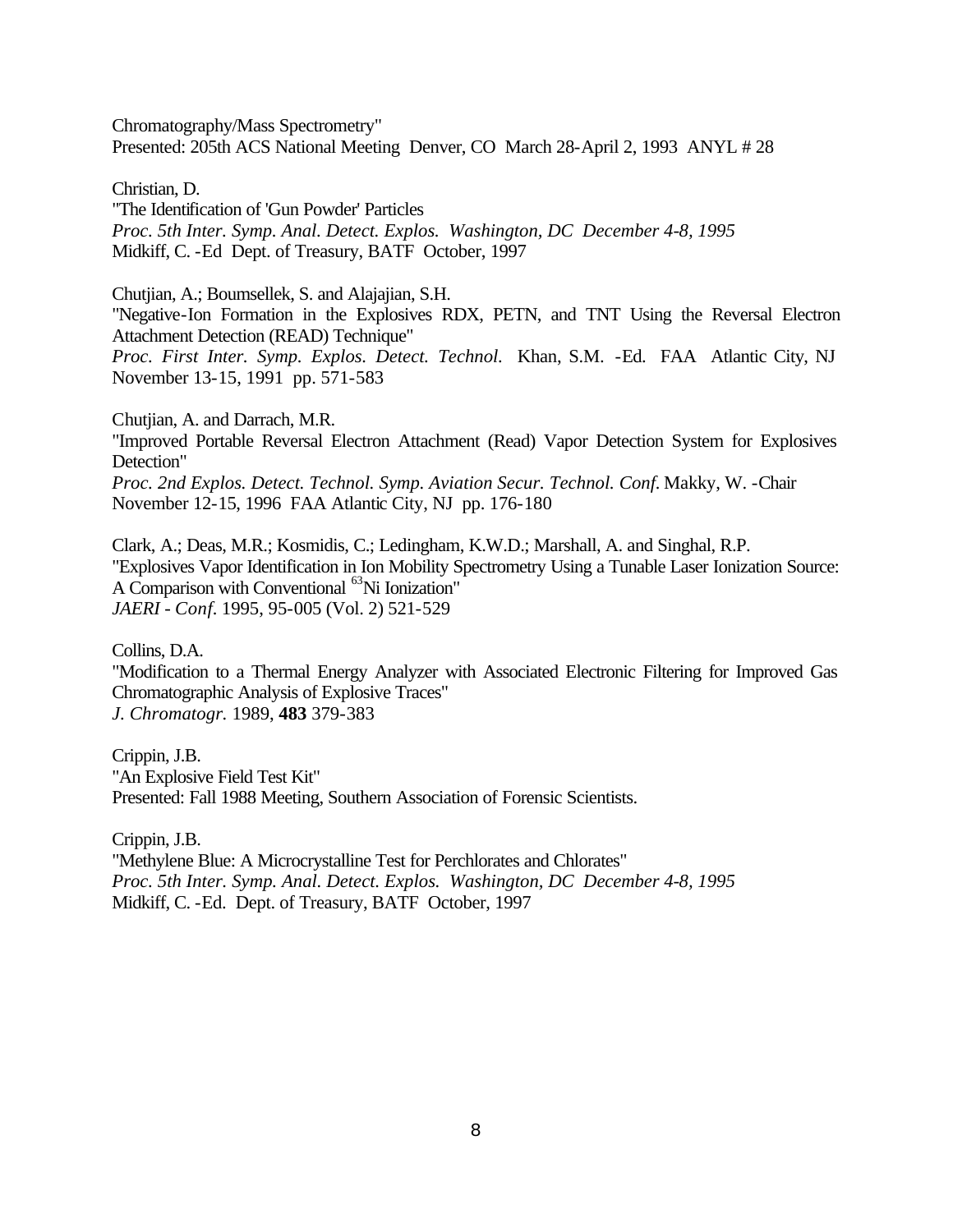Crowson, A.

"Planes, Trains and Automobiles"

Presented: Explosive Investigation Symposium Belfast, Northern Ireland March 20-21, 1995 Abstract: *Sci. Justice* 1998, **38**(1) 50 January-March

Crowson, A.; Hiley, R.W.; Ingham, T.; McCreedy, T.; Pilgrim, A.J. and Townshend, A. "Investigation into the Detection of Nitrated Organic Compounds and Explosives by Direct Chemiluminescence Emission During Thermally Induced Gas Phase Decomposition Reactions" *Anal. Comm.* 1997 **34**(8) 213-216

Curby, W.A.

"Application of Facts About the Physical, Chemical and Colligative Properties of Explosives on the Design of More Efficacious EDS Sample Collection Procedures" *Proc. 2nd Explos. Detect. Technol. Symp. Aviation Secur. Technol. Conf.* Makky, W. -Chair November 12-15, 1996 FAA Atlantic City, NJ pp. 8-17

Curtis, N.J.

"Isomer Distribution of Nitro Derivatives of Diphenylamine in Gun Propellants: Nitrosamine Chemistry" *Propellants, Explos. Pyrotech.* 1990, **15**(5) 222-230 October

Curtis, N.J. and Berry, P. "Derivatives of Ethyl Centralite in Australian Gun Propellants" *Propellants, Explos. Pyrotech.* 1989, **14**(6) 260-265 December

Danylewych-May, L.L.

"Modifications to the Ionization Process to Enhance the Detection of Explosives by IMS" *Proc. First Inter. Symp. Explos. Detect. Technol.* Khan, S.M. -Ed. FAA Atlantic City, NJ November 13-15, 1991 pp. 672-686

Danylewych-May, L.L. and Cumming, C.

"Explosive and Taggant Detection with Ionscan" *Adv. Anal. Detect. Explos.: Proc. 4th Inter. Symp. Anal. Detect. Explos., September 7-10, 1992 Jerusalem, Israel* Yinon, J. -Ed. Kluwer Academic Publishers Dordrecht, Holland 1993 pp. 385- 401

Davidson, W.R.; Stott, W.R.; Akery, A.K. and Sleeman, R. "The Role of Mass Spectrometry in the Detection of Explosives" *Proc. First Inter. Symp. Explos. Detect. Technol.* Khan, S.M. -Ed. FAA Atlantic City, NJ November 13-15, 1991 pp. 663-671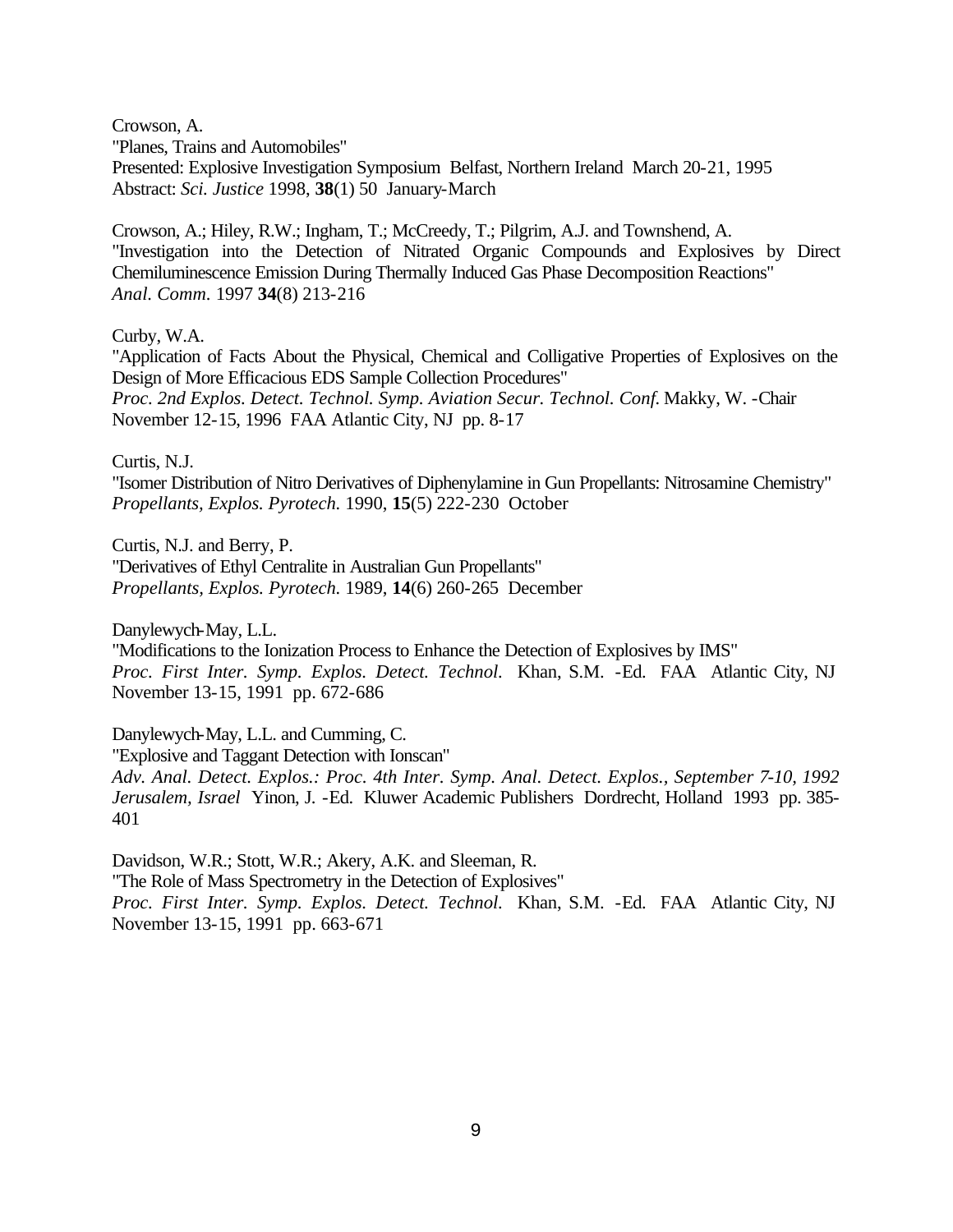Davidson, W.R.; Thomson, B.A.; Sakuma, T.; Stott, W.R.; Akery, A.K. and Sleeman, R. "Modifications to the Ionization Process to Enhance the Detection of Explosives by API/MS/MS" *Proc. First Inter. Symp. Explos. Detect. Technol.* Khan, S.M. -Ed. FAA Atlantic City, NJ November 13-15, 1991 pp. 653-662

Deak, J.S.; Clark, H.; Dagenais, C.; Jones, S.; McClure, D. and Richardson, B.W. "Post-Blast Residue Analysis in the R.C.M.P. Laboratories" *Proc. Third Symp. Anal. Detect. Explos.* Mannheim, FRG July 10-13, 1989 pp. 18-1 to 18-19

De Bruyne, P.A.M.; Arijs, J.; Vergauwe, D.A.G. and De Bisschop, H.C.J.V. "The HPLC Determination of Some Propellant Additives" *Proc. Third Symp. Anal. Detect. Explos.* Mannheim, FRG July 10-13, 1989 pp. 27-1 to 27-15

DeHaan, J.D.

"After the Blast - Investigation of Explosion Scenes" Presented: 72nd Semi-Annual Seminar Calif. Assoc. Crim. Costa Mesa, CA October 20-22, 1988 Abstract: *J. Forensic Sci. Soc.* 1989, **29**(1) 43 January/February

DeHaan, J.D. "Combustion Explosions Involving Household Aerosol Products" *Proc. 5th Inter. Symp. Anal. Detect. Explos. Washington,DC December 4-8, 1995*  Midkiff, C. -Ed. Dept. of Treasury, BATF October, 1997

De Jong, A.L. and Verweij, A. "High-Performance Liquid Chromatographic Separation of Diphenylamime and its Reaction Products with Nitrogen Oxides" *Propellants, Explos. Pyrotech.* 1988 **13**(5) 152-156 October

Donaldson, T.P. "Overview of United Kingdom Research" *Compendium, Inter. Explos. Symp.* Fairfax, VA September 18-22, 1995 Treasury Dept., BATF April 1996 pp. 111-117

Donaldson, T.P. "Research into the Deposition of Fertiliser Particulate" *Compendium, Inter. Explos. Symp.* Fairfax, VA September 18-22, 1995 Treasury Dept., BATF April 1996 pp. 118-121 Douse, J.M.F. "Trace Analysis of Explosives by Capillary Supercritical Fluid Chromatography with Thermal Energy Analysis Detection" *J. Chromatogr.* 1988, **445**(1) 244-250

Doyle, J.N. and McCord, B.R. "Novel Electrolyte for the Analysis of Cations in Low Explosive Residue by Capillary Electrophoresis"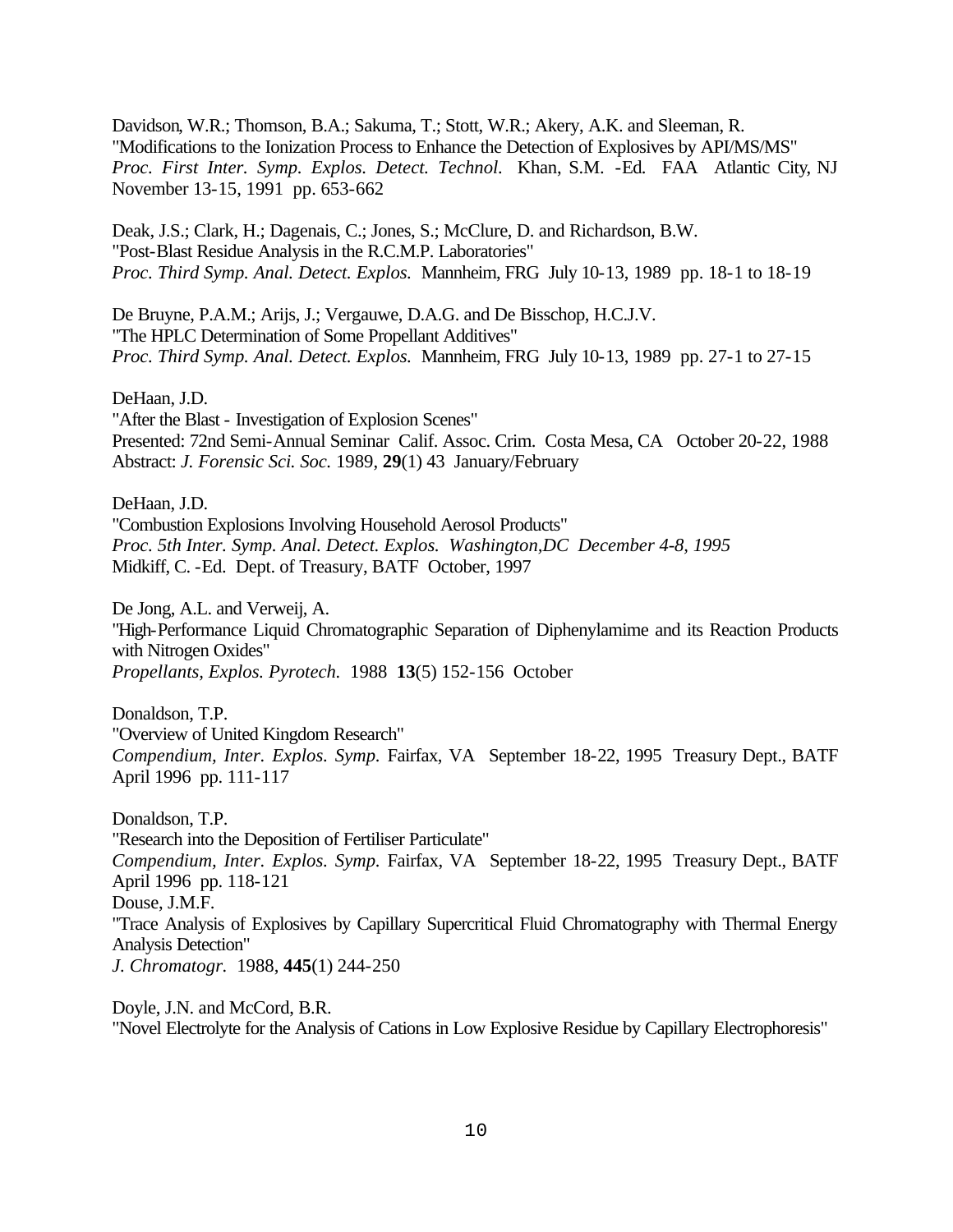*J. Chromatogr., B: Biomed. Sci. Appl.* 1998, **714**(1) 105-111

Doyle, R.J. Jr.

"Tandem Mass Spectrometry of Two New Nitramines: Hexanitrohexaazaisowurtizitane(HNIW) and Ammonium Dinitramide(ADN)"

Presented: 4th Inter. Symp. Anal. Detect. Explos. Jerusalem, Israel September 7-10, 1992 Abstract E1

Doyle, R.J. Jr. "Sputtered Ammonium Dinitramide: Tandem Mass Spectrometry of a New Ionic Nitramine" *Org. Mass Spectrom* 1993, **28**(2) 83-91

Druet, L.M. and Angers, J. "LC/MS Studies of Ethyl Centralite Stabilized Propellants" *Propellants, Explos. Pyrotech.* 1988, **13**(2) 87-94 June

Druet, L.M. and Degenhardt, C.A.E.M. "Development of a Pyrolysis-Gas Chromatographic Method for Characterization of Plastic-Bonded Explosives" *Propellants, Explos. Pyrotech.* 1990, **15**(1) 14-18 February

Edge, C.C.; Gibb, J.M. and Wasserzug, L.S. "Comparative Analysis of the Vapor Headspace of Military-Grade TNT Versus NESTT TNT Under Dynamic and Static Conditions" *Proc. SPIE-Int. Soc. Opt. Eng.* 1998, 3392 (Pt. 1, Detection and Remediation Technologies for Mines and Minelike Targets III) 502-508

Engelhardt, H.; Meister. J. and Kolla, P. "Optimization of Post-Column Reaction Detector for HPLC of Explosives" *Chromatographia* 1993, **35**(1/2) 5-12 January

Engelhardt, H.; Zapp, J. and Kolla, P.

"Sample Preparation by Supercritical Fluid Extraction in Environmental Food and Polymer Analysis" *Chromatographia* 1991, **32**(11/12) 527-537 December

Erwin, L.T. and Hedglin, D.L.

"Identification of Cyanoguanidine in Pyrodex and Post Blast Residues of Pyrodex" Presented: 46th Annual Meeting AAFS San Antonio, TX February 14-19, 1994 Abstract #B81

Espinoza, E. O'N. "Nitrated Derivatives of Diphenylamine in Smokeless Gunpowder" Presented: 71st Semi-Annual Seminar, California Association of Criminalists Berkeley, CA May 19- 21, 1988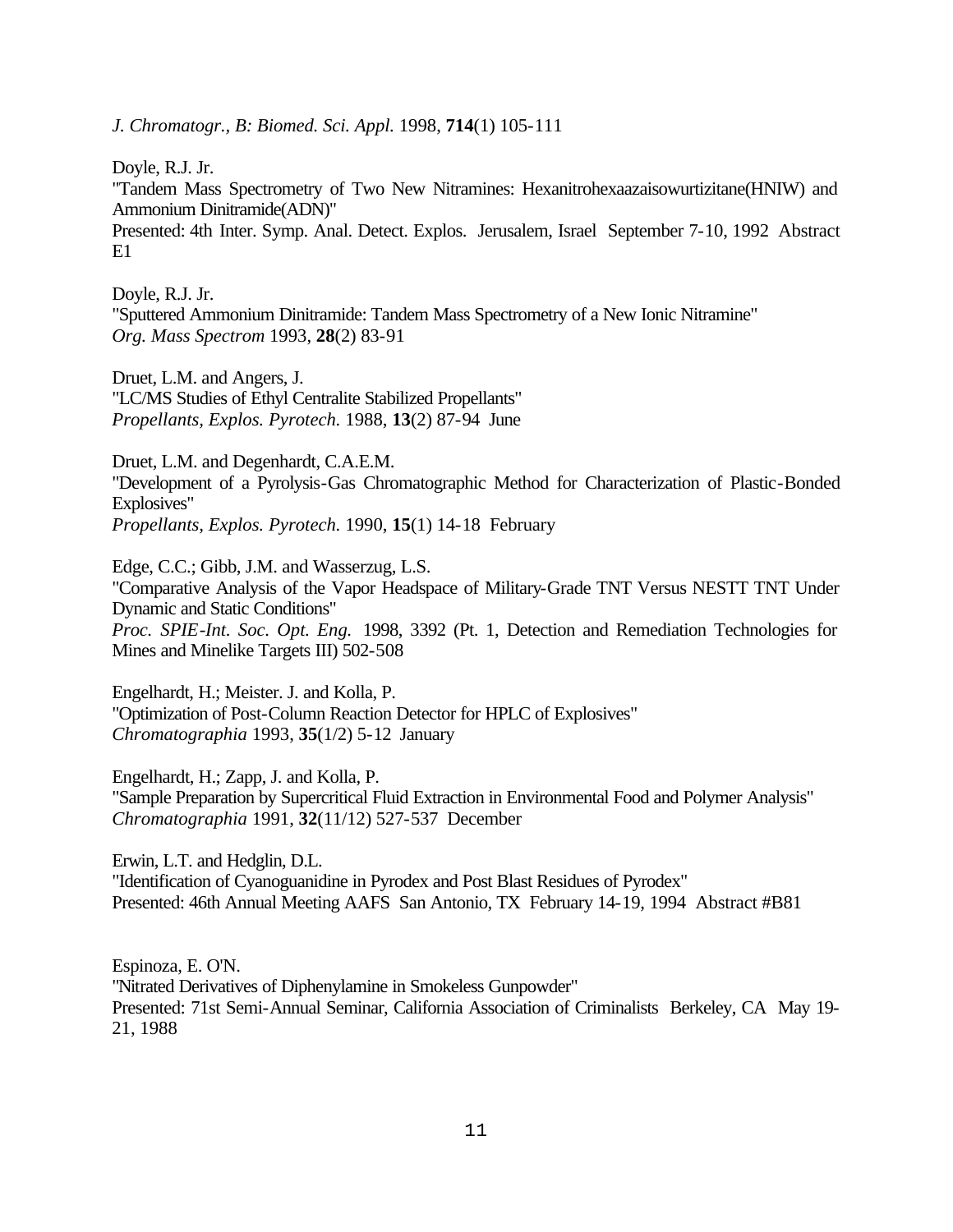Espinoza, E. O'N. and Thornton, J.I.

"Characterization of Smokeless Gunpowder by Means of Diphenylamine Stabilizer and its Nitrated Derivatives"

*Anal. Chim. Acta* 1994, **288**(1-2) 57-69 March 30

Eitan, I.

"Sabotage Attempt on an Israeli Target Bangkok, March 1994" Presented: Explosive Investigation Symposium Belfast, Northern Ireland March 20-21, 1995 Abstract: *Sci. Justice* 1998, **38**(1) 49 January-March *Proc. 5th Inter. Symp. Anal. Detect. Explos. Washington,DC December 4-8, 1995*  Midkiff, C. -Ed. Dept. of Treasury, BATF October, 1997

Fell, N.F.; Widder, J.M.; Medlin, S.V.,; Pesce-Rodriguez, R.A. and McNesby, K.L. "Fourier Transform Raman Spectroscopy of Some Energetic Materials and Propellant Formulations" *Proc. Beiing Int. Symp. Pyrotech. Exlos. 3rd* 1995, 124-134 Yuiang, Ou -Ed. China Ordnance Society Beijing, Peopp. Rep. China

Fell, N.F.; Widder, J.M.; Medlin, S.V., Morris, J.B.; Pesce-Rodriguez, R.A. and McNesby, K.L. "Fourier Transform Raman Spectroscopy of Some Energetic Materials and Propellant Formulations. II *J. Raman Spectrosc.* 1996, **27**( ) 1-8

Feraday, A.W.

"The Semtex-H Story" *Adv. Anal. Detect. Explos.: Proc. 4th Inter. Symp. Anal. Detect. Explos., September 7-10, 1992 Jerusalem, Israel* Yinon, J. -Ed. Kluwer Academic Publishers Dordrecht, Holland 1992 pp. 67-72

Feraday, A. "Large Fertiliser Bombs" Presented: Explosive Investigation Symposium Belfast, Northern Ireland March 20-21, 1995 Abstract: *Sci. Justice* 1998, **38**(1) 50 January-March

Fetterolf, D.D. "Contact Transfer of Explosives from Hands to Surfaces" Presented: International Association of Forensic Sciences Meeting Adelaide, Australia 1990 Abstract FE191

Bonte, W. - Eds. Berlin, Verlag Dr. Koester 1995

Fetterolf, D.D. "Antibody-Based Field Test Kits for Drugs and Explosives" Presented: 200th ACS National Meeting Washington, DC August 26-31, 1990 Abstract: HIST 16 *Adv. Forensic Sci. Proc. Meet. Int. Assoc Forensic Sci., 13th* Volume 5 296-301 Jacob, B. and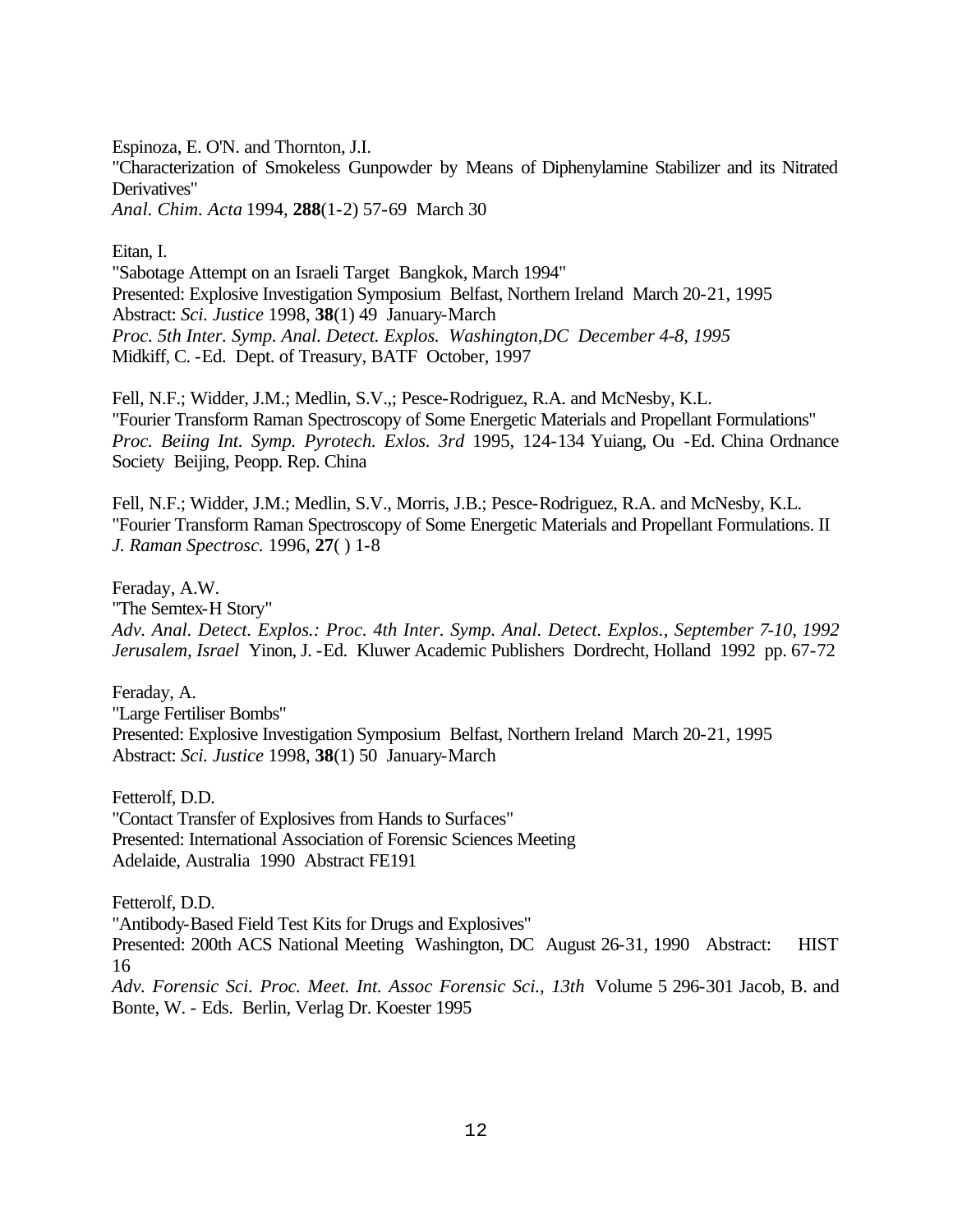Fetterolf, D.D.

"Detection of Explosives Residue by Ion Mobility Spectrometry"

Presented: 44th Annual Meeting, American Academy of Forensic Sciences New Orleans, LA February 17-22, 1992 Abstract # B51

### Fetterolf, D.D.

"FBI Laboratory Evaluation of Portable Explosives Vapor Detectors" *Proc. Third Symp. Anal. Detect. Explos.* Mannheim, FRG July 10-13, 1989 pp. 33-1 to 33-18 Presented: International Association of Forensic Sciences Meeting Adelaide, Australia 1990 Abstract FE193

### Fetterolf, D.D.

"Antibody-Based Field Test Kits for Explosives" *Adv. Anal. Detect. Explos.: Proc. 4th Inter. Symp. Anal. Detect. Explos., September 7-10, 1992 Jerusalem, Israel* Yinon, J. -Ed. Kluwer Academic Publishers Dordrecht, Holland 1992 pp. 19-27

Fetterolf, D.D.

"Detection of Trace Explosives Evidence by Ion Mobility Spectrometry" *Adv. Anal. Detect. Explos.: Proc. 4th Inter. Symp. Anal. Detect. Explos., September 7-10, 1992 Jerusalem, Israel* Yinon, J. -Ed. Kluwer Academic Publishers Dordrecht, Holland 1992 pp. 117- 131

Fetterolf, D.D. "Detection and Identification of Explosives by Mass Spectrometry" *Forensic Appl. Mass Spectrom.* 1995, 45-57 Yinon, Y. - Ed. CRC: Boca Raton, FL 1995

Fetterolf, D.D. and Clark, T.D. "Detection of Trace Explosive Evidence by Ion Mobility Spectrometry" *Proc. First Inter. Symp. Explos. Detect. Technol.* FAA Atlantic City, NJ November 13-15, 1991 pp. 689-702 *J. Forensic Sci.* 1993, **38**(1) 28-39 January

Fetterolf, D.D. and Clark, T.D. "Detection of Explosives Residue by Ion Mobility Spectrometry" Presented: 44th Annual Meeting, American Academy of Forensic Sciences New Orleans, LA February 17-22, 1992

Fetterolf, D.D.; Mudd, J.L. and Teten, K. "An Enzyme-Linked Immunosorbent Assay (ELISA) for Trinitrotoluene (TNT) Residues on Hands" *J. Forensic Sci.* 1991, **36**(2) 343-349 March

Fetterolf, D.D.; Mudd, J.L. and Teten, K. "Detection of TNT on Hands and Surfaces by Immunoassay" Presented: International Association of Forensic Sciences Meeting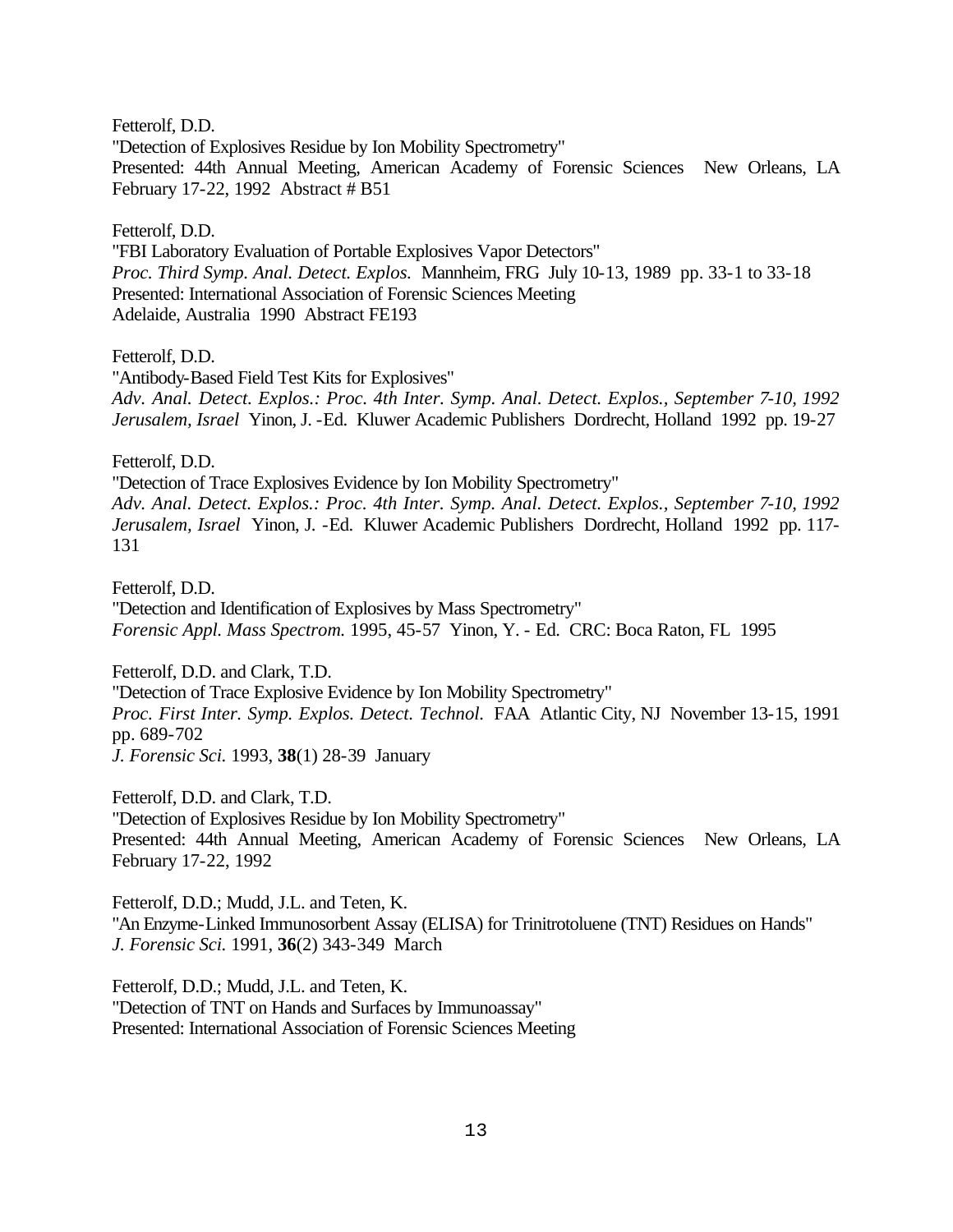Adelaide, Australia 1990 Abstract FE192

Fetterolf, D.D. and Whitehurst, F.W.

"Detection of Explosives Residue by Ion Mobility Spectrometry"

Presented: 12th International Mass Spectrometry Conference, Amsterdam, The Netherlands August 26-30, 1991

Presented: 39th ASMS Conference on Mass Spectrometry and Allied Topics Nashville, TN May 19- 24, 1991

Fine, D.H.; Rounbehler, D.P. and Curby, W.A.

"Dichotomous Key Approach for High Confidence Level Identification of Selected Explosive Vapors" *Proc. First Inter. Symp. Explos. Detect. Technol.* Khan, S.M. -Ed. FAA Atlantic City, NJ November 13-15, 1991 pp. 505-509

Fink, C.L.; Micklich, B.J.; Sagalovsky, L.; Smith, D.L. and Yule, T.J. "Explosives Detection Studies Using Fast-Neutron Transmission Spectroscopy" *Proc. 2nd Explos. Detect. Technol. Symp. Aviation Secur. Technol. Conf.* Makky, W. -Chair November 12-15, 1996 FAA Atlantic City, NJ pp. 142-147

Fink, M.; Myrick Jr, A.C. and Glick, C. "Seal Bombs: To Everything There is a Porpoise" presented: 75th Semi-annual Seminar, California Association of Criminalists Millbrae, CA May 10- 12, 1990 Abstract: *J. Forensic Sci. Soc.* 1990, **30**(5) 319 Sept./Oct.

Flagan, R.C.; Smedley, G.T. and Phares, D.J. "Aerodynamic Sampling of Particles from Surfaces" *Proc. 2nd Explos. Detect. Technol. Symp. Aviation Secur. Technol. Conf.* Makky, W. -Chair November 12-15, 1996 FAA Atlantic City, NJ pp. 71-76

Foulger, B. "Additives to Aid Detection and Tracing of Explosives" *Compendium, Inter. Explos. Symp.* Fairfax, VA September 18-22, 1995 Treasury Dept., BATF April 1996 pp. 145-148

Foulger, B. and Hubbard, P.J. "A Review of Techniques Examined by U.K. Authorities to Prevent or Inhibit the Illegal Use of Fertiliser in Terrorist Devices" *Compendium, Inter. Explos. Symp.* Fairfax, VA September 18-22, 1995 Treasury Dept., BATF April 1996 pp. 129-133

Fox, F.; Green, D.; Sisk, S.; Boghosian, J. and DiBartolo, R. "Particle Characterization of Trace Explosives Solid Samples" *Proc. 5th Inter. Symp. Anal. Detect. Explos.* Washington,DC December 4-8, 1995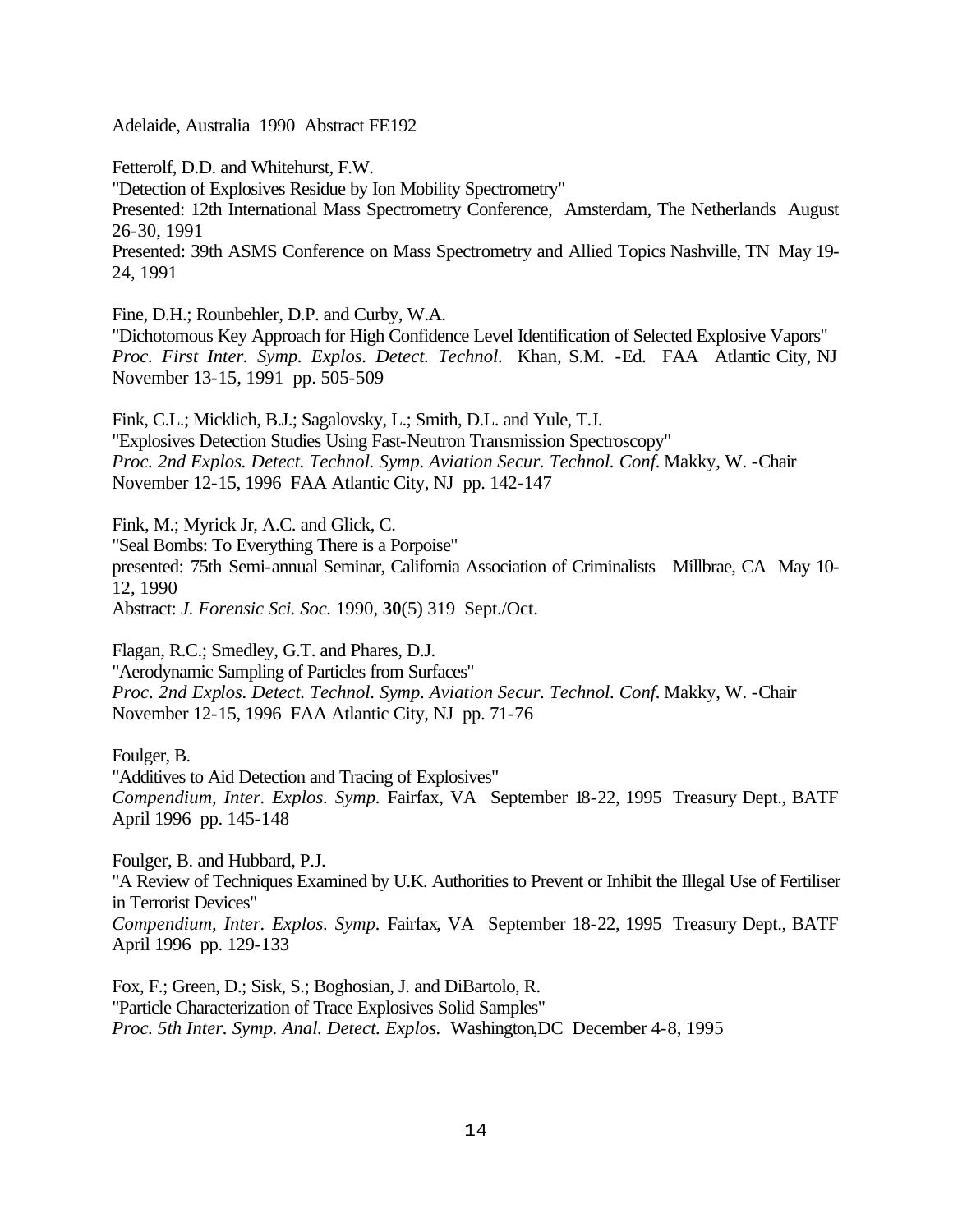Midkiff, C. -Ed. Dept. of Treasury, BATF October, 1997

Fox, F.; Green, D.; Miller, J.; Sisk, S. and DiBartolo, R. "Particle Characterization of Explosives Fingerprints and Standard Deposits" *Proc. 2nd Explos. Detect. Technol. Symp. Aviation Secur. Technol. Conf.* Makky, W. -Chair November 12-15, 1996 FAA Atlantic City, NJ pp. 77-84

Fox, F.; Sisk, S.; DiBartolo, R.; and Miller, J.F.

"Rapid Screening Technique to Characterize Interferent Effects of Common Materials" *Proc. 2nd Explos. Detect. Technol. Symp. Aviation Secur. Technol. Conf.* Makky, W. -Chair November 12-15, 1996 FAA Atlantic City, NJ pp. 85-90

Fox, F.; Sisk, S.; DiBartolo, R.; Miller, J.F. and Gandy, J. "Immersion Studies of Aircraft Parts Exposed to Plastic Explosives" *Proc. 2nd Explos. Detect. Technol. Symp. Aviation Secur. Technol. Conf.* Makky, W. -Chair November 12-15, 1996 FAA Atlantic City, NJ pp. 31-37

Fraim, F.W.; Achter, E.K.; Carroll, A.L. and Hainsworth, E. "Efficient Collection of Explosive Vapors, Particles and Aerosols" *Proc. First Int. Symp. Explos. Detect. Technol.* FAA Atlantic City, NJ November 13-15, 1991 pp. 559-570

Fu, H.; Wang, J. and Wu, Y. "Study on Field Desorption Mass Spectra and Desorption Electron Impact Mass Spectra of Four New Type Gunpowders" *Fenxi Huaxue* 1993, **21**(9) 1068-1070 (in Chinese)

Fu, R.; Tian, L.; Liu, H. and Pang, Z. "Identification of Thirteen Kinds of Explosives by Pyrolysis Gas Chromatography" *Binggong Xuebao* 1988, (1) 52-58 (in Chinese)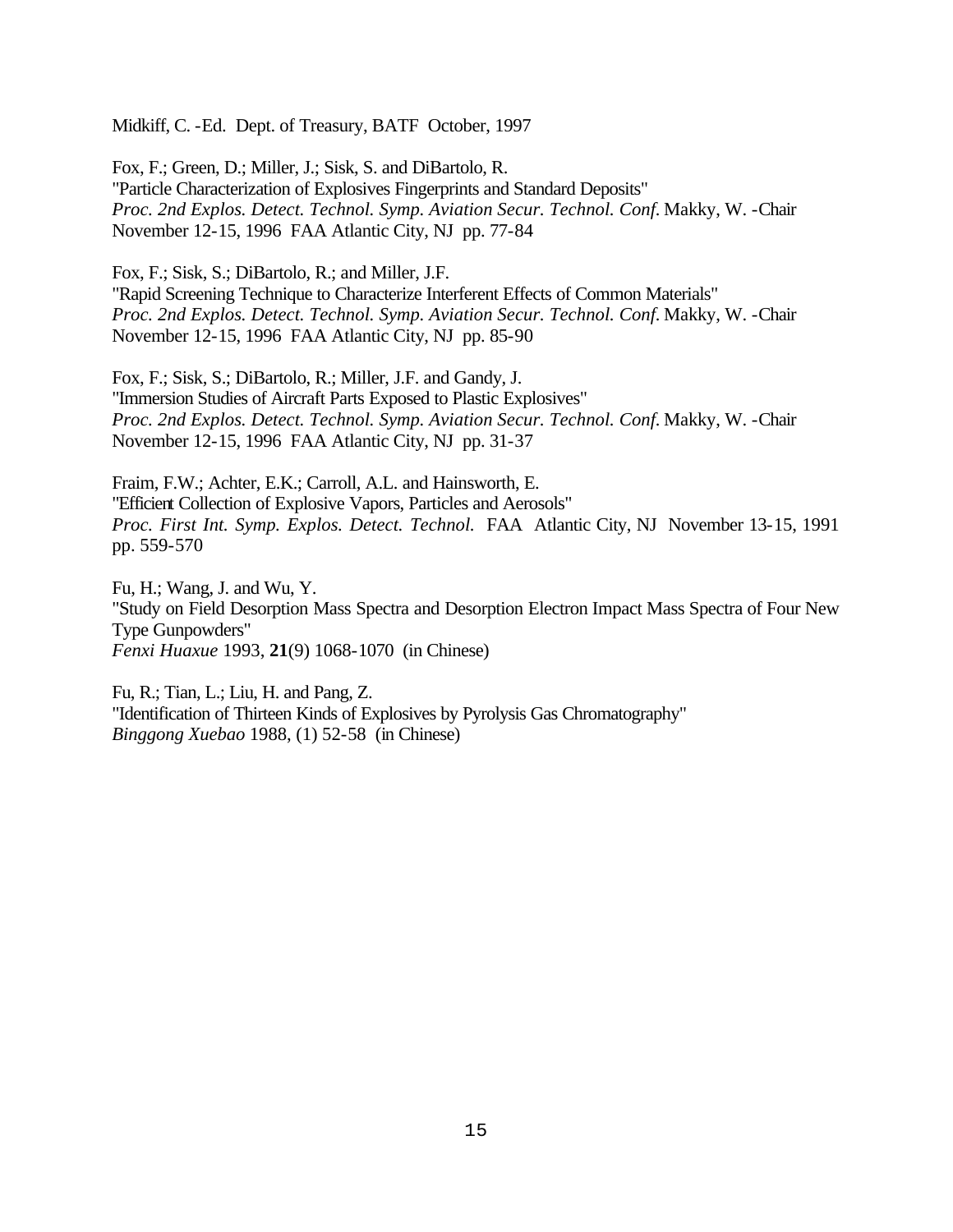Fuller, G.H.

"The Nationwide Pilot Test for the Identification Tagging of Explosives: Description and Results Summary"

*Compendium, Inter. Explos. Symp.* Fairfax, VA September 18-22, 1995 Treasury Dept., BATF April 1996 pp. 271-277

Garcia, M.M. and Harpalani, S. "Distribution and Characterization of Gases Produced by Detonation of Explosives in an Underground Mine"

*Min. Sci. Technol.* 1989, **8**(1) 49-58

Garofolo, F.; Longo, A.; Migliozzi, V. and Tallarico, C. "Quantitative Analysis of Thermostable Explosive Compounds by Combined Liquid Chromatography/Tandem Mass Spectrometry" *Rapid Comm. Mass Spectrom.* 1996, **10**(10) 1273-1277

Garofolo, F.; Marziali, F.; Migliozzi, V. and Stama, A. "Rapid Quantitative Determination of 2,4,6-trinitrotoluene by Ion Mobility Spectrometry" *Rapid Comm. Mass Spectrom.* 1996, **10**(11) 1321-1326

Garofolo, F.; Migliozzi, V. and Roio, B.

"Application of Ion Mobility Spectrometry to the Identification of Trace Levels of Explosives in the Presence of Complex Matrices" *Rapid Comm. Mass Spectrom.* 1994, **8** 527-532

Giam, C.S.; Ahmed, M.S.; Weller, R.R. and Derrickson, j. "Fourier Transform Ion-Cyclotron Resonance (FT-ICR) Mass Spectrometry of RDX, PETN and Other Explosives" *Proc. First Inter. Symp. Explos. Detect. Technol.* Khan, S.M. -Ed. FAA Atlantic City, NJ November 13-15, 1991 pp. 687-688

Giam, C.S.; Holliday, T.L.; Ahmed, M.S.; Reed, G.E. and Zhao, G. "Pseudo-molecular Ion Formation of Explosives in FT-ICR-MS" *Proceedings of SPIE ---the International Society for Optical Engineering* 1994, **2092** Substance Detection Systems Proceedings October 5-8, 1993 pp. 227-237

Giam, C.S.; Zhao, G.; Holliday, T.L.; Reed, G.E. and Mercado, A. "EC-FT-ICR-MS to Pedict Thermolytic Bond Fission and Products of Explosives" *Proc. 5th Inter. Symp. Anal. Detect. Explos. Washington,DC December 4-8, 1995*  Midkiff, C. -Ed. Dept. of Treasury, BATF October, 1997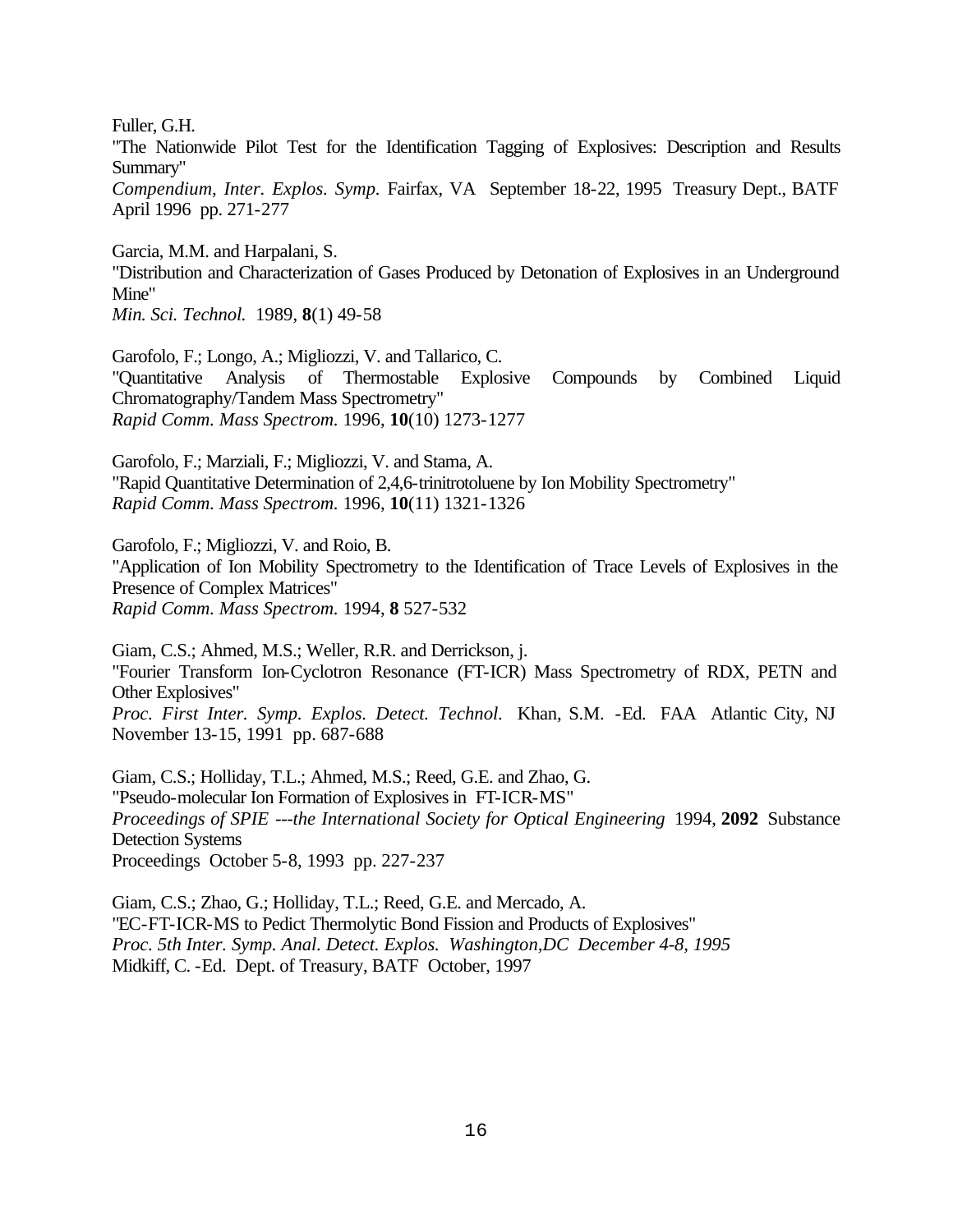Gilbert,B.D.; Janni,J.; Moss,D.; Field, R.W.; Steinfeld, J.I.; Kniepp, K.; Wang, Y.; Dasari, R.R. and Feld, M.S. "Spectroscopic Detection Methods for Explosive Molecules and Their Fragmentation Products" *Proc. 5th Inter. Symp. Anal. Detect. Explos. Washington,DC December 4-8, 1995*  Midkiff, C. -Ed. Dept. of Treasury, BATF October, 1997

Glattstein, B.

"Process and Test Kit for the Detection of Explosives" Pat. Specif. (Aust.) AU 602,734 25 Oct 1990 Appl. 87/80,477 29 Oct 1987 16 pp.

Glattstein, B.; Abramovich-Bar, S.; Tamiri, T. and Zitrin, S. "A New Approach to the Post-Explosion Analysis of Inorganic Ions" *Proc. 5th Inter. Symp. Anal. Detect. Explos. Washington,DC December 4-8, 1995*  Midkiff, C. -Ed. Dept. of Treasury, BATF October, 1997

Glattstein, B.; Landau, E. and Zeichner, A. "Identification of Match Head Residues in Post Explosion Debris" *J. Forensic Sci.* 1991, **36**(5) 1360-1367 September

Glish, G.L.; McLuckey, S.A.; Grant, B.C. and McKown, H.S. "Tandem Mass Spectrometry for Explosives Vapor Detection" *Proc. First Inter. Symp. Explos. Detect. Technol.* Khan, S.M. -Ed. FAA Atlantic City, NJ November 13-15, 1991 pp. 642-652

Gloger, M.

"Forensic Analysis of Drugs and Technical Products by Gas Chromatography and Mass Spectrometry" *Analytical Methods in Forensic Chemistry*, Ho, M.H. - Editor Ellis Horwood New York 1990 pp. 32-39

Gonzalez, M.E.; Anderson, D.K. and Spall, D. "Identity Tagging for Explosives with Ultra-Trace Rare Isotopic Elements" *Compendium, Inter. Explos. Symp.* Fairfax, VA September 18-22, 1995 Treasury Dept., BATF April 1996 pp. 1-6

Gotzmer, C. "Prevention of Fertilizer Based Bombs"

*Compendium, Inter. Explos. Symp.* Fairfax, VA September 18-22, 1995 Treasury Dept., BATF April 1996 pp. 67-90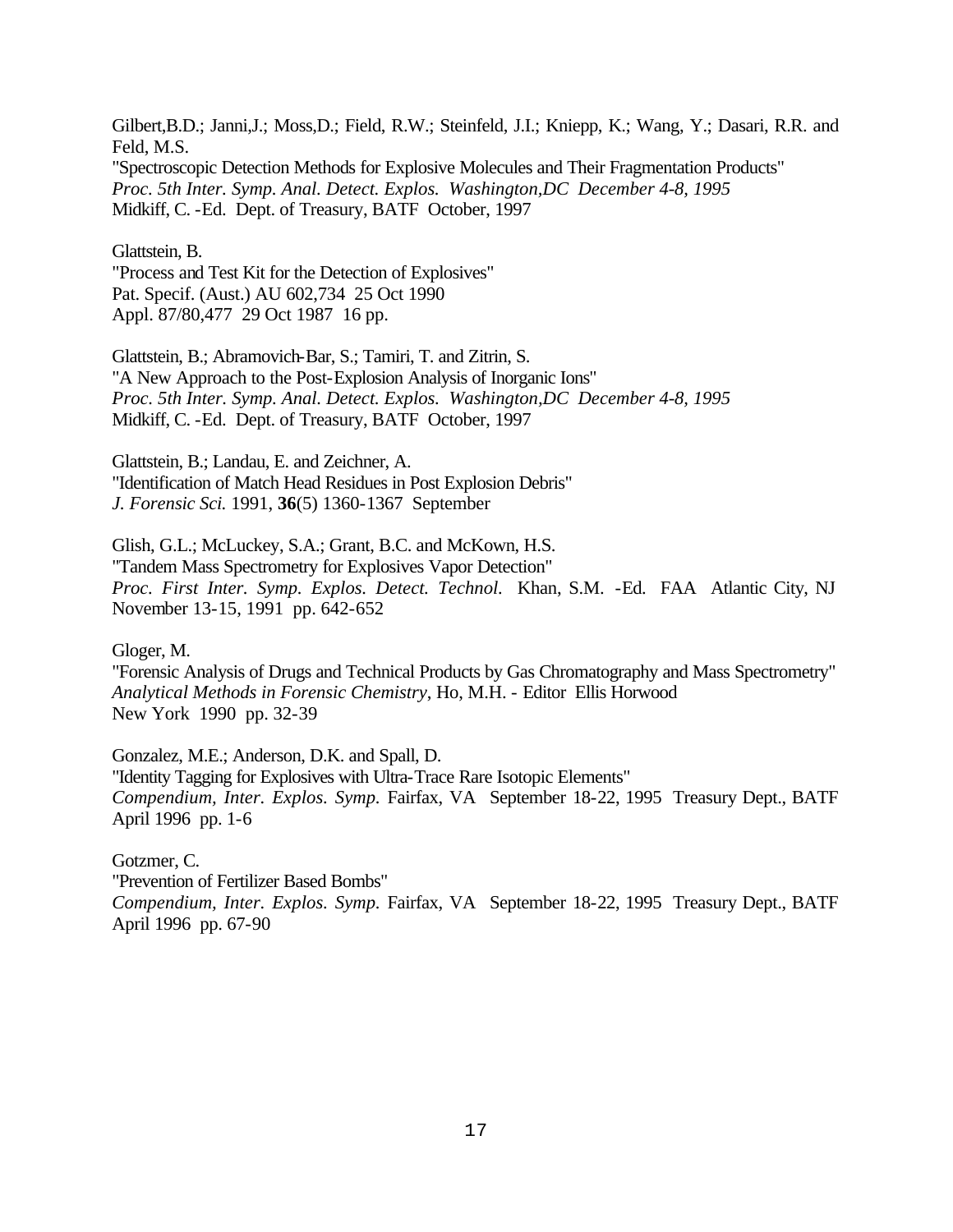Goulding, C.

"Trace Explosives Detection Systems in the Royal Canadian Mounted Police" *Proc. 2nd Explos. Detect. Technol. Symp. Aviation Secur. Technol. Conf.* Makky, W. -Chair November 12-15, 1996 FAA Atlantic City, NJ pp. 193-206

Griest, W.H.; Guzman, C. and Dekker, M. "Packed-column Supercritical Fluid Chromatographic Separation of Highly Explosive Compounds" *J. Chromatogr.* 1989, **467** 423-429

Gunatilleke, W.D.G.S. and Mahesan, D.Y. "Explosives, Explosions and Improvised Explosive Devices in the Sri Lankan Scenario" *Curr. Top. Forensic Sci. Proc. Meet. Int. Assoc. Forensic Sci. 14th* Volume 4 Takatori, T. and Takasu, A. (Eds) Shunderson Communications Ottawa, Ont. 1997 pp. 212-213

Haley, L.V. and Thekkadath, G. "Laser Detection of Explosive Residues" Pat. US 5760898 A 2Jun98 4pp Appl. US97-778236 8Jan97 CA 1998:37691

Hall, K.E. and McCord, B.R. "The Analysis of Mono- and Divalent Cations Present in Explosive Residues Using Ion Chromatography with Conductivity Detection" *J. Forensic Sci.* 1993, **38**(4) 928-934 July

Hall, R.A. "Booby Traps Associated with Violent Crime Investigations" *J. Forensic Sci. Soc.* 1991, **31**(2) 255-257 April/June

Hamels, S. and DeBisschop, H.C. "Screening of Post-Explosive Samples for Common High Explosive Components by MECC" *Biomed. Chromatogr.* 1998, **12**(3) 107-108

Hargadon, K.A. and McCord, B. "Capillary Zone Electrophoresis of Explosive Residues" Presented: 43rd Southeast Regional ACS Meeting Richmond, VA November 12-15, 1991 Abstract # 54

Hargadon, K.A. and McCord, B. "Explosive Residue Analysis by Capillary Electrophoresis" *Proc. Inter. Symp. Forensic Aspects Trace Evid.* FBI Quantico, VA June 24-28, 1991 pp. 275- 276 Avail. NTIS PB94-145877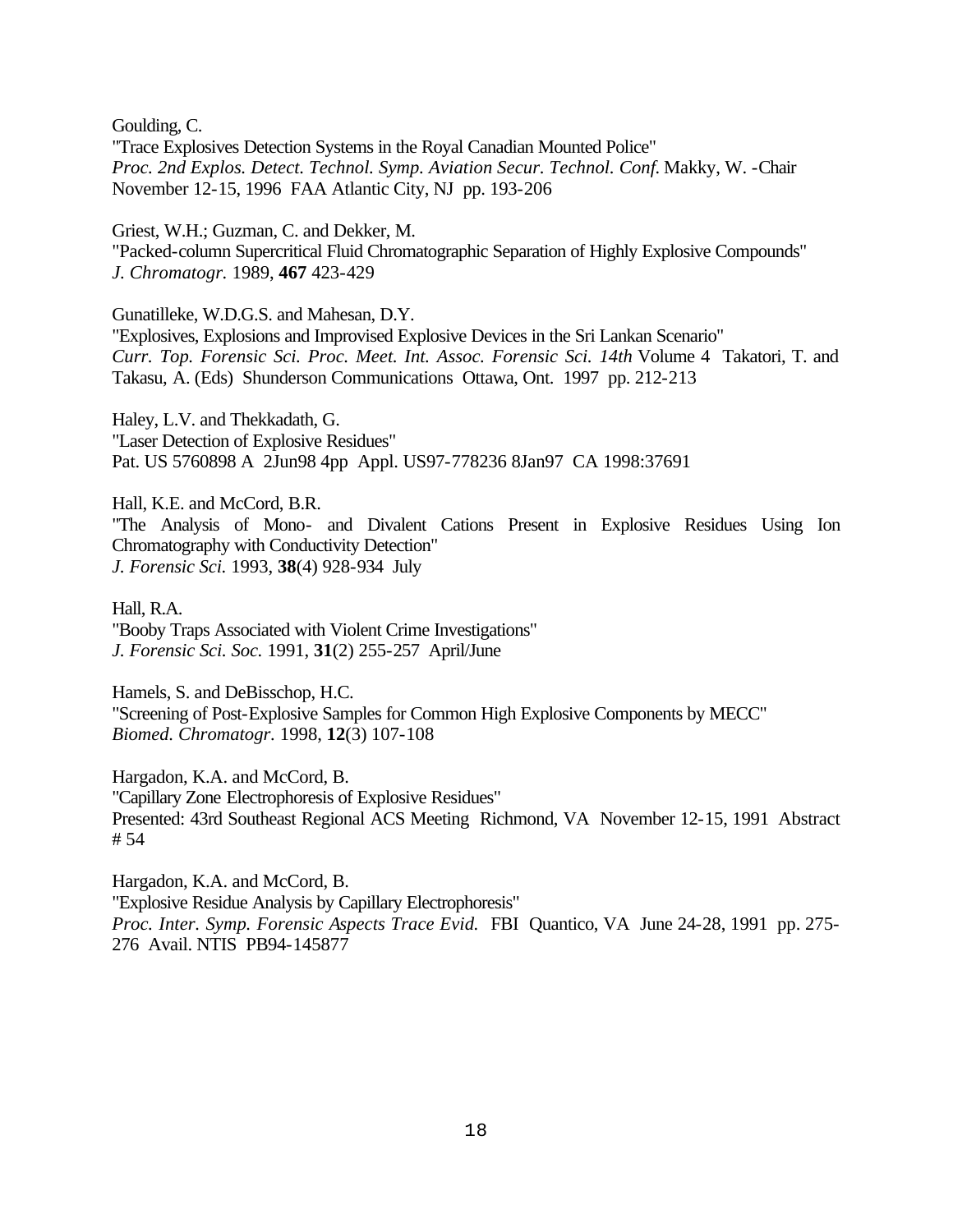Hargadon, K.A. and McCord, B.R.

"Explosive Residue Analysis by Capillary Electrophoresis and Ion Chromatography" *J. Chromatogr.* 1992, **602**(1-2) 241-247

Hartell, M.G.; Pierce, M.Q.; Meyers, L.J.; Hallowell, S.F. and Petrousky, J.A. "Comparative Analysis of Smokeless Powder Vapor Signatures Derived Under Static Versus Dynamic Conditions" *Proc. 5th Inter. Symp. Anal. Detect. Explos. Washington,DC December 4-8, 1995*  Midkiff, C. -Ed. Dept. of Treasury, BATF October, 1997

Hayward, I.P.; Kirkbride, T.E.; Batchelder, D.N. and Lacey, R.J. "Use of a Fiber Optic Probe for the Detection and Identification of Explosive Materials by Raman Spectroscopy" *J. Forensic Sci.* 1995, **40**(5) 883-884 September

Heimerl, J,; Frey, R.; Hillstrom, W. and Miziolek, A. "Desensitizing ANFO" *Compendium, Inter. Explos. Symp.* Fairfax, VA September 18-22, 1995 Treasury Dept., BATF April 1996 pp. 23-29

Henderson, D.O., Silberman, E. and Snyder, F.W. "Fourier-Transform Infrared Spectroscopy Applied to Explosive Vapor Detection" *Proc. First Inter. Symp. Explos. Detect. Technol.* Khan, S.M. -Ed. FAA Atlantic City, NJ November 13-15, 1991 pp. 604-618

Henderson, I.K. and Saari-Nordhaus, R. "Analysis of Commercial Explosives by Single Column Ion Chromatography" *J. Chromatogr.* 1992, **602** 149-154

Hida, M. and Mitsui, T. "Determination of Nitrocellulose in Smokeless Powders Using a Multivariate Analysis for Infrared Spectra" *Bunseki Kagaku* 1998, **47**(11) 867-871

Hiley, R.W. "Investigations of Thin Layer Chromatographic Techniques Used for Forensic Explosives Analysis in the Early 1970s" *J. Forensic Sci.* 1993, **38**(4) 864-873 July

Hiley, R.W. "Dinitrosopentalmethylenetetramine-A Potential Interference in the Detection of Explosive Traces" *J. Forensic Sci.* 1996, **41**(6) 975-979 November

Hiley, R.W.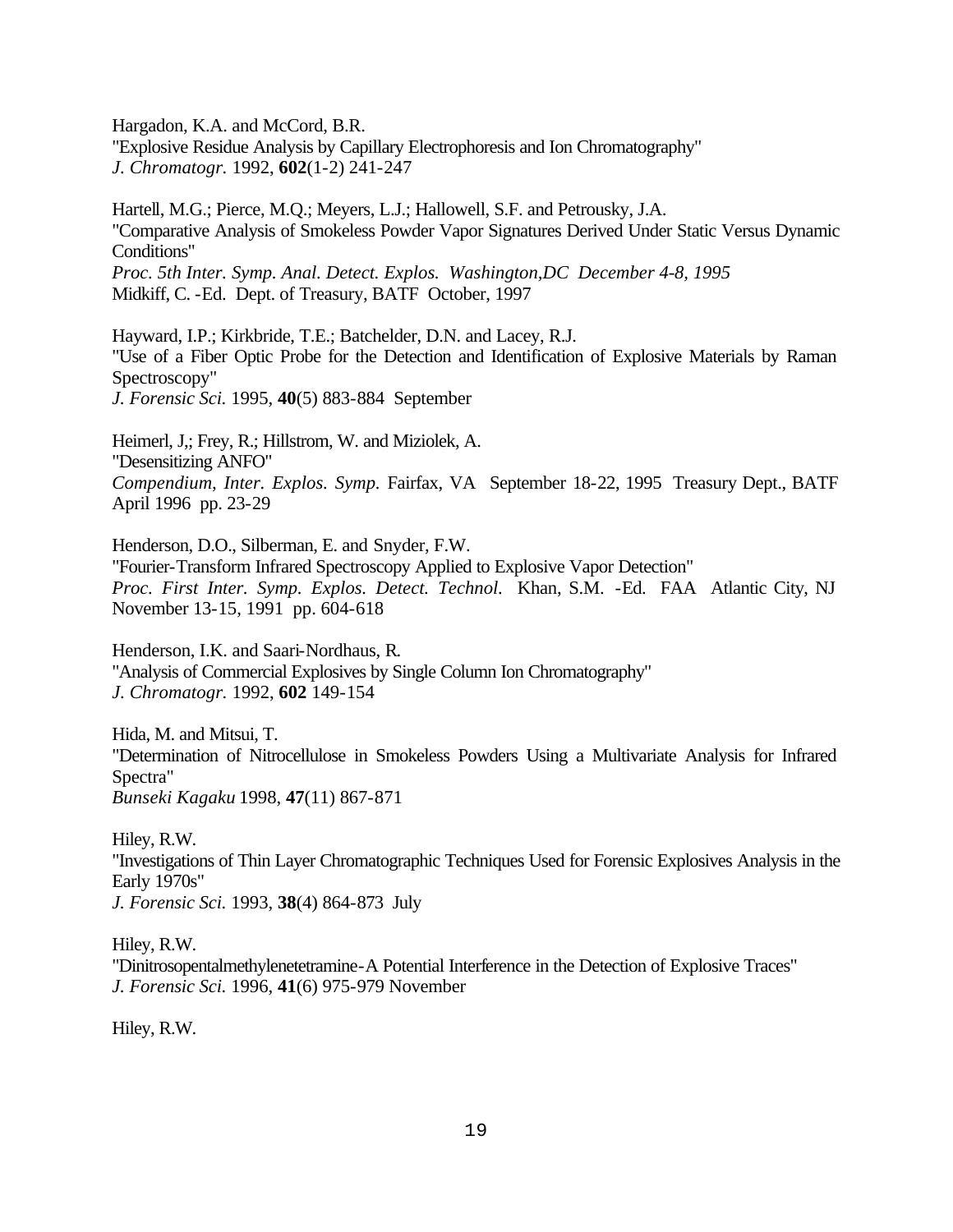"Quality Control in the Detection and Identification of Traces of Organic High Explosives" in: *Forensic Invest. Explos.* 1998 Beveridge, A. - Ed. Taylor & Francis London, U.K. pp. 315-342

Hilmi, A.; Luong, J.H.T. and Nguyen, A-L. "Development of Electrokinetic Capillary Electrophoresis Equipped with Amperometric Detection for Analysis of Explosive Compounds" *Anal. Chem.* 1999, **71** 873-878

Hintze, M.M.; Hansen, B.L. and Heath, R.L.

"Real-Time Explosives/Narcotics Vapor Enhancement and Collection Systems for Use with the Atmospheric Pressure Ionization Time-of-Flight Mass Spectrometer" *Proc. First Inter. Symp. Explos. Detect. Technol.* Khan, S.M. -Ed. FAA Atlantic City, NJ November 13-15, 1991 pp. 634-636

#### Hobbs, J.R.

"Analysis of Semtex Explosives"

*Adv. Anal. Detect. Explos.: Proc. 4th Inter. Symp. Anal. Detect. Explos., September 7-10, 1992 Jerusalem, Israel* Yinon, J. -Ed. Kluwer Academic Publishers Dordrecht, Holland 1992 pp. 409- 427

# Hobbs, J.R.

"Analysis of Propellants by Pyrolysis Gas Chromatography/Mass Spectrometry" *Proc. 5th Inter. Symp. Anal. Detect. Explos. Washington,DC December 4-8, 1995*  Midkiff, C. -Ed. Dept. of Treasury, BATF October, 1997

Hobbs, J.R. and Conde, E. "Comparison of Different Techniques for the Headspace Analysis of Explosives" *Proc. Third Symp. Anal. Detect. Explos.* Mannheim, FRG July 10-13, 1989 pp. 41-1 to 41-18

Hobbs, J.R. and Conde, E. "Explosives Sample Analysis" Technical Report - U.S.D.O.T. December 1989 (Distribution Limited)

Hobbs, J.R. and Conde, E.P.

"A Simple Inexpensive Thermal Desorption Method for the Trace Analysis of Headspace Vapors from Explosives and Organic Nitro Compounds"

*Proc. Inter. Symp. Forensic Aspects Trace Evid.* FBI Quantico, VA June 24-28, 1991 p. 269 Avail. NTIS PB94-145877

Hobbs, J.R. and Conde, E.P. "Headspace Analysis of Explosives and Nitro Compounds" Technical Report - U.S.D.O.T. October 1991 (Distribution Limited)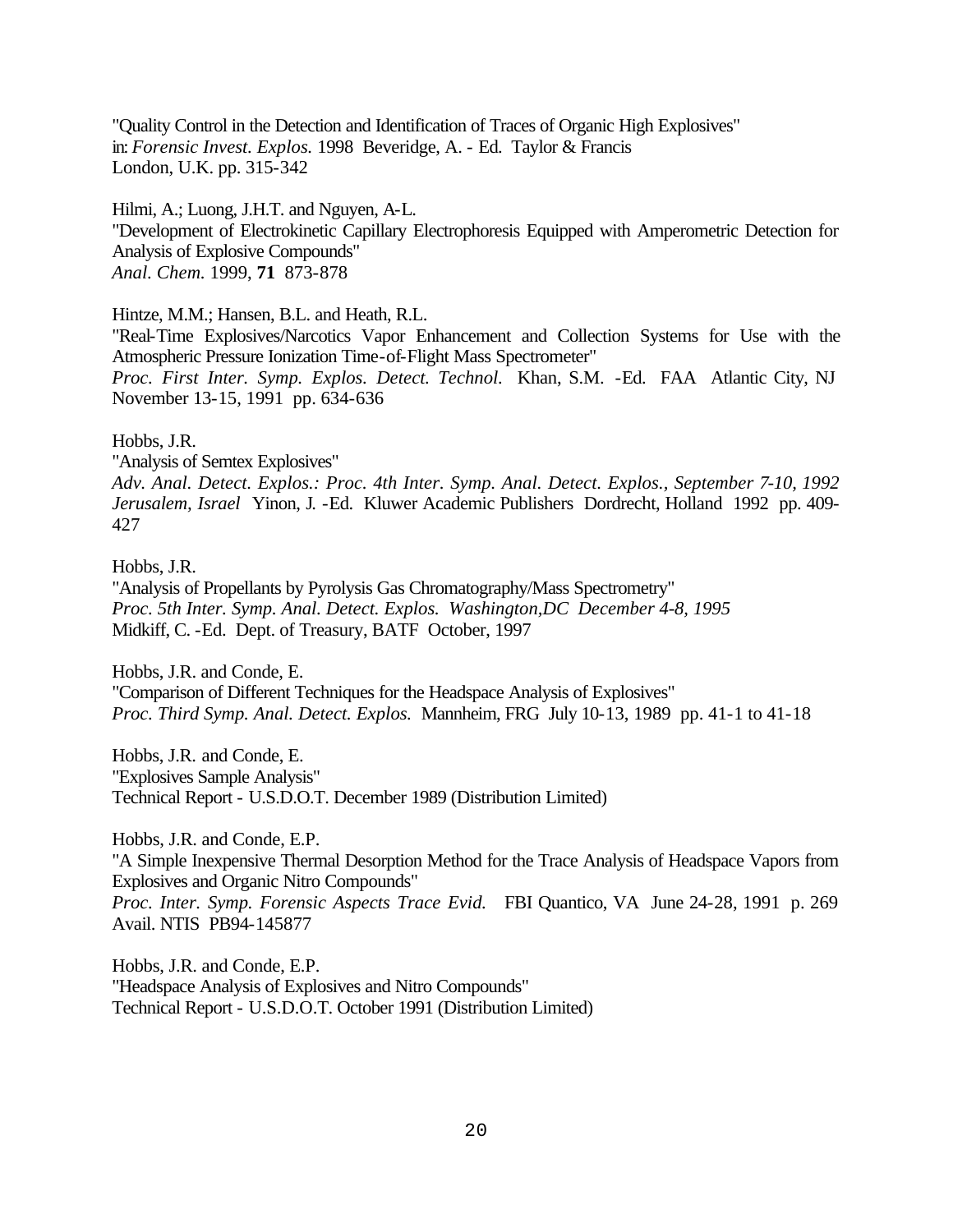Hobbs, J.R. and Conde, E.P. "Gas Chromatographic Retention Indices for Explosives" *Adv. Anal. Detect. Explos.: Proc. 4th Inter. Symp. Anal. Detect. Explos., September 7-10, 1992 Jerusalem, Israel* Yinon, J. -Ed. Kluwer Academic Publishers Dordrecht, Holland 1992 pp. 153- 164

Hodges, C.M. and Akhavan, J. "The Use of Fourier Transform Raman Spectroscopy in the Forensic Identification of Illicit Drugs and Explosives" *Spectrochim. Acta* 1990, **46A**(2) 303-307

Hong, T.R.; Tang, C.P. and Lin, K. "The Analysis of the Explosives of the Paper Detonator" *Adv. Anal. Detect. Explos.: Proc. 4th Inter. Symp. Anal. Detect. Explos., September 7-10, 1992 Jerusalem, Israel* Yinon, J. -Ed. Kluwer Academic Publishers Dordrecht, Holland 1992 pp. 145- 152

Hopler, R.B.

"Today's Commercial Explosives Industry: Trends in Products and Operations" *Proc. 5th Inter. Symp. Anal. Detect. Explos. Washington,DC December 4-8, 1995*  Midkiff, C. -Ed. Dept. of Treasury, BATF October, 1997

Hopler, R.B.

"Ammonium Nitrate/Fuel Oil (ANFO) Blasting Agents: Background of Development, Manufacture, and Use"

*Proc. 5th Inter. Symp. Anal. Detect. Explos. Washington,DC December 4-8, 1995*  Midkiff, C. -Ed. Dept. of Treasury, BATF October, 1997

Hopler, R.B. "The History, Development and Characteristics of Explosives and Propellants" in: *Forensic Invest. Explos.* Beveridge, A.D. - Ed. London, Taylor & Francis 1998 pp. 1-13

Hubball, J.

"The Use of Chromatography in Forensic Science" *Adv. Chromatogr.* Vol. 32 Giddings, J.C.; Grushka, E. and Brown, P.R. (Editors) New York Marcel Dekker 1992, pp. 131-172

Hubbard, P.J.

"UK Experience of Large Urban Vehicle Bombs on the UK Mainland"

*Compendium, Inter. Explos. Symp.* Fairfax, VA September 18-22, 1995 Treasury Dept., BATF April 1996 pp. 122-128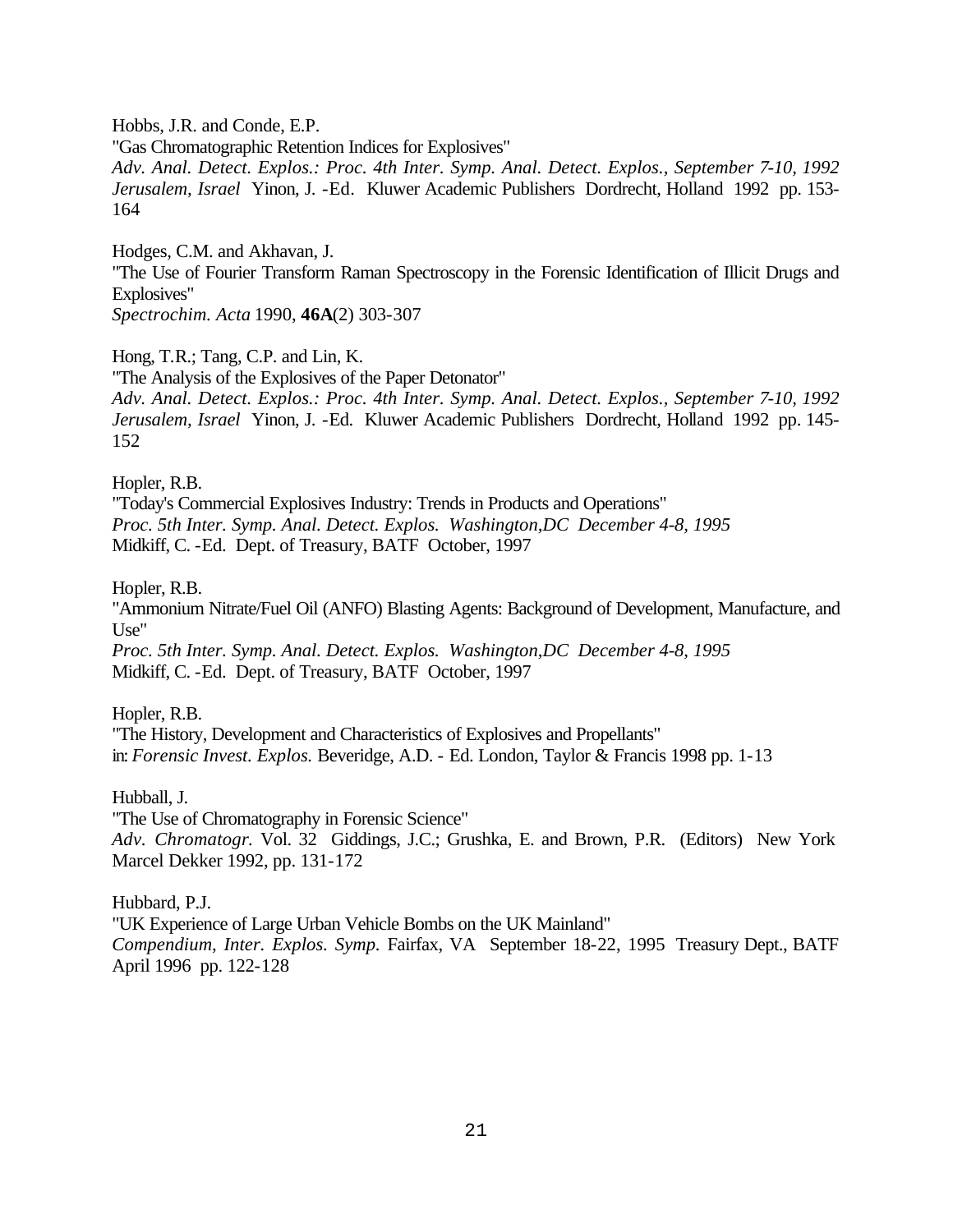Huntamer, D.D. "Microscopical Characterization of an Emulsion Explosive" *Microscope* 1999, **47**(1) 1-4 First Quarter

Hussain, G. and Rees, G.J. "Combustion of Black Powder. Part 1: Thermo-Analytical Studies" *Propellants, Explos. Pyrotech.* 1990, **15**(2) 43-47 April

Hussain, G. and Rees, G.J. "Combustion of Black Powder. Part II: FTIR Emission Spectroscopic Studies" *Propellants, Explos. Pyrotech.* 1991, **16**(1) 6-11 February

Hussain, G. and Rees, G.J. "Combustion of Black Powder. Part III: Hot Stage Microscopy Studies" *Propellants, Explos. Pyrotech.* 1991, **16**(5) 227-231 October

Hussain, G. and Rees, G.J. "Combustion of Black Powder. Part IV: Effect of Carbon and Other Parameters" *Propellants, Explos. Pyrotech.* 1992, **17**(1) 1-4 February

Hwang, D.G. and Lee, M.R. "Positive Chemical Ionization Mass Spectrometry of Nitrate Ester Explosives" *Huoyao Jishu* 1991, **7**(4) 63-68 (in Chinese)

Hwang, D.G. and Lee, M.R. "Trace Analysis of Nitrate Ester Explosives by Mass Spectrometry" *Huoyao Jishu* 1992, **8**(1) 57-65 (in Chinese)

Hwang, D.G. and Lee, M.R. "Negative Chemical Ionization Mass Spectrometry of Nitrate Ester Explosives" *Huoyao Jishu* 1992, **8**(1) 17-24 (in Chinese)

Hwang, D.G.; Lee, M.R. and Chien, C.C. "Electron Impact Mass Spectrometry of Nitrate Ester Explosives" *Huoyao Jishu* 1991, **7**(3) 11-16 (in Chinese)

Hynek, S.J.; Meyers, S. and Shanley, E.S. "Terrorists and Ammonium Nitrate, A Multi-Dimensional Problem" *Compendium, Inter. Explos. Symp.* Fairfax, VA September 18-22, 1995 Treasury Dept., BATF April 1996 pp. 7-10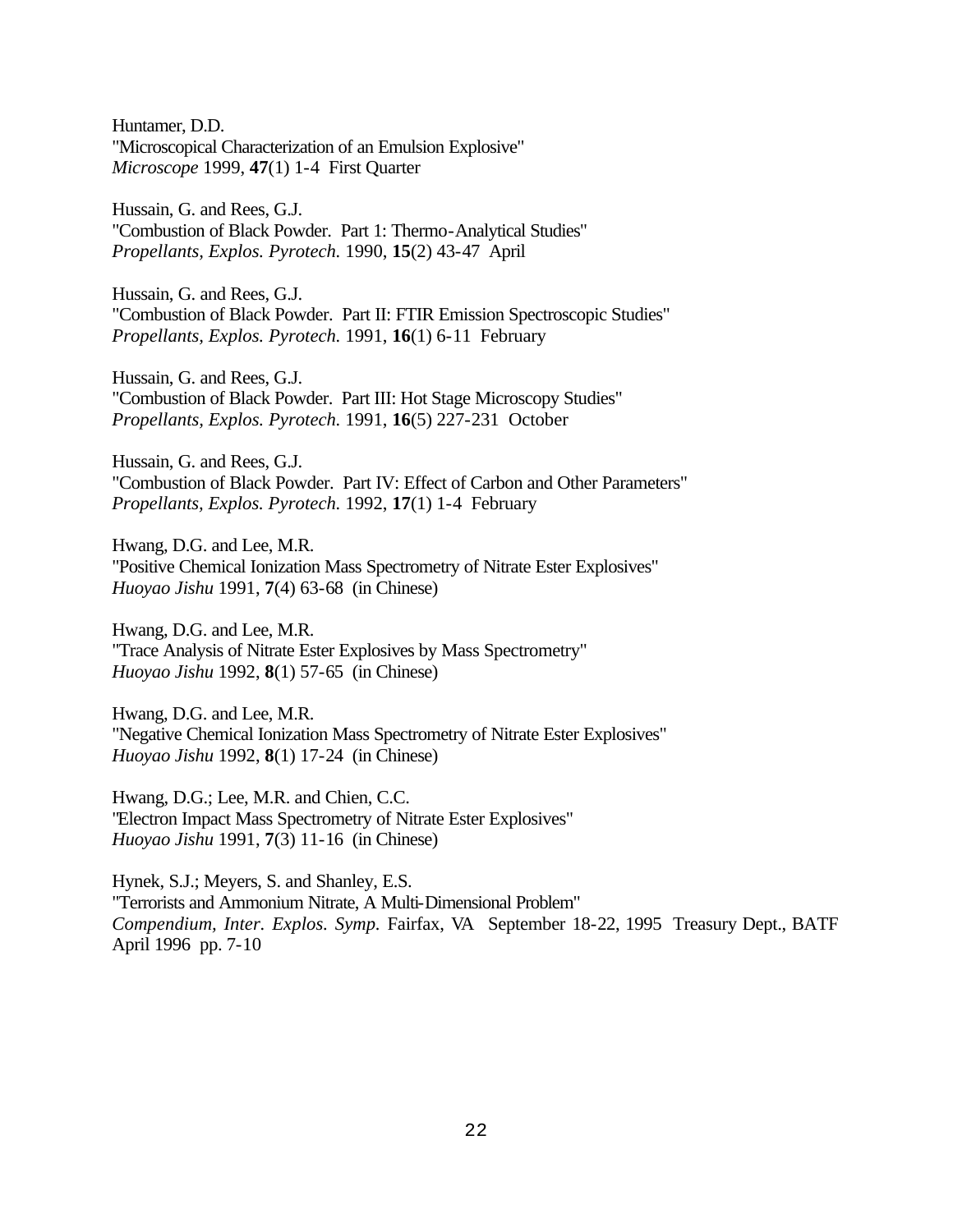Inoue, Y.; Arakawa, S.; Ueda, N.; Yamamoto, J. and Nakashima, R. "Rapid and Sensitive Analysis of Explosives by High Performance Liquid Chromatography and Gas Chromatography/Mass Spectrometry" *Tottori Daigaku Kogakubu Kenkyu Hokoru* 1989, **20**(1) 97-104 from *Chem. Abstr.* **113**:81656

Irwin, A. "Contamination Avoidance" Presented: Explosion Investigation Symposium Belfast, Northern Ireland March 20-21, 1995 Abstract: *Sci. Justice* 1998, **38**(1) 51-51 January-March

Jandik, P.; Li, J.B.; Jones, W.R. and Gjerde, D.T. "New Method of Background Eluent Conductivity Elimination in Gradient Ion Chromatography" *Chromatographia* 1990, **30**(9/10) 509-517 November

Jenkins, A.; McGann, W. and Ribeiro, K. "Extraction, Transportation and Processing of Explosives Vapor in Detection Systems" *Proc. First Inter. Symp. Explos. Detect. Technol.* Khan, S.M. -Ed. FAA Atlantic City, NJ November 13-15, 1991 pp. 532-551

Johnson, D.J. and Compton, D.A.C. "Quantitative Analysis of Nitrocellulose and Pulp in Gunpowder Using TGA-FTIR" *Amer. Lab.* 1991, **23**(1) 37-43 January

Jones, L. "A Forensic Scientist's View" Presented: 46th Annual Meeting AAFS San Antonio, TX February 14-19, 1994 Abstract # D27

Jones, M.L. and Lee, E. "Impact Sensitivity of Nitroglycerin" *J. Energ. Mat.* 1997, **15** 193-204

Kaiser, M. "Detection and Identification of Impurities in RDX and HMX by NMR Spectroscopy" *Proc. Third Symp. Anal. Detect. Explos.* Mannheim, FRG July 10-13, 1989 pp. 28-1 to 28-18

Karpas, Z. "Forensic Science Applications of Ion Mobility Spectrometry" *Forensic Sci. Rev.* 1989, **1**(2) 103-119 December

Kastler, J.; Dubourg, V.; Diesenhofer, R. and Ballschmitter, K. "Group Separation of Organic Nitrates on a New Nitric Acid Ester NP-LC Stationary Phase" *Chromatographia* 1998, **47**(3/4) 157-163 February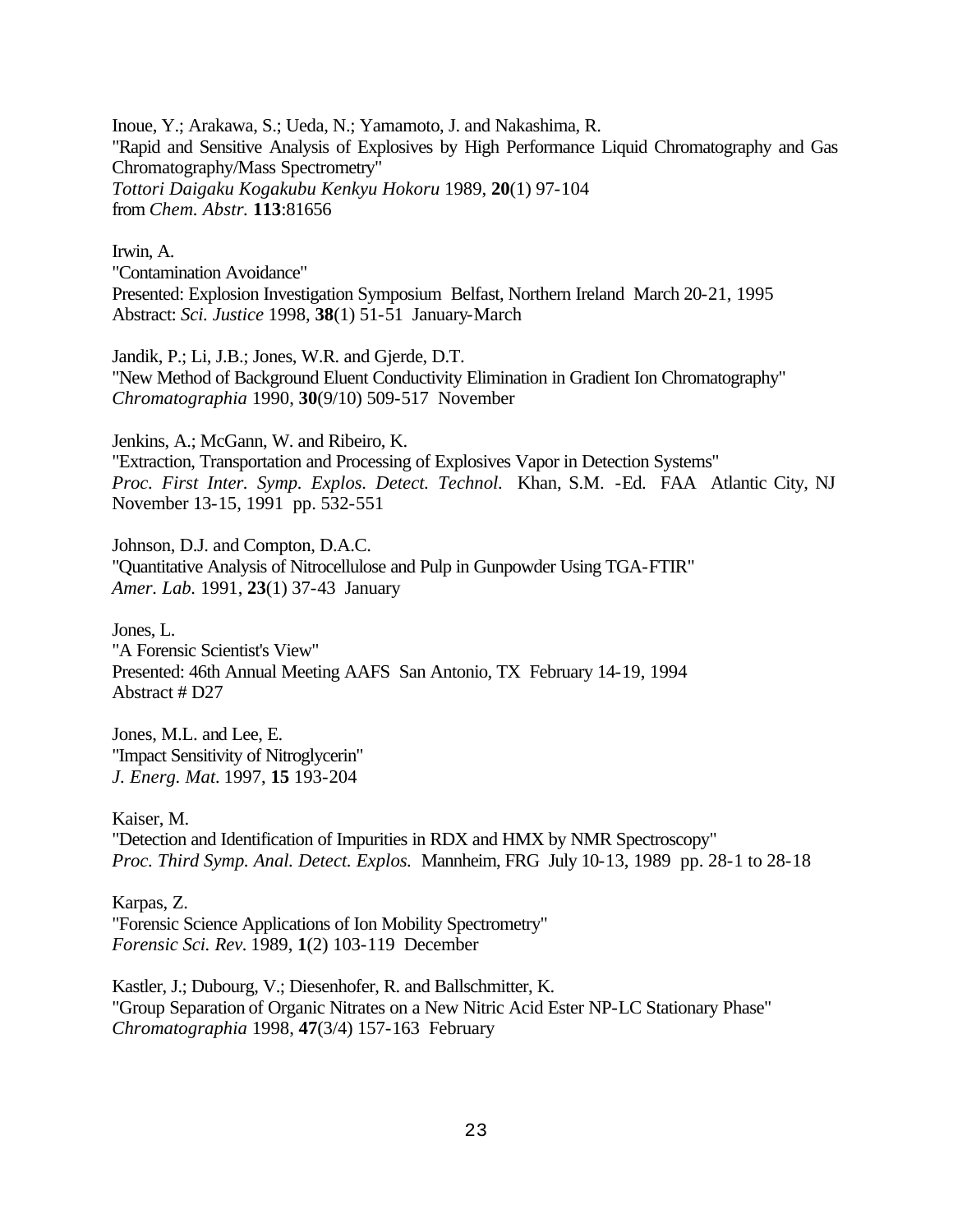Kaur, M.; Kumar, R. and Sharma, R.M.

"Analysis of Some Undetonated Explosives by Derivative-UV Spectrophotometry" *Curr. Top. Forensic Sci., Proc. Meet. Int. Assoc. Forensic Sci. 14th* Volume 4 Takatori, T. and Takasu, A. (Eds.) 1997 Shunderson Communications Ottawa, Ont. pp. 228-234

Kee, T.G.; Holmes, D.M.; Doolan, K.; Hamill, J.A. and Griffin, R.M.E. "The Identification of Individual Propellant Particles" *J. Forensic Sci. Soc.* 1990, **30**(5) 285-292 September/October

Kenna, B.T.; Conrad, F.J. and Hannum, D.W. "Explosive Vapor Emission" *Proc. First Inter. Symp. Explos. Detect. Technol.* Khan, S.M. -Ed. FAA Atlantic City, NJ November 13-15, 1991 pp. 510-517

Kennedy, S.; Caddy, B. and Douse, J.M.F. "Micellar Electrokinetic Capillary Chromatography of High Explosives Utilising Indirect Fluorescence Detection" *J. Chromatogr. A* 1996, **726**(1-2) 211-222

Kennedy, S.; Caddy, B. and Douse, J.M.F. "Capillary Electrophoresis of Explosives" *Adv. Forensic Sci., Proc. Meet. Int. Assoc. Forensic Sci. 13th* Jacob and Bonte (eds) 1995, **3** 204- 209

Keto, R.O. "Analysis of the Eastern Bloc Explosive Semtex-H" *Proc. Third Symp. Anal. Detect. Explos.* Mannheim, FRG July 10-13, 1989 pp. 11-1 to 11-20

Keto, R.O.

"Comparison of Smokeless Powders by Pyrolysis Capillary Gas Chromatography and Pattern Recognition"

*J. Forensic Sci.* 1989, **34**(1) 74-82 January

King, R.

"The Work of the Explosives and Gunshot Residues Unit of the Forensic Science Service" *Adv. Anal. Detect. Explos.: Proc. 4th Inter. Symp. Anal. Detect. Explos., September 7-10, 1992 Jerusalem, Israel* Yinon, J. -Ed. Kluwer Academic Publishers Dordrecht, Holland 1993 pp. 91- 100

Kirkbride, K.P. and Kobus, H.J. "The Explosive Reaction Between Swimming Pool Chlorine and Brake Fluid" *J. Forensic Sci.* 1991, **36**(3) 902-907 May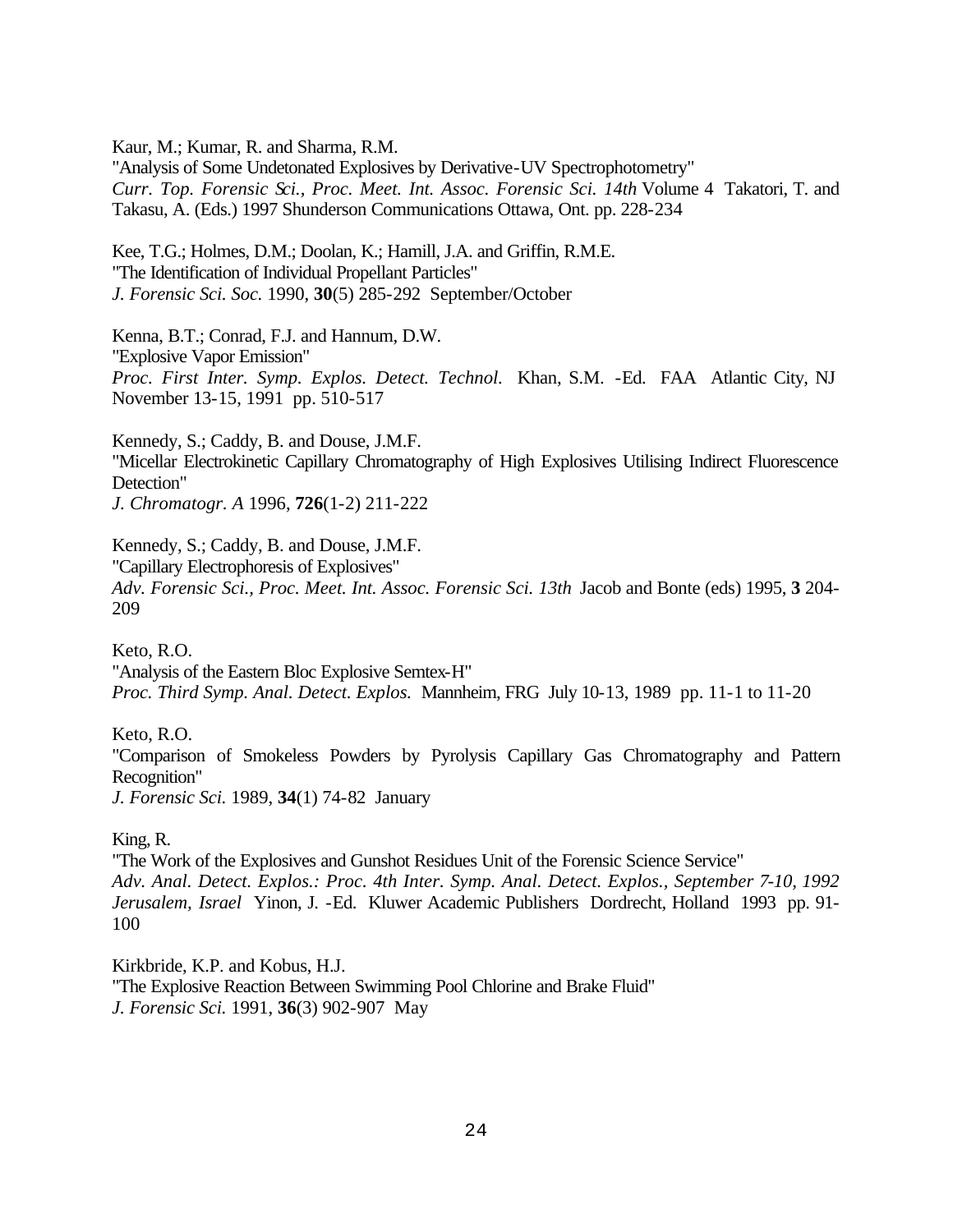Kirkbride, K.P.; Klass, G. and Pigou, P.E.

"Application of Solid-Phase Microextraction to the Recovery of Organic Explosives" *J. Forensic Sci.* 1998, **43**(1) 76-81 January

Kishi, T.; Nakamura, J.; Komo-oka, Y. and Arai, H. "Instrumental Analysis of Japanese Emulsion Explosives" *Adv. Forensic Sci. Proc. Meet. Inter. Assoc. Forensic Sci.*, 13th 1995, **3** 210-213 Jacob, B. and Bonte, W. Eds. Verlag Dr. Koester Berlin

Kishi, T.; Nakamura, J.; Komo-oka, Y. and Fukuda

A Scheme for the Analysis of Explosives and Explosive Residues in Japan" *Adv. Anal. Detect. Explos.: Proc. 4th Inter. Symp. Anal. Detect. Explos., September 7-10, 1992 Jerusalem, Israel* Yinon, J. -Ed. Kluwer Academic Publishers Dordrecht, Holland 1992 pp. 11-17

Kohler, H.

"Application of Chromatographic Methods for Identification and Separation of Explosives, their Degradation - and By-Products in Different Matrices e.g. Formulations, Water, Soil and Air" *Proc. Third Symp. Anal. Detect. Explos.* Mannheim, FRG July 10-13, 1989 pp. 11-1 to 11-20

Kohler, H.

"Characterization of Coal-Mining Explosives by Classical Wet and Instrumental Methods" *Adv. Anal. Detect. Explos.: Proc. 4th Inter. Symp. Anal. Detect. Explos., September 7-10, 1992 Jerusalem, Israel* Yinon, J. -Ed. Kluwer Academic Publishers Dordrecht, Holland 1992 pp. 189- 197

Kolla, P.

"Trace Analysis of Explosives from Complex Mixtures with Sample Pretreatment and Selective Detection"

*J. Forensic Sci.* 1991, **36**(5) 1342-1359 September

Kolla, P.

"Trace Analysis of Salt Based Explosives by Ion Chromatography" *Forensic Sci. Int.* 1991, **50**(2) 217-226

Kolla, P. "Detecting Hidden Explosives" *Anal. Chem.* 1995, **67**(5) 184A-189A March 1

Kolla, P.

"Selective Detection in the Chromatographic Analysis of Explosives Residues" *Proc. 5th Inter. Symp. Anal. Detect. Explos. Washington, DC December 4-8, 1995* Midkiff, C. -Ed Treasury Dept, BATF October, 1997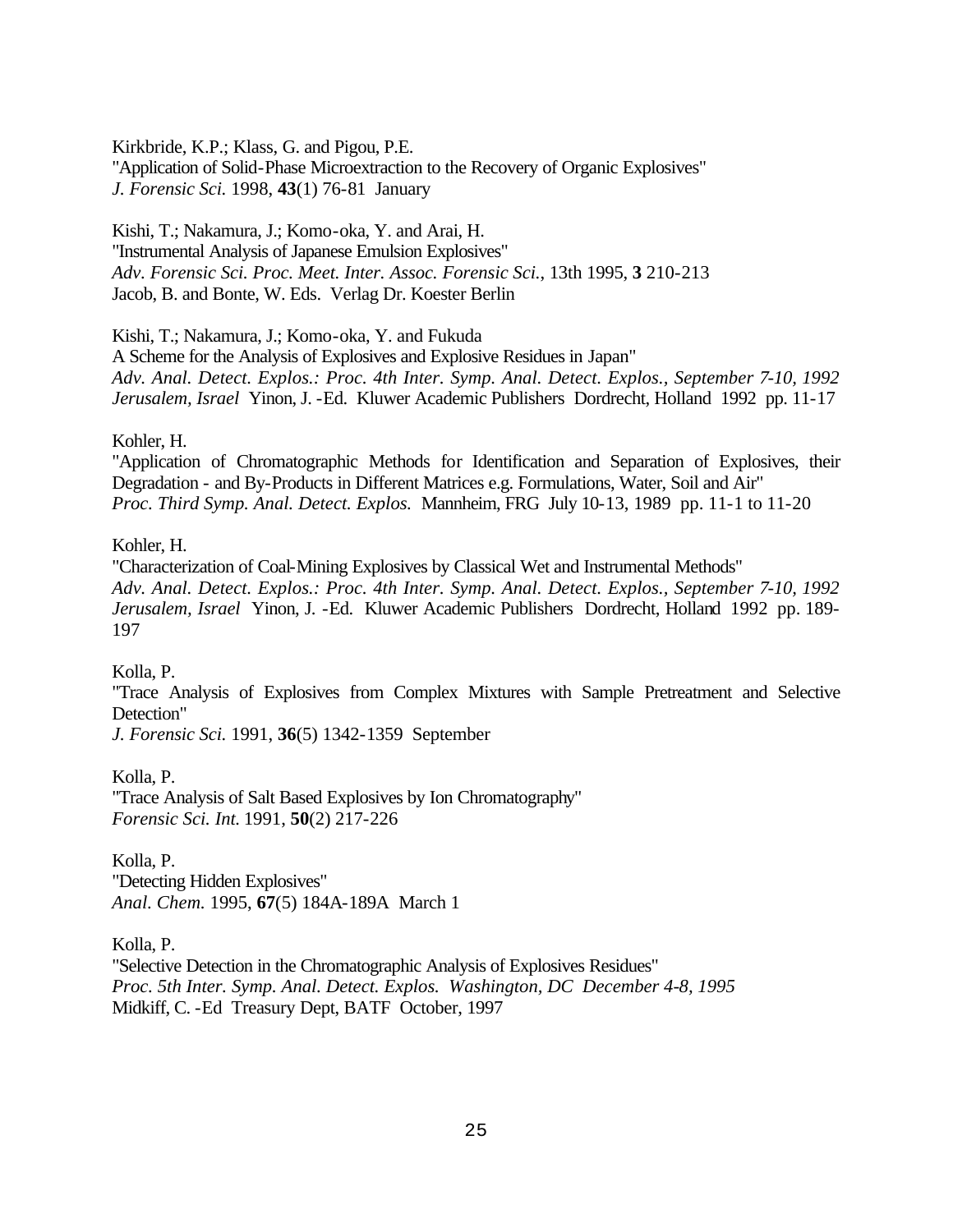Kolla, P.

"The Application of Analytical Methods to the Detection of Hidden Explosives and Explosive Devices" *Agnew. Chem. Int. Ed. Engl.* 1997, **36**(8) 801-811

# Kolla, P.

"Stability of Explosives Traces on Different Supports Respecting the Detectability by EVD" *Proc. SPIE-Int.Soc. Opt. Eng.* 1997, 2937 (Chemistry- and Biology- Based Technologies for Contraband Detection) 236-244

# Kolla, P.

"The Electronic Detonator System for Coded Initiation of Explosives - A Possible Alternative to the Tagging of Explosives" *Compendium, Inter. Explos. Symp.* Fairfax, VA September 18-22, 1995 Treasury Dept., BATF April 1996 pp. 176-181

Kolla, P.; Engelhardt, H. and Zapp, J.

"Sample Preparation by Supercritical Fluid Extraction in Explosives Trace Analysis" *Adv. Anal. Detect. Explos.: Proc. 4th Inter. Symp. Anal. Detect. Explos., September 7-10, 1992 Jerusalem, Israel* Yinon, J. -Ed. Kluwer Academic Publishers Dordrecht, Holland 1992 pp. 55-65

Kolla, P. and Hohenstatt, P. "Stability of Explosives Traces on Different Supports" *Forensic Sci. Int.* 1993, **60**(1,2) 127-137 June

Kolla, P. and Sprunkel, A. "Identification of Dynamite Explosives in Post Explosion Residues" *J. Forensic Sci.* 1995, **40**(3) 406-411 May

Koons, R.D. and Whitehurst, F.C. "Discrimination of Flash Powders by Elemental Composition of the Aluminum Component" Presented: 44th Annual Meeting, American Academy of Forensic Sciences New Orleans, LA February 17-22, 1992 Abstract # B52

Krannich, H-J.; Streich, M. and Zimmermann, R. "Investigation of the Grain Structure and Coal Dust Safety Rating of Powder-Based Safety Explosives" *Glueckauf-Forschungsh.* 1998, **59**(2) 49-55 (German)

Krauss, R.A. "Signatures of Explosives by Elemental Compositional Analysis" *Proc. 2nd Explos. Detect. Technol. Symp. Aviation Secur. Technol. Conf.* Makky, W. -Chair November 12-15, 1996 FAA Atlantic City, NJ pp. 18-25

Krol, J.; Alden, P. and Morawaski, J. "Ion Chromatography of Alkyl and Alkanol Amines Using Conductivity Detection"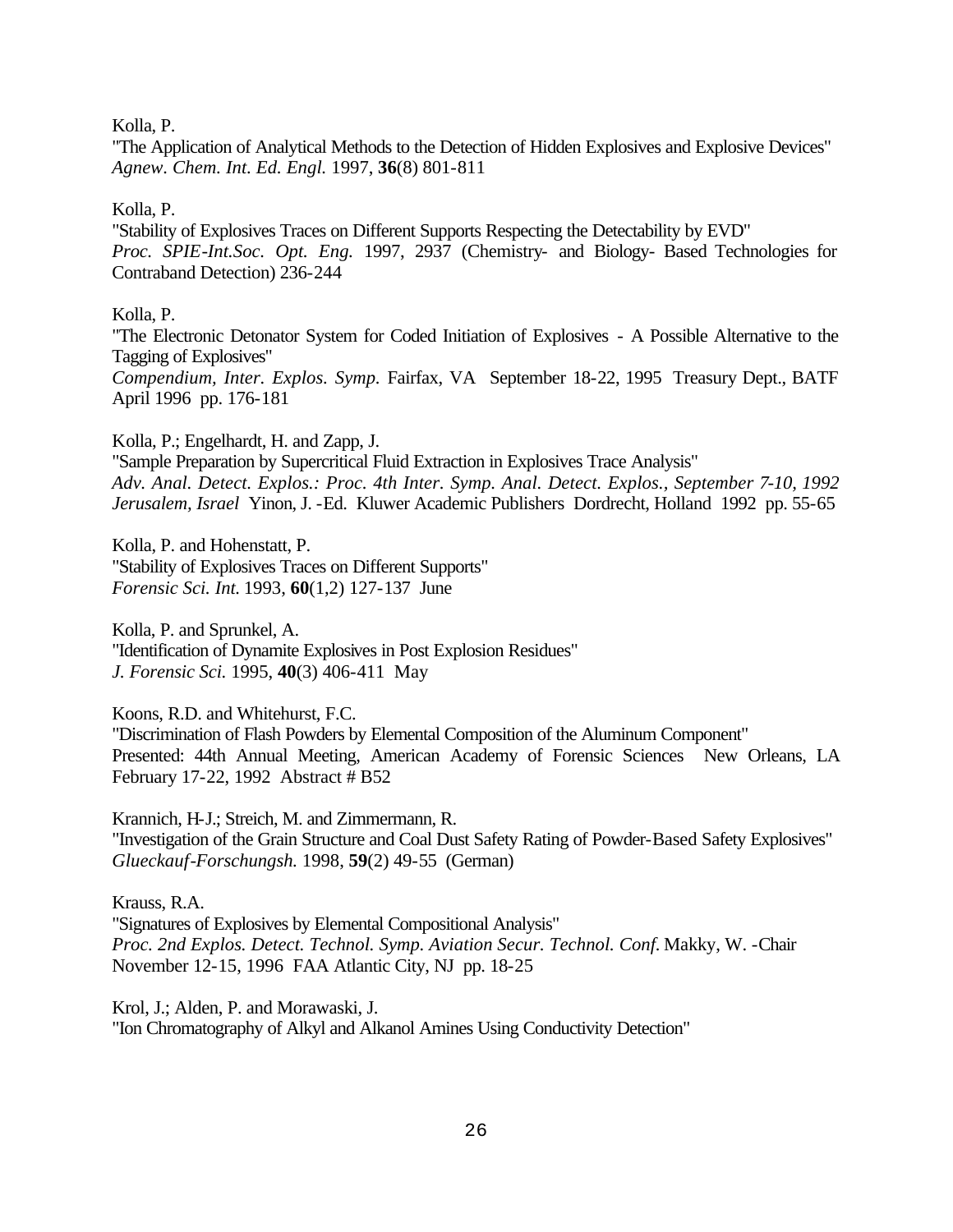Presented: International Ion Chromatography Symposium 1991 Denver, CO October 6-9, 1991 Abstract # 61

Krone, U. and Treumann, H. "Pyrotechnic Flash Compositions" *Propellants, Explos. Pyrotech.* 1990, **15**(3) 115-120 June

Kudoh, M. "Analysis of Combustion Residue of Chlorate Black Powder" *Kagaku Keisatsu Kenkyusho Hokoku Hokagaku-hen* 1990, **43**(4) 161-167 from *Chem. Abstr.* **115**:152603

Kumooka, Y. and Beveridge, A.D. "Post Explosion Analysis of Emulsion Explosives" *Kayaku Gakkaishi* 1997, **58**(1) 36-41 (Japanese)

Kumooka, Y.; Nakamura, J. and Kishi, T. "Analysis of Anions in Explosive Residues by Capillary Electrophoresis" *Kagaku Keisatsu Kenkyusho Hokoky, Hokagaku-hen* 1992, **45**(4) 159-161 (in Japanese)

Kumooka, Y.; Takaichi, K. and Fukuda, H. "Sensitivity and Detonation Velocity of the Explosive Mixture of Sodium Chlorite with Kerosine" *Kayaku Gakkaishi* 1996, **57**(3) 120-122

Lapat, A.; Szekelyhidi, L. and Hornyak, I. "Spectrofluorometric Determination of 1,3,5-trinitro-1,3,5-triazacyclohexane (hexogen, RDX) as a Nitramine Type Explosive" *Biomed. Chromatogr.* 1997, **11**(2) 102-104

Laramée, J.A. and Deinzer, M.L. "Tunable Energy (0.03 - 30 eV) Electron Capture Negative Ion Mass Spectrometry" *Proc. 5th Inter. Symp. Anal. Detect. Explos. Washington,DC December 4-8, 1995*  Midkiff, C. -Ed. Dept. of Treasury, BATF October, 1997

Laramée, J.A.; Mazurkiewicz, P.; Berkout, V. and Deinzer, M.L. "Electron Monochromator-Mass Spectrometer Instrument for Negative Ion Analysis of Electronegative Compounds" *Mass Spectrom. Rev.* 1996, **15** 15-42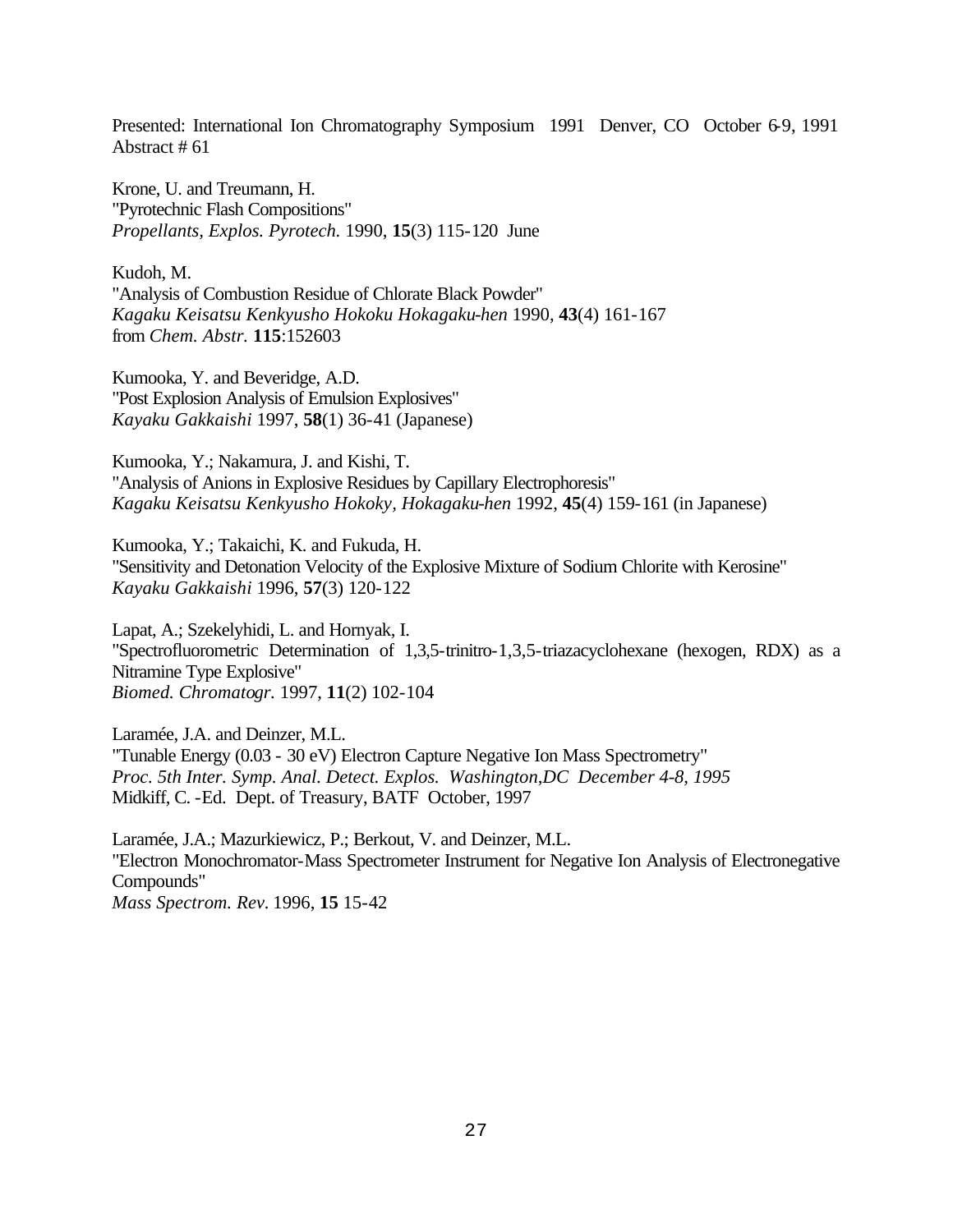Lau, L.K.M.; Fung, T.; Ohashi, K.N. and Beveridge, A.D. "Pre-Blast and Post-Blast Examination of Emulsion Explosives" *Proc. 5th Inter. Symp. Anal. Detect. Explos. Washington,DC December 4-8, 1995*  Midkiff, C. -Ed. Dept. of Treasury, BATF October, 1997

Lawrence, A.H. and Elias, L.

"New Applications for Ion Mobility Spectrometry Detection Techniques" in: *Instrumentation for Trace Organic Monitoring* Clement, R.E., Siu, K.W. and Hill Jr., H.H. - Editors Lewis Publishers Ann Arbor, MI 1992 pp. 1-11

Lawrence, A.H. and Neudorfl, P.

"Detection of Ethylene Glycol Dinitrate Vapors by Ion Mobility Spectrometry Using Chloride Reagent Ions"

*Anal. Chem.* 1988, **60**(2) 104-109 January 15

Lawrence, K.C.

"Investigation of 'Water-Reactive' Explosives" *Proc. 5th Inter. Symp. Anal. Detect. Explos. Washington,DC December 4-8, 1995*  Midkiff, C. -Ed. Dept. of Treasury, BATF October, 1997

Leach, C.; Flower, P.; Hollands, R.; Flynn, S.; Marshall, E. and Kendrick, J. "Plasticisers in Energetic Materials Formulations. A UK Overview" *Int. Annu. Conf. ICT* **1998** 29th (Energetic Materials) 2.1-2.14

Lee, H.G.; Lee, E.D. and Lee, M.L.

"Atmospheric Pressure Ionization Time-of-Flight Mass Spectrometer for Real-Time Explosives Vapor Detection"

*Proc. First Int. Symp. Explos. Detect. Technol.* Khan, S.M. -Ed. FAA Atlantic City, NJ November 13-15, 1991 pp. 619-633

Lee, M-R.; Hwang, D-G. and Tang, C-P. "Trace Analysis of Explosives by Mass Spectromtry" *Proc. Third Symp. Anal. Detect. Explos.* Mannheim, FRG July 10-13, 1989 pp. 5-1 to 5-12

Lee, M.R.; Hwang, D.G.; Kao, T.S.; Chien, C.C.; Lin, F.H. and Fang, J.M. "Tandem Mass Spectrometry of HMX and RDX" *Huoyao Jishu* 1991, **7**(1) 1-6 (Chinese)

Leginus, J. "Antibody-Based Field Test Kits for Drugs and Explosives" Presented: 43rd Southeast Regional ACS Meeting Richmond, VA November 12-15, 1991 Abstract # 53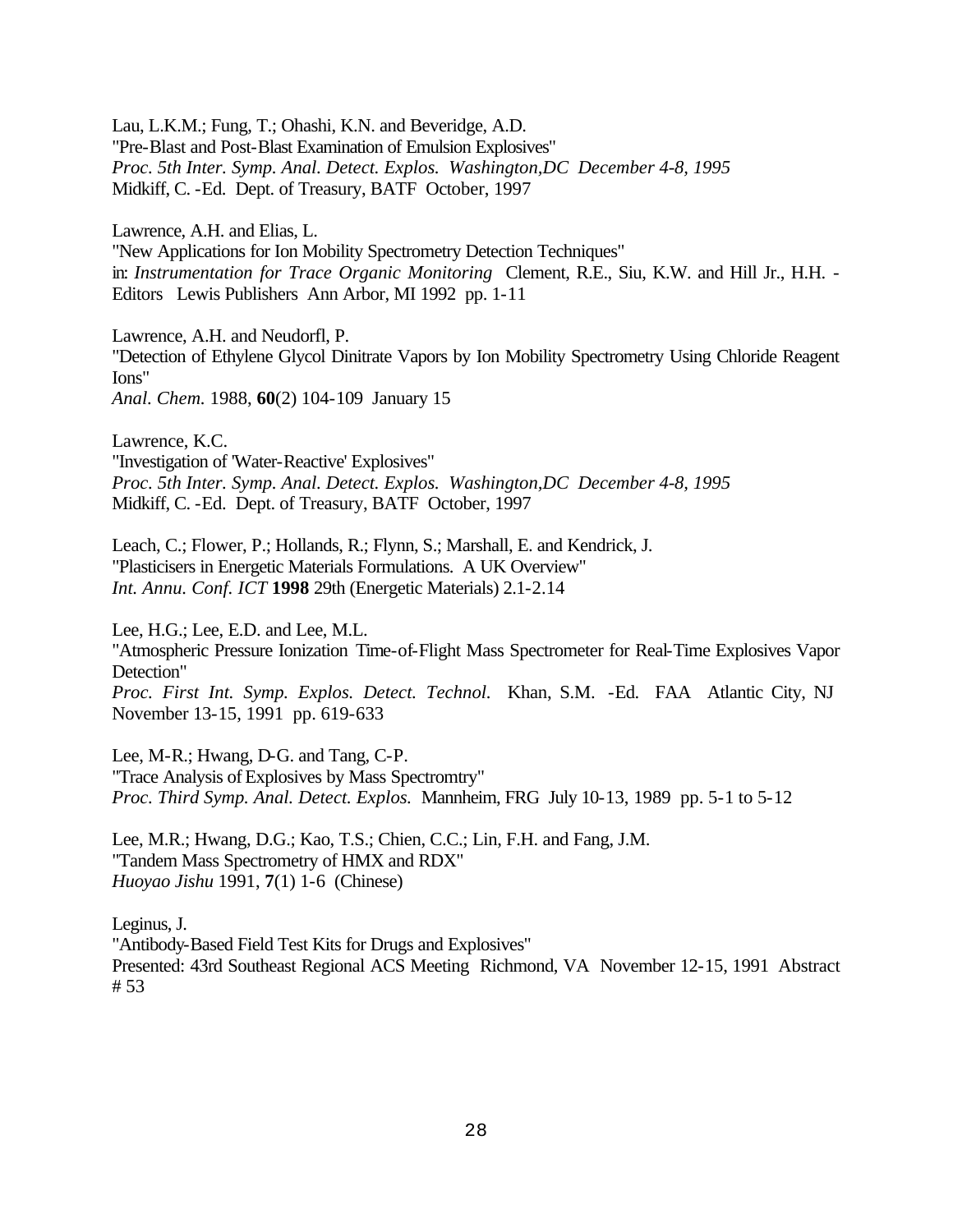Lewis, R. "NMR Method for the Analysis of NG-based Explosives" Presented: Explosion Investigation Symposium Belfast, Northern Ireland March 20-21, 1995 Abstract: *Sci. Justice* 1998, **38**(1) 52 January-March

Linehan, S.T. and Fultz, M.L.

"The Separation of Explosives Using Non-Chlorinated Mobile Phases in Thin Layer Chromatography" *Proc. 5th Inter. Symp. Anal. Detect. Explos. Washington,DC December 4-8, 1995*  Midkiff, C. -Ed. Dept. of Treasury, BATF October, 1997

Liu, M.; Zhang, X. and Jiang, X. "Low Pressure Ion Chromatography in Explosive Case Studies" *Shiou Huagong Gaodeng Xuexiao Xuebao* 1999, **12**(1) 26-28 (Chinese)

Lloyd, J.B.F. "Forensic Explosives and Firearms Traces: Trapping of HPLC Peaks for Gas Chromatography" *J. Energ. Mater.* 1991, **9**(1-2) 1-17 March-June

Lloyd, J.B.F. "HPLC of Explosives Materials" *Adv. Chromatogr.* Vol. 32 Giddings, J.C.; Grushka, E. and Brown, P.R. (Editors) New York Marcel Dekker 1992, pp. 173-261

Lloyd, J.B.F and King, R.M. "One-Pot Processing of Swabs for Organic Explosives and Firearms Residue Traces" *J. Forensic Sci.* 1990, **35**(4) 956-959 July

Lloyd, J.B.F and King, R.M. "Detection and Persistance of Traces of Semtex and Some Other Explosives on Skin Surfaces" *Proc. Third Symp. Anal. Detect. Explos.* Mannheim, FRG July 10-13, 1989 pp. 9-1 to 9-14

Lowe, A. and Hiley, R. "Cartridge Case Deformation Test" *J. Energ. Mater.* 1998, **16**(4) 289-308

Lucero, D.P. "Design of a High-Performance Gas-Phase Explosives Vapor Preconcentrator" *Proc. Third Symp. Anal. Detect. Explos.* Mannheim, FRG July 10-13, 1989 pp. 39-1 to 39-12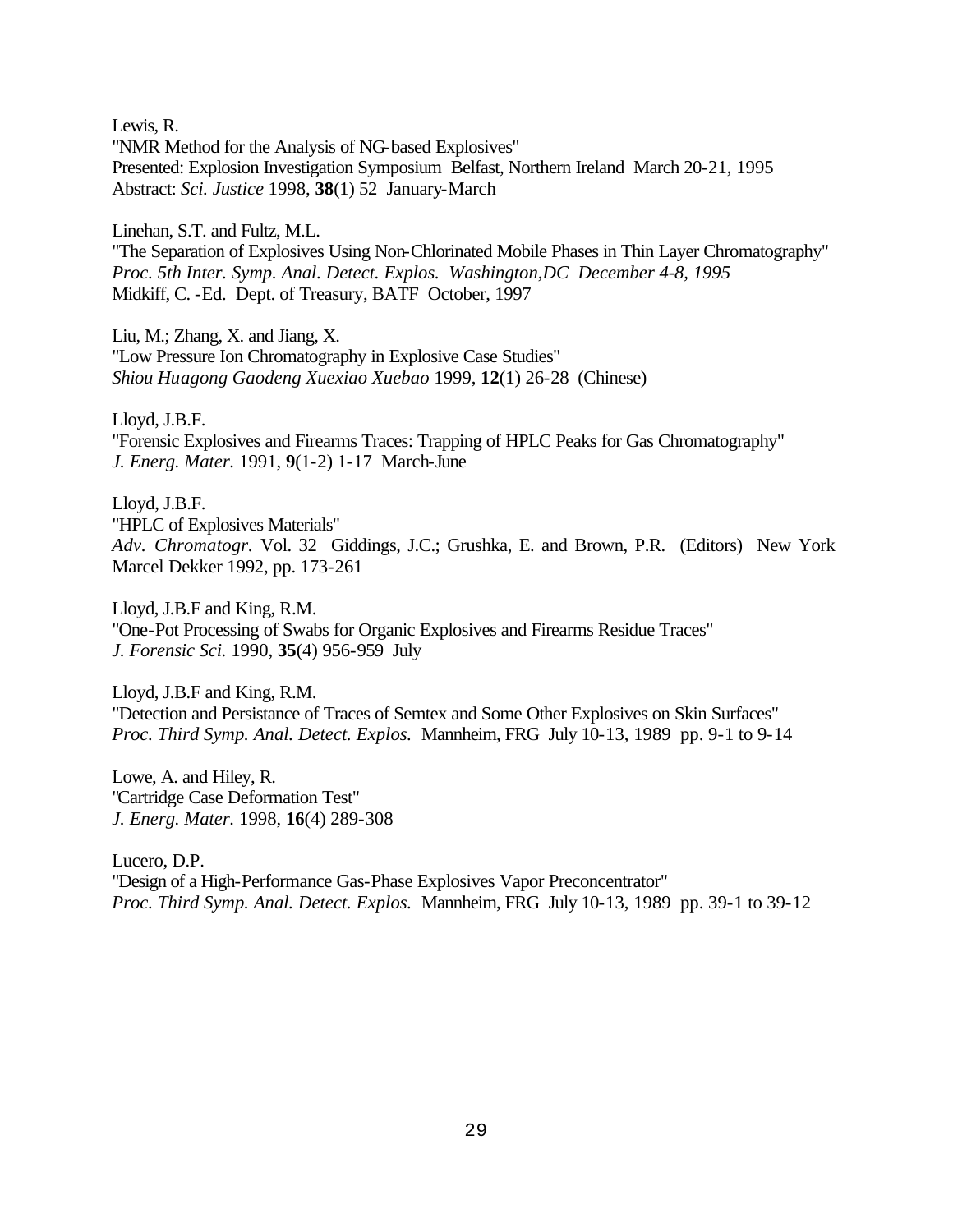Lucero, D.P. and Fortuna, J.F.

"Design of a Residue-Free Hand-Held Vapor/Particle Vacuum Sampler for Trace Detection Systems" *Proc. 5th Inter. Symp. Anal. Detect. Explos. Washington,DC December 4-8, 1995*  Midkiff, C. -Ed. Dept. of Treasury, BATF October, 1997

MacCrehan, W.A.; Smith, K.D. and Rowe, W.F. "Sampling Protocols for the Detection of Smokeless Powder Residues Using Capillary Electrophoresis" *J. Forensic Sci.* 1998, **43**(1) 119-124 January

MacDonald, S.J. and Rounbehler, D.P.

"Calibration Methods for Explosives Detectors" *Proc. First Int. Symp. Explos. Detect. Technol.* khan, S.M. -Ed. FAA Atlantic City, NJ November 13-15, 1991 pp. 584-588

Marsh, P.E.

"Use of Microspectroscopy in a Demilitarization Accident Investigation" *CPIA Publ.* 1998, **674** (Vol. 1, 1998 JANNAF Propellant Development & Characterization Subcommittee and Safety & Environmental Protection Subcommittee Joint Meeting, Vol. 1) 279-289

McAuley, D.

"Unusual Remotely Delivered Devices"

Presented: Explosion Investigation Symposium Belfast, Northern Ireland Masrch 20-21, 1995 Abstract: *Sci. Justice* 1998, **38**(1) 49-50 January-March

McAuley, D.

"The Development of Improvised Mortar Bombs in Northern Ireland by the Provisional IRA" Presented: Explosion Investigation Symposium Belfast, Northern Ireland March 20-21, 1995 Abstract: *Sci. Justice* 1998, **38**(1) 50 January-March

McAvoy, Y. Backstrom, B.; Janhunen, K. Stewart, A. and Cole, M.D. "Supercritical Fluid Chromatography in Forensic Science: A Critical Appraisal" *Forensic Sci. Int.* 1999, **99**(2) 107-122

McAvoy, Y. and Cole, M.D.

"A Potential Method of the Analysis of Explosives by Supercritical Fluid Chromatography" Presented: 50th Anniversary Meeting, AAFS San Francisco, CA February 9-14, 1998 Abstract# B72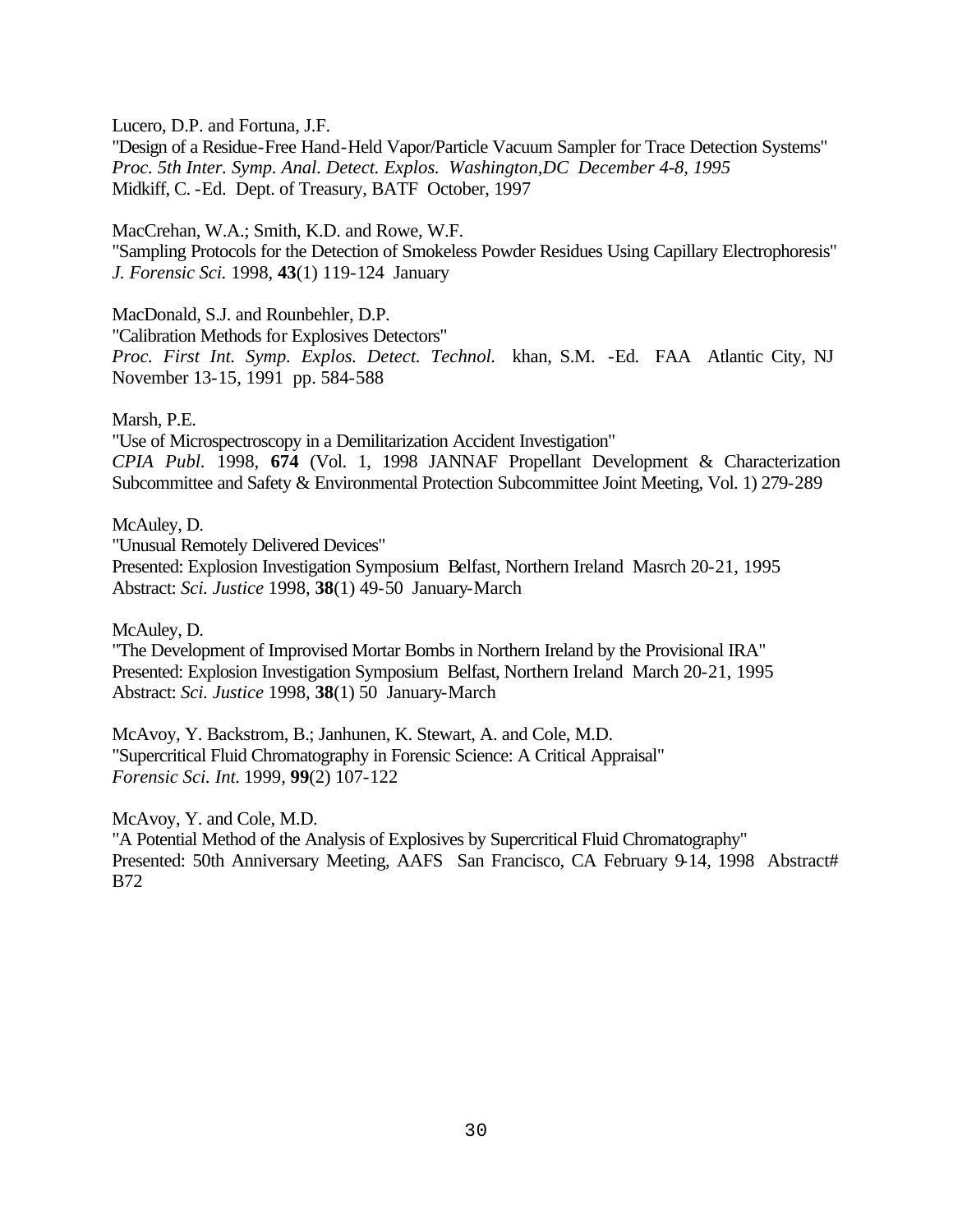McAvoy, Y. Dost, K.; Jones, D.C.; Cole, M.D.; George, M.W. and Davidson, G. "A Preliminary Study of the Analysis of Explosives Using Packed-Column Supercritical Fluid Chromatography with Atmospheric Pressure Chemical Ionization Mass Spectrometric Detection" *Forensic Sci. Int.* 1999, **99**(2) 123-141

### McCord, B.R.

"Applications of Supercritical Fluid Chromatography to Explosives Analysis" Presented: 200th ACS National Meeting Washington, DC August 26-31, 1990 Abstract: HIST 18

### McCord, B.R.

"A Comparative Analysis of Pipe Bomb Residues Using Ion Chromatographic Techniques" Presented: 46th Annual Meeting AAFS San Antonio, TX February 14-19, 1994 Abstract # B82

McCord, B.R. and Bender, E.C. "Chromatography of Explosives" in: *Forensic Invest. Explos.* Beveridge, A.D. - Ed. London, Taylor & Francis 1998 pp. 231-265

McCord, B.R. and Hargadon, K.A.

"Explosive Analysis by Capillary Electrophoresis"

*Adv. Anal. Detect. Explos.: Proc. 4th Inter. Symp. Anal. Detect. Explos., September 7-10, 1992 Jerusalem, Israel* Yinon, J. -Ed. Kluwer Academic Publishers Dordrecht, Holland 1992 pp. 133- 144

McCord, B.R.; Hargadon, K.A.; Hall, K.E. and Burmeister, S.G. "Forensic Analysis of Explosives Using Ion Chromatographic Methods" *Anal. Chim. Acta* 1994, **288**(1-2) 43-56 March 30

McCord, B.R.; Hall, K.E.; Hargadon, K.A. and Whitehurst. F.W. "A Systematic Approach to Inorganic Explosive Residue Analysis" Presented: 44th Annual Meeting, American Academy of Forensic Sciences New Orleans, LA February 17-22, 1992 Abstract # B50

McCord, B.R. and Whitehurst. F.W. "The Analysis and Characterization of TNT Using Liquid Chromatography with Photodiode Array Detection" *J. Forensic Sci.* 1992, **37**(6) 1574-1584 November

McCorkell, W. "Shankill Bombing" Presented: Explosive Investigation Symposium Belfast, Northern Ireland March 20-21, 1995 Abstract: *Sci. Justice* 1998, **38**(1) 50 January-March

McCorkell, W. "Provisional IRA Incendiary Campaign"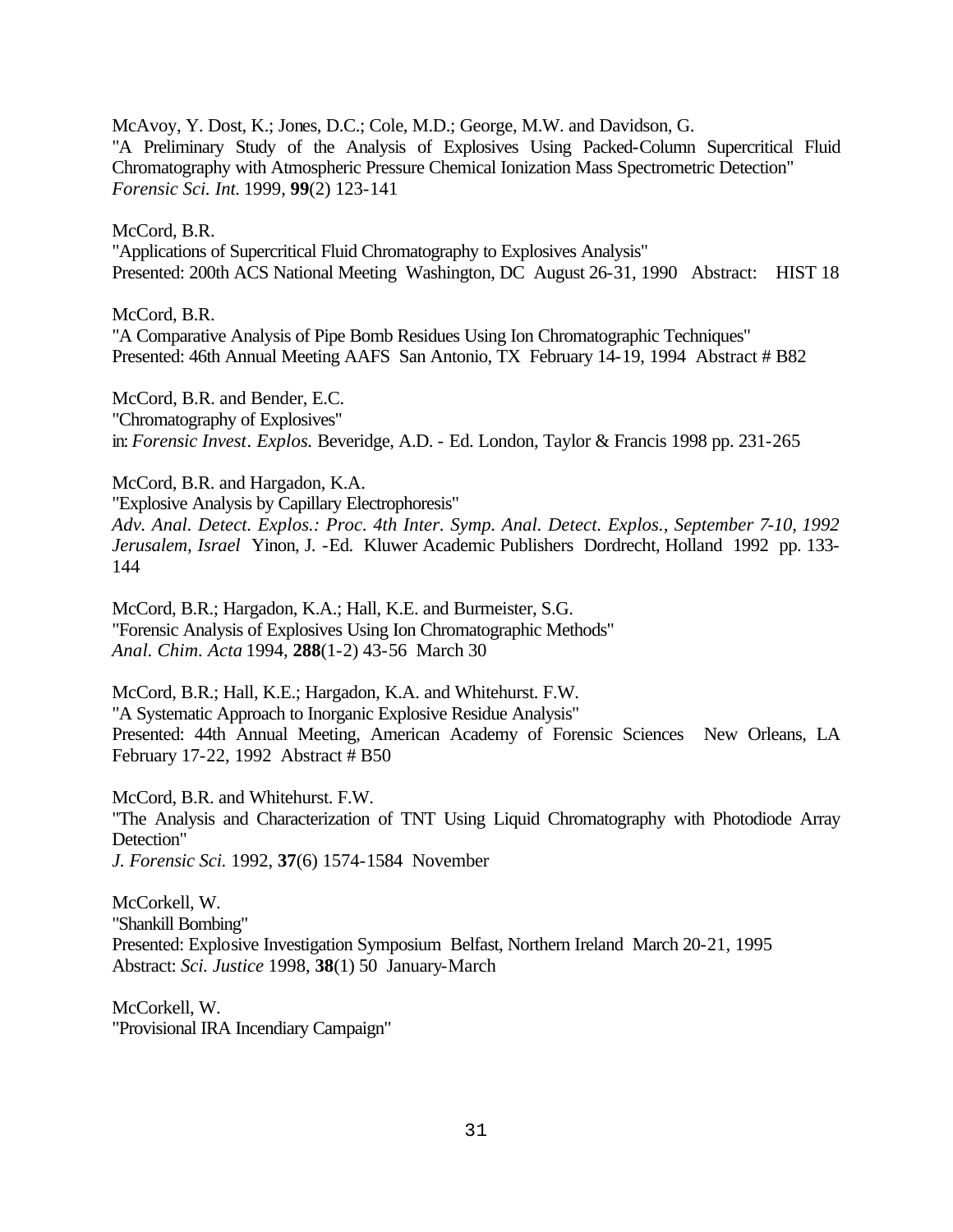Presented: Explosive Investigation Symposium Belfast, Northern Ireland March 20-21, 1995 Abstract: *Sci. Justice* 1998, **38**(1) 51 January-March

McCrone, W.C. "What's In Vial No. 3?" *Microscope* 1993, **42**(2) 57-59

McCrone, W.C.; Andreen, J.H. and Tsang, S-M "Identification of Organic High Explosives" *Microscope* 1993, **41**(4) 161-182

McCrone, W.C.; Andreen, J.H. and Tsang, S-M "Identification of Organic High Explosives,II" *Microscope* 1994, **42**(2) 61-73

McDermott, S.D. "An Unusual Explosive Find" *J. Forensic Sci.* 1994, **39**(4) 1103-1106 July Presented: Explosive Investigation Symposium Belfast, Northern Ireland March 20-21, 1995 Abstract: *Sci. Justice* 1998, **38**(1) 49 January-March

McDermott, S.D. "Metal Particles as Evidence in Criminal Cases" *J. Forensic Sci.* 1994, **39**(6) 1552-1559 November

McGann, W.; Bradley, V.; Borsody, A. and Lepine, S. "A New High Efficiency Ion Trap Mobility Detection System for Narcotics and Explosives" *Proc. SPIE-Int. Soc. Opt. Eng.* 1994, 2276 (Cargo Inspection Technologies) 424-436

McGann, W.; Jenkins, A. and Ribeiro, K. "A Thermodynamic Study of the Vapor Pressures of C-4 and Pure RDX" *Proc. First Int. Symp. Explos. Detect. Technol.* Khan. S.M. -Ed. FAA Atlantic City, NJ November 13-15, 1992 pp. 518-531

McGuire, R.R.; Lee, C.G.; Velsko, C.A. and Raber, E. "Application of Stable Isotope Ratios to the Analysis of Explosive Residues" *Proceedings: 5th Inter. Symp. Anal. Detect. Explos. December 4-8 Washington, DC* Midkiff, C.-Ed Treasury Dept., BATF October, 1997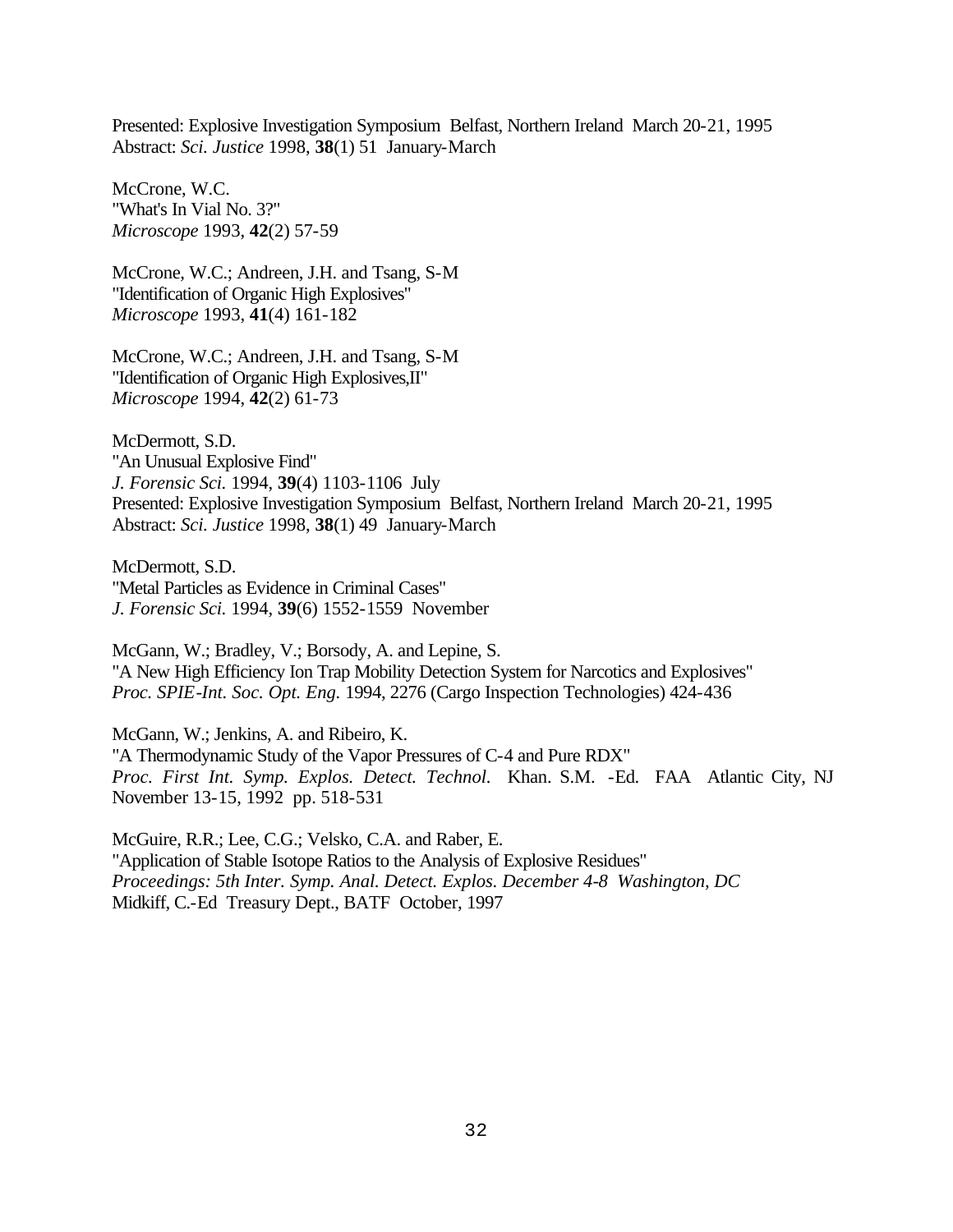McKenzie, S.

"Work of the Anti-Terrorist Branch"

Presented: Explosive Investigation Symposium Belfast, Northern Ireland March 20-21, 1998 Abstract: *Sci. Justice* 1998, **38**(1) 49 January-March

McKeown, J.

"The Combined CDR/Explosive Swabbing Kit" Presented: Explosive Investigation Symposium Belfast, Northern Ireland March 20-21 Abstract: *Sci. Justice* 1998, **38**(1) 51 January-March

McKeown, W.J. and Speers, S.J. "Automated Method for the Analysis by HPLC of Organic Explosive Residues by HPLC with a Pendant Mercury Drop Electrode Detector" *Science and Justice* 1996, **36**(1) 15-20 January-March

McLuckey, S.A.; Glish, G.L. and Grant, B.C. "Simultaneous Monitoring for Parent Ions of Targeted Daughter Ions: A Method for Rapid Screening Using Mass Spectrometry/Mass Spectrometry" *Anal. Chem.* 1990, **62**(1) 56-61 January 1

McLuckey, S.A.; Goeringer, D.E.; Asano, K.G.; Vaidyanathan, G. and Stephenson Jr., J.L. "High Explosives Vapor Detection by Glo Discharge-Ion Trap Mass Spectrometry" *Rapid Commun. Mass Spectrom.* 1996, **10**(3) 287-298

McMillen, G.

"From Bricks and Wood, To Identify and Conclude" Presented: Meeting - Forensic Science Society Belfast, Northern Ireland September 29-30, 1989 Abstract: *J. Forensic Sci. Soc.* 1990, **30**(3) 163-164 May/June

McNesby, K.L.; Wolfe, J.E.; Morris, J.B. and Pesce-Rodriguez, R.A. "Fourier Transform Raman Spectroscopy of Some Energetic Materials and Propellant Formulations" *J. Raman Spectrosc.* 1994, **25**( ) 75-87

Meng--lan, Y.; Guo--an, L. and Qui--lan, Z.

"A New Tool on Calculating the Explosive Quantity at the Explosive Scene -----Pincer Slide Rule" *Curr. Top. Forensic Sci. Proc. Meet. Int. Assoc. Forensic Sci. 14th* Volume 4 280-281 Takatori, T. and Takasu, A. - Eds. Shunderson Communications Ottawa, Ont. 1997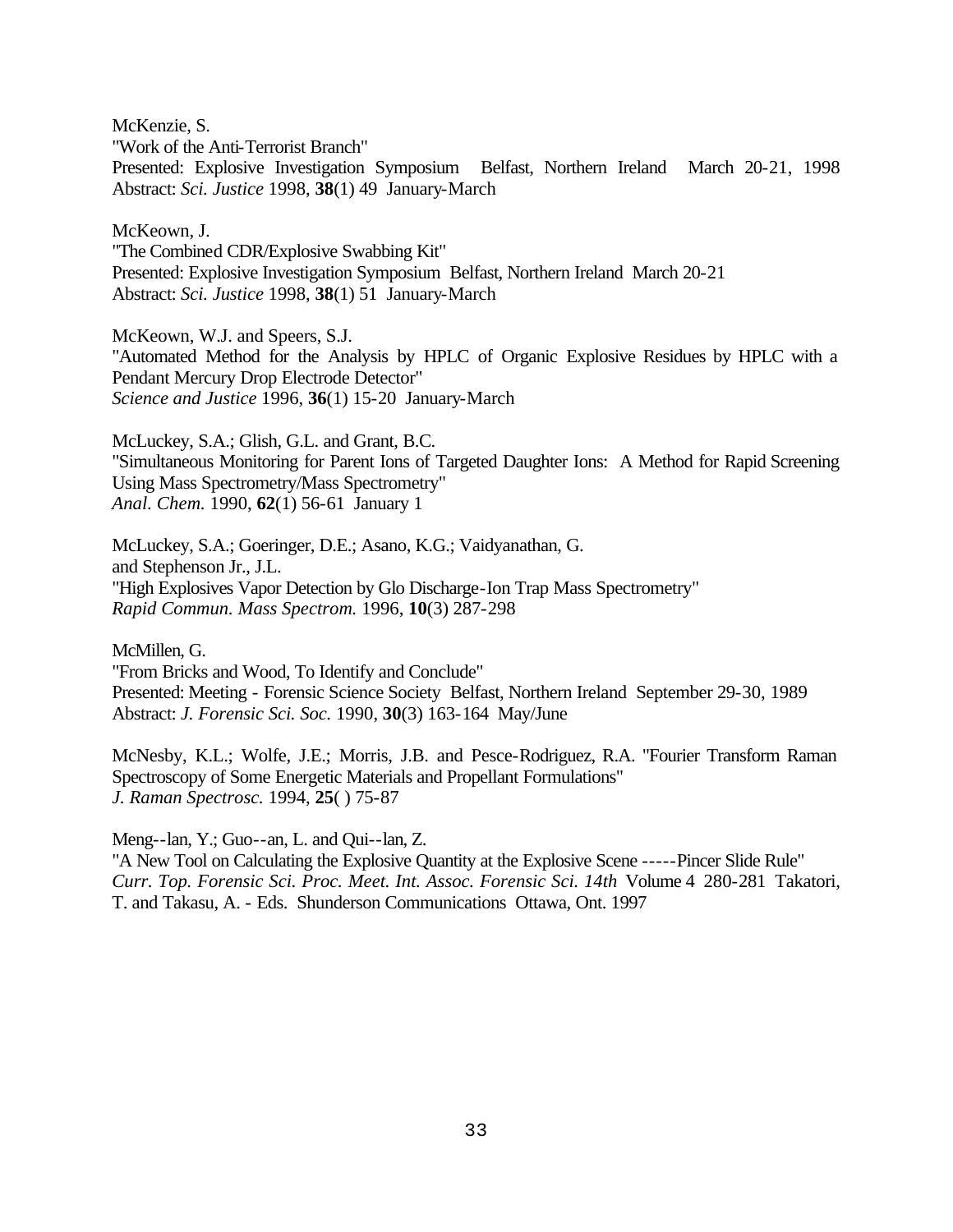Mercado, A.; Janni, J.; Gilbert, B. and Steinfeld, J.I. "Novel Spectrometer Concepts for Explosives Detection Applications" *Proc. 2nd Explos. Detect. Technol. Symp. Aviation Secur. Technol. Conf.* Makky, W. -Chair November 12-15, 1996 FAA Atlantic City, NJ pp. 91-99

Meyers, S. and Shanley, E.S. "Industrial Explosives - A Brief History of Their Development and Use" *J. Hazard. Mater.* 1990, **23**( ) 183-201

Midkiff, C.R. Jr. "Identification and Characterization of Flash Powders" *Proc. Third Symp. Anal. Detect. Explos.* Mannheim, FRG July 10-13, 1989 pp. 17-1 to 17-17

Midkiff, C.R. Jr.

"Analysis of Explosives and Explosive Residues: Evolution in the Field and Revolution in the Laboratory" Presented: 46th Annual Meeting AAFS San Antonio, TX February 14-19, 1994

Abstract # B80

Midkiff, C.R. Jr.

"Recent Developments in Explosives Detection and Analysis" *Proc.: 5th Inter. Symp. Anal. Detect. Explos. December 4-8 Washington, DC* Midkiff, C.-Ed Treasury Dept., BATF October, 1997

Midkiff, C.R. Jr.

"Explosives Related Information in Forensic Journals - An inexpensive Database Search & Retrieval System"

*Proc.: 5th Inter. Symp. Anal. Detect. Explos. December 4-8 Washington, DC* Midkiff, C.-Ed Treasury Dept., BATF October, 1997

Midkiff, C.R. and Byall, E.B. "Explosives Evidence" *Proc. 12th INTERPOL Forensic Science Symposium* Lyons, France October 20-23, 1998 Frank, R.S. and Peel, H.W. - Eds. Forensic Sciences Foundation Press 1999 pp. 113-135

Midkiff, C.R. and Tontarski, R.E. Jr.

*Detection and Characterization of Explosives and Explosive Residues - A Review -* Explosives Report 1989-1992

Presented: 10th International ICPO - INTERPOL Forensic Science Symposium Lyons, France November, 1992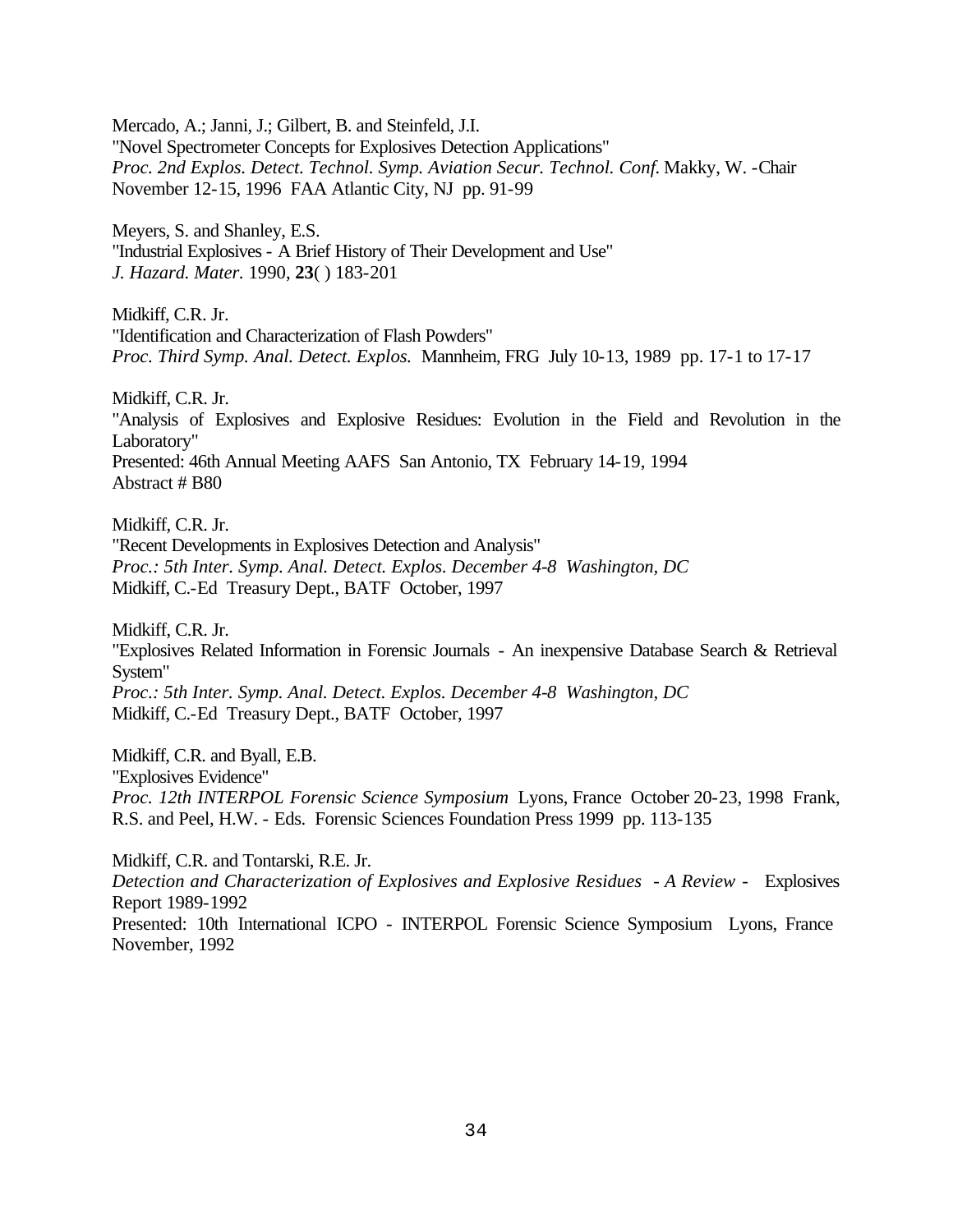Midkiff, C.R. and Tontarski, R.E. Jr.

*Detection and Characterization of Explosives and Explosive Residues - A Review -* Explosives Report 1992-1995

Presented: 11th International ICPO - INTERPOL Forensic Science Symposium Lyons, France November, 1995

Midkiff, C.R. Jr. and Walters, A.N.

"Slurry and Emulsion Explosives: New Tools for Terrorists, New Challenges for Detection and Identification"

*Adv. Anal. Detect. Explos.: Proc. 4th Inter. Symp. Anal. Detect. Explos., September 7-10, 1992 Jerusalem, Israel* Yinon, J. -Ed. Kluwer Academic Publishers Dordrecht, Holland 1993 pp. 77-90

Miller, M.L.

"GC/MS Analysis of Unburned/Burned Smokeless Powders and Pipe Bomb Residues" Presented: 46th Annual Meeting AAFS San Antonio, TX February 14-19, 1994 Abstract # B83

Miller, R.A.; Allen, R.A.; Bartick, E.G. and Merrill, R.A. "Infrared Analysis of Low Explosives by Diffuse Reflectance Spectrometry" Presented: 1990 Annual Meeting, Mid-Atlantic Association of Forensic Scientists Fredericksburg, VA May 16-18, 1990

Mindrup, R.F. "SPME of Explosives for Analysis by Capillary GC" *The Reporter* (Supelco) 1998, **17**(3) 3

Missliwetz, J.; Schneider, B.; Oppenheim, H. and Wieser, I. "Injuries Due to Letter Bombs" *J. Forensic Sci.* 1997, **42**(6) 981-985 November

Miszczak, M. and Bladek, J. "Quantative Measurement of Propellant Stabilizers with TLC and Liquid Chrystalline Method of Visualization" *Propellants, Explos. Pyrotech.* 1993, **18**(1) 29-32 February

Mitsui, T. and Satoh, M. "Determination of Ammonium Nitrate in Dynamite Without Separation by Multivariate Analysis Using X-ray Diffractometer" *J. Chem. Software* 1998, **4**(1) 33-40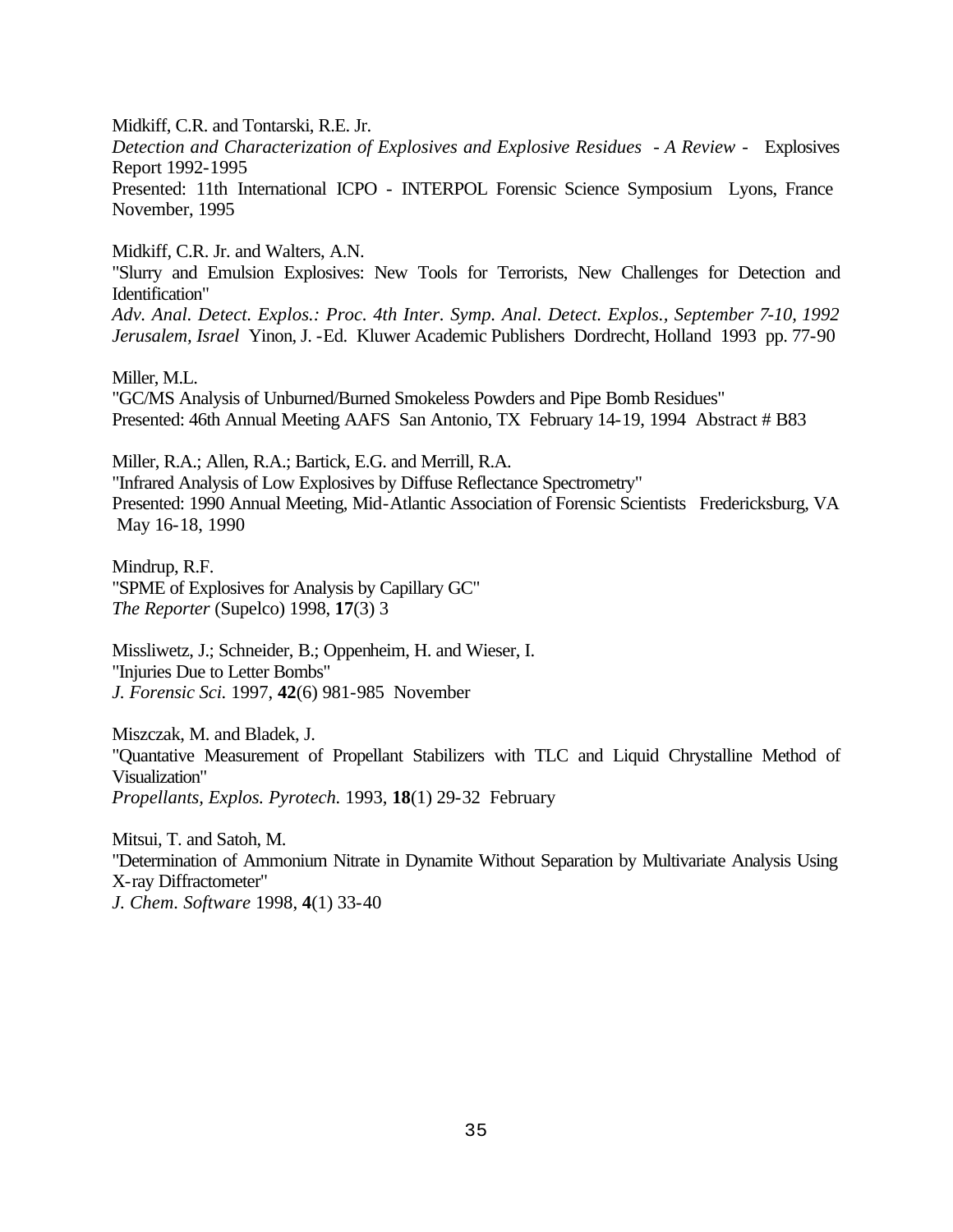Mohler, R.B. "Detection Tagging of Packaged Cap Sensitive Explosives" *Compendium, Inter. Explos. Symp.* Fairfax, VA September 18-22, 1995 Treasury Dept., BATF April 1996 pp. 252-270

Mohnal, T.J. "UNABOM" *Crime Lab. Dig.* 1994, **21**(3) 41-45 July

Mostak, P.; Stancl, M. and Preussler, V. "Consideration of Some Aspects of Marking Plastic Explosive Semtex" *Adv. Anal. Detect. Explos.: Proc. 4th Inter. Symp. Anal. Detect. Explos., September 7-10, 1992 Jerusalem, Israel* Yinon, J. -Ed. Kluwer Academic Publishers Dordrecht, Holland 1992 pp. 429- 436

Mostak, P. and Stancl, M. "Marking of Emulsion Explosives for Detection" *Proc. 5th Inter. Symp. Anal. Detect. Explos. Washington, DC December 4-8, 1995*  Midkiff, C. -Ed. Dept. of Treasury, BATF October, 1997

Mulcahey, L.J. and Taylor, L.T. "Application of Coupled Gel Permeation Chromatography and Fourier Transform Infrared Spectrometry to the Analysis of Propellants" *LC-GC* 1990, **8**(12) 927-932 December

Munder, A.; Christensen, R.G. and Wise, S.A. "Microanalysis of Explosives and Propellants by On-Line Supercritical Fluid Extraction/Chromatography with Triple Detection" *J. Microcol. Sep.* 1991, **3**(2) 127-140

Murray, G.

"The Forensic Laboratory in a Terrorist Situation" Presented: Explosive Investigation Symposium Belfast, Northern Ireland March 20-21, 1995 Abstract: *Sci. Justice* 1998, **38**(1) 49 January-March

Murray, G. "Post-Blast Analysis: The Forensic Response. *Compendium, Inter. Explos. Symp.* Fairfax, VA September 18-22, 1995 Treasury Dept., BATF April 1996 pp. 134-140

Murray, G. "The Terrorist Development of Improvised Explosives in Northern Ireland" *Compendium, Inter. Explos. Symp.* Fairfax, VA September 18-22, 1995 Treasury Dept., BATF April 1996 pp. 141-144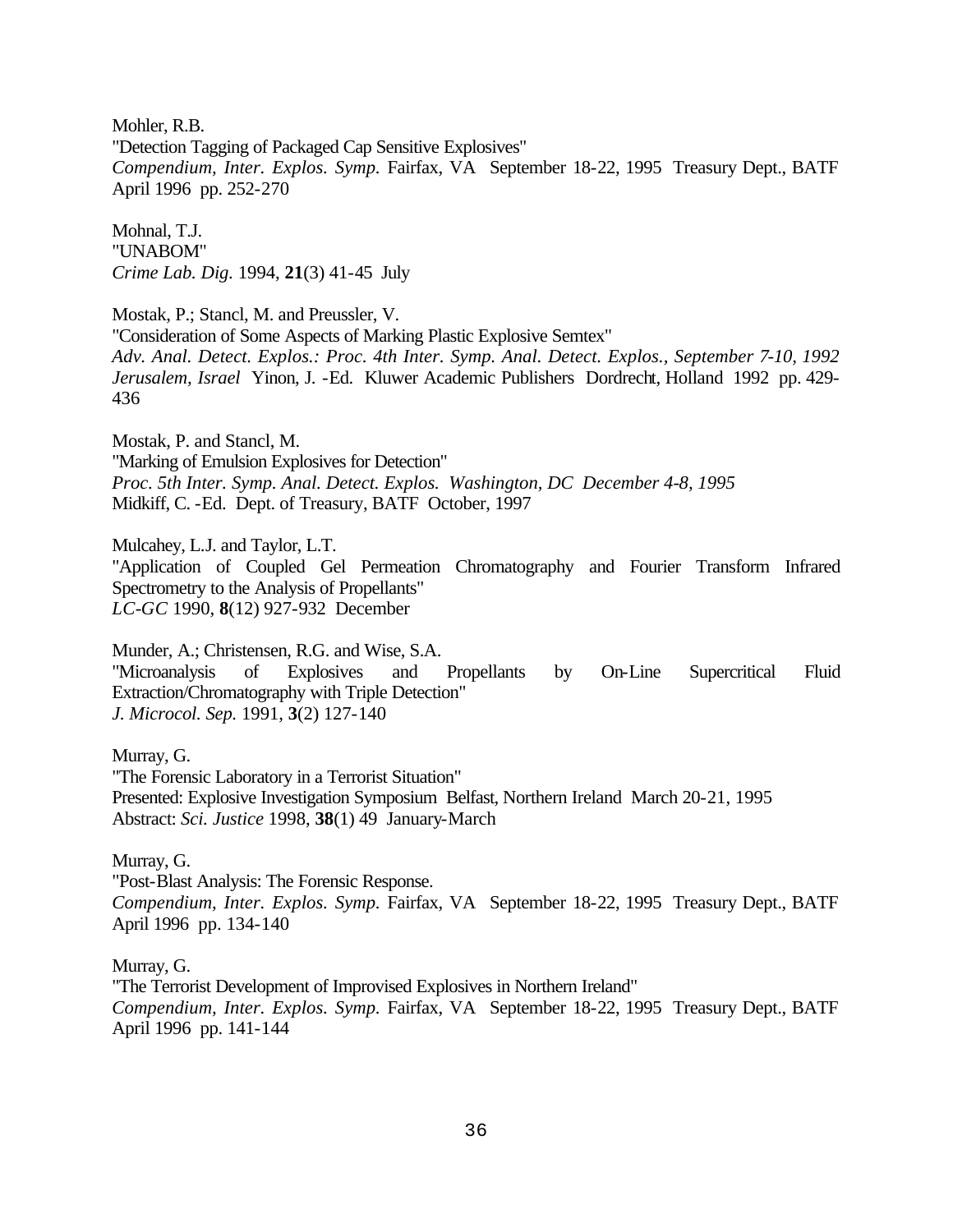Murray, G. "The Significance of Analytical Results in Explosives Investigation" in: *Forensic Invest. Explos.* 1998 Beveridge, A. - Ed. Taylor & Francis London, U.K. pp. 389-401

Nacson, S. "Adsorption Phenomena in Explosive Detection" *Proc. 5th Inter. Symp. Anal. Detect. Explos. Washington, DC December 4-8, 1995*  Midkiff, C. -Ed. Dept. of Treasury, BATF October, 1997

Nacson, S.; McNelles, L.; Nargolwalla, S. and Greenberg, D. "Method of Detecting Taggants in Plastic Explosives Airport Trials and Solubility of Explosives" *Proc. 2nd Explos. Detect. Technol. Symp. Aviation Secur. Technol. Conf.* Makky, W. -Chair November 12-15, 1996 FAA Atlantic City, NJ pp. 38-48

Nacson, S.; Mitchner, B.; Legrady, O.; Siu, T. and Nargolwalla, S. "A GC/ECD Approach for the Detection of Explosives and Taggants" *Proc. First Int. Symp. Explos. Detect. Technol.* Khan, S.M. -Ed. FAA Atlantic City, NJ November 13-15, 1991 pp. 714-722

Nakamura, J.; Arai, H. and Ichiki, R. "Simultaneous Determination of Trace Amounts of Organic Explosives and Related Compounds by GC/TEA" *Kayaku Gakkai* 1997, **58**(1) 29-35 (Japanese)

Nakamura, J. and Norman, E.W.W. "Supercritical Fluid Extraction of Post-Blast Debris" *Proc. 5th Inter. Symp. Anal. Detect. Explos. Washington, DC December 4-8, 1995*  Midkiff, C. -Ed. Dept. of Treasury, BATF October, 1997

Nakamura, J.; Kumooka, Y. and Arai, H. "The Instrumental Analysis of Emulsion Explosive Residues" *Proc. 5th Inter. Symp. Anal. Detect. Explos. Washington, DC December 4-8, 1995*  Midkiff, C. -Ed. Dept. of Treasury, BATF October, 1997

Neudorfl, P.; McCooeye, M.A. and Elias, L.

"Test Protocol for Surface-Sampling Detectors"

*Adv. Anal. Detect. Explos.: Proc. 4th Inter. Symp. Anal. Detect. Explos., September 7-10, 1992 Jerusalem, Israel* Yinon, J. -Ed. Kluwer Academic Publishers Dordrecht, Holland 1993 pp. 373- 384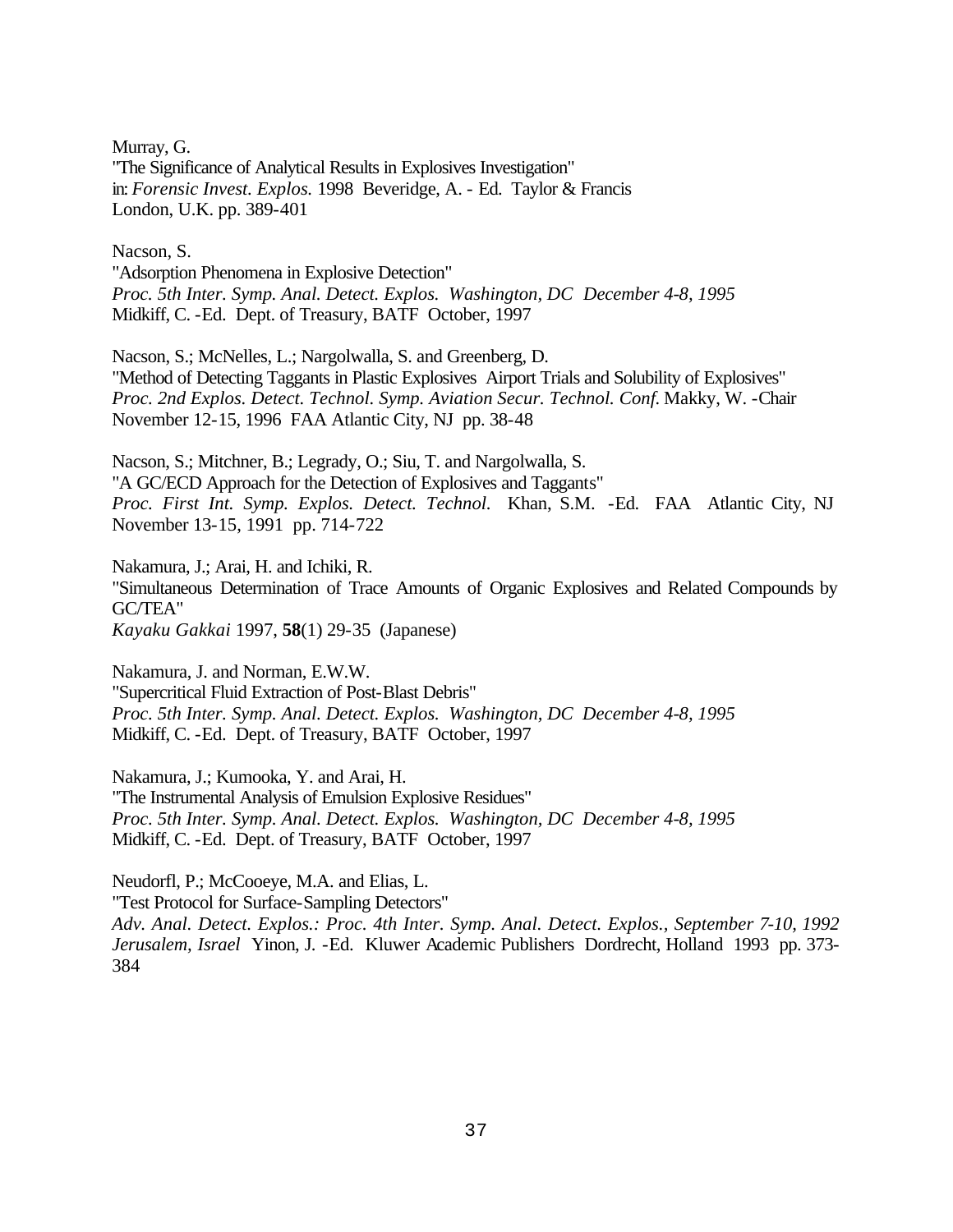Nilsson, A.; Sundberg, L.N. and Svensson, L. "The Swedish HME-Market" *Proc. 12th INTERPOL Forensic Sci. Symp.* Lyon, France October 20-23, 1998 385-387

Northrop, D. M.; Martire, D.E. and MacCrehan, W.A. "Separation and Identification of Organic Gunshot and Explosive Constituents by Micellar Electrokinetic Capillary Electrophoresis" *Anal. Chem.* 1991, **63**(10) 1038-1042 May 15

Nowicki, J. and Pauling, S. "Identification of Sugars in Explosive Residues by Gas Chromatography-Mass Spectrometry" *J. Forensic Sci.* 1988, **33**(5) 1254-1261 September

Oehrle, S.A. "Analysis of Nitramine and Nitroaromatic Explosives by Capillary Electrophoresis" *J. Chromatogr. A* 1996, **745**(1/2) 233-237

Oehrle, S.A. "Analysis of New Explosives by Capillary Electrophoresis" *Proc. 5th Inter. Symp. Anal. Detect. Explos. Washington, DC December 4-8, 1995*  Midkiff, C. -Ed Dept. of Treasury, BATF October, 1997

Oehrle, S.A. and Bouvier, E.S.P. "Preconcentration and Analysis of Nitroaromatic and Nitramine Explosives in Water Using High Performance Liquid Chromatography (HPLC)" *Proc. 5th Inter. Symp. Anal. Detect. Explos. Washington, DC December 4-8, 1995*  Midkiff, C. -Ed Dept. of Treasury, BATF October, 1997

Oehrle, S.A. and Massis, T. "Analysis of Cobalt Based Explosives by Capillary Electrophoresis" *Proc. 5th Inter. Symp. Anal. Detect. Explos. Washington, DC December 4-8, 1995*  Midkiff, C. -Ed Dept. of Treasury, BATF October, 1997

Okuyama, S.; Mitsui, T. Fijimura, Y. "Determination of Mixing Ratios of Potassium Benzoate and Potassium Perchlorate by Multivariate Analysis with X-ray Diffraction Method" *X-sen Bunseki no Shinpo* 1992, (Publ. 1993) **24** 161-169 (Japanese)

Oxley, J.C. "Case History of an Ammonium Nitrate Emulsion Accident" *Proc. 5th Inter. Symp. Anal. Detect. Explos. Washington, DC December 4-8, 1995*  Midkiff, C. -Ed Dept. of Treasury, BATF October, 1997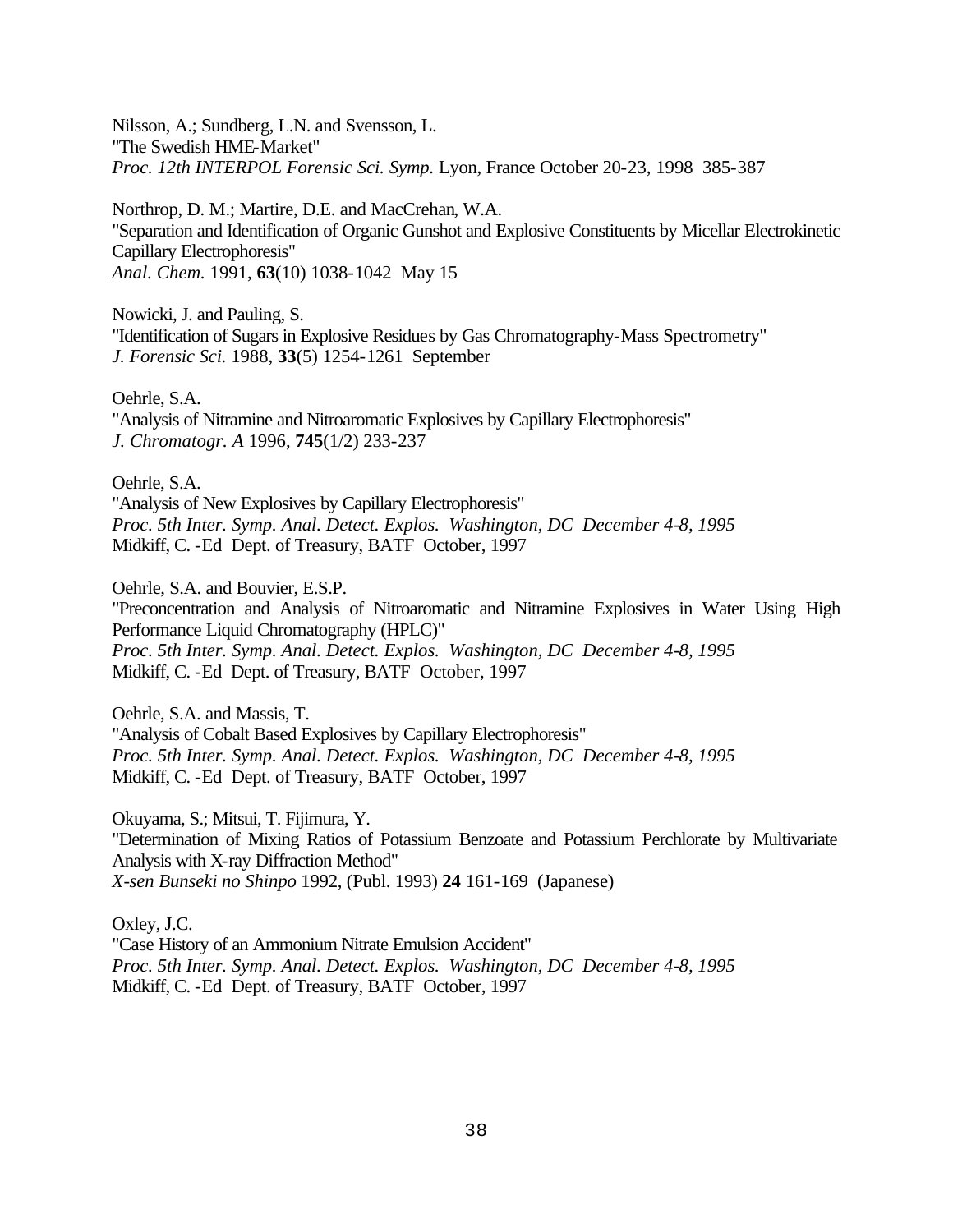Oxley, J.C. "Non-Traditional Explosives: Potential Detection Problems" *Proc. 5th Inter. Symp. Anal. Detect. Explos. Washington, DC December 4-8, 1995*  Midkiff, C. -Ed Dept. of Treasury, BATF October, 1997

Park, S-W.; Jin, K-H.; You, J-H.; Kim, D-H.; Seo, B. and Kim, Y-S. "Determination of Inorganic Acids by Capillary Zone Electrophoresis" *Anal. Sic. Technol.* 1998, **11**(3) 213-221 (Korean)

Park, S-W.; Kin, D-H. and You, J.H. "Forensic Analysis of Explosives (II)" *Anal. Sci. Technol.* 1998, **11**(3) 33A-43A (Korean)

Park, S-W.; Yang, Y-G.; Hong, S-W.; Kim, T-J. and Paeng, K-J. "Separation of Organic Explosives by Micellar Electrokinetic Capillary Electrophoresis" Presented: International Forensic Science Symposium, Taiwan November 27, 1994

Park, S-W.; Yang, Y-G.; Hong, S-W.; Kim, T-J. and Paeng, K-J. "Improved Separation of Organic Explosives by Modified Micellar Electrokinetic Capillary Chromatography" *Anal. Sci. Technol.* 1997, **10**(5) 325-331

Parker, C.M.

"Unique Characteristics and Identifying Features of Mail Bombs" Presented: 44th Annual Meeting, American Academy of Forensic Sciences New Orleans, LA February 17-22, 1992 Abstract # B53

Peer, A.

"The 'EGIS' System as an Investigative Tool" Presented: 4th Int. Symp. Anal. Detect. Explos. Jerusalem, Israel September 7-10, 1992 Abstract B4

Prime, R.J. and McGee, E.

"The Evaluation and Analysis of Plasticine or Modeling Clay After its Use as a Hoax Explosive Substance"

Presented: 39th Annual Meeting, C.S.F.S. Halifax, Nova Scotia August 20-25, 1992 abstract: *Can. Soc. Forensic Sci. J.* 1992, **25**(3) 158 September

Pukkila, J. and Jantti, S. "Head Space Sampling of Volatile Explosive Residues by SPME" *Curr. Top. Forensic Sci. Proc. Meet. Int. Assoc. Forensic Sci. 14th* Volume 4 214-217 Takatori, T. and Takasu, A. - Eds. Shunderson Communications Ottawa, Ont. 1997

Pukkila, J.; Turunen, R. and Karjanmaa, S.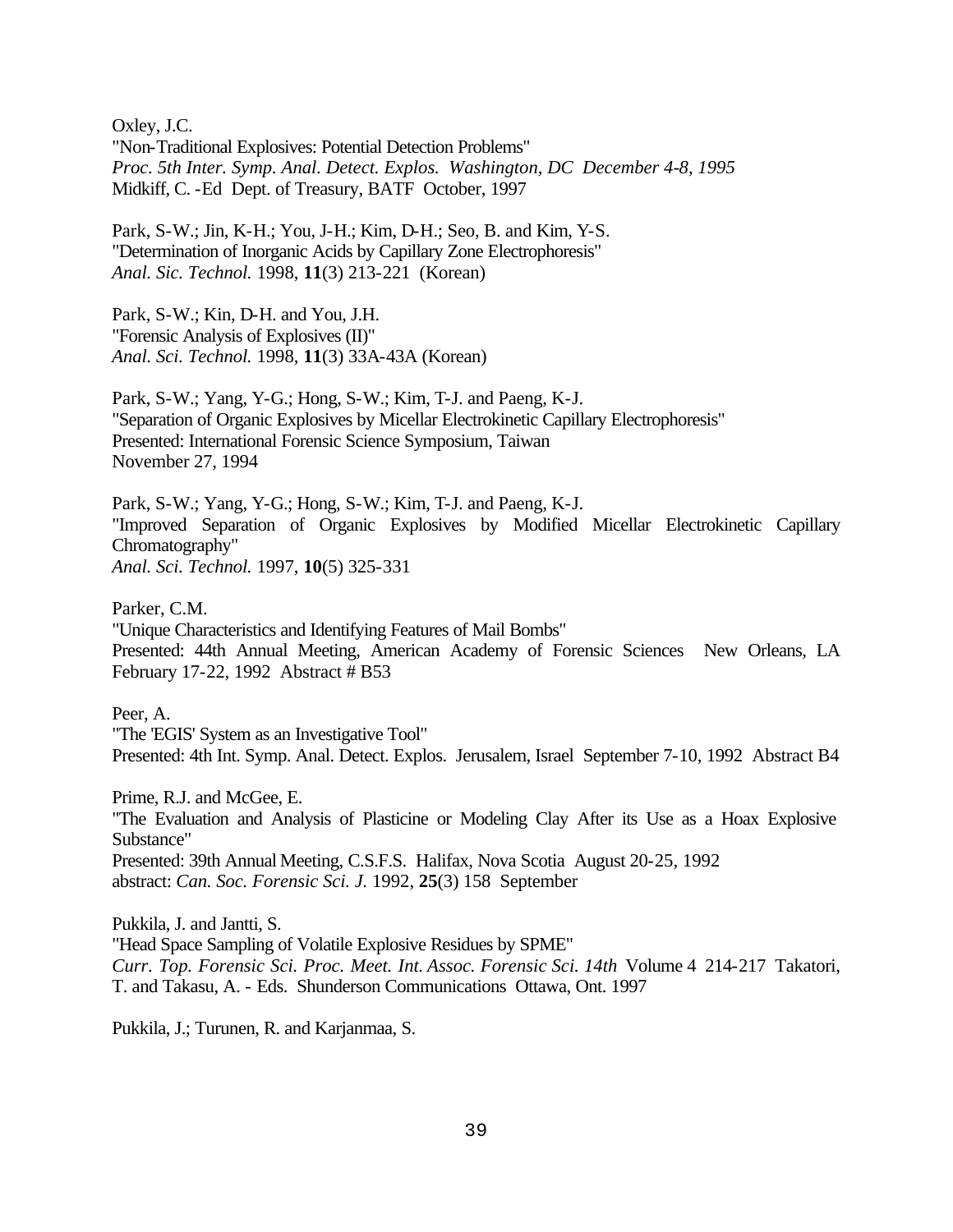"Detection of Nitroesters from Post Blast Debris by On-Line SFE/GC/Hall" *Proc. 5th Inter. Symp. Anal. Detect. Explos. Washington, DC December 4-8, 1995*  Midkiff, C. -Ed Dept. of Treasury, BATF October, 1997

Randle, W.A. "A Microchemical Test for Monomethylamine Nitrate" *Microscope* 1997, **45**(3) 85-88

Reed, R.; Campbell, C. and Chen, T.H. "Prediction of the Life-Time of a Taggant in a Composition" *Adv. Anal. Detect. Explos.: Proc. 4th Inter. Symp. Anal. Detect. Explos., September 7-10, 1992 Jerusalem, Israel* Yinon, J. -Ed. Kluwer Academic Publishers Dordrecht, Holland 1992 pp. 403- 408

Reiner, G.A. and McNair, H.M. "Ultra-Trace Analysis of Explosives by Gas Chromatography with Electron Capture Detection: An Optimization Study" (Abstract) *Proc.Inter. Symp. Forensic Aspects Trace Evid.* FBI Quantico, VA June 24-28, 1991 pp 271- 272 Avail. NTIS PB94-145877

Ritchie, R.K.; Kuja, F.J.; Jackson, R.A. Loveless, A.J. and Danylewich-May, L. "Recent Developments in IMS Detection Technology" *Proceedings of SPIE ---the International Society for Optical Engineering* 1994, **2092** Substance Detection Systems Proceedings October 5-8, 1993 pp. 76-86

Ritchie, R.K.; Thompson, P.C.P.; DeBono, R.F.; Danylewich-May, L. and Kim, L. "Detection of Explosives, Narcotics and Taggant Vapors by an IMS Particle Detector" *Proceedings of SPIE ---the International Society for Optical Engineering* 1994, **2092** Substance Detection Systems Proceedings October 5-8, 1993 pp. 87-93

Rodacy, P. "The Minimum Detection Limits of RDX and TNT Deposited on Various Surfaces as Determined by Ion Mobility Spectroscopy" *Report* 1993, SAND-92-0229; Order No. DE93018521 27 pp. from: *Energy Res. Abstr.* 1993, **18**(11) Abstract No. 33315

Rodacy, P.; Leslie, P.; Klassen, S. and Silva, R. "Ion Mobility Spectroscopic Techniques fo the Detection and Identification of Explosives" *Proc. 5th Inter. Symp. Anal. Detect. Explos. Washington, DC December 4-8, 1995*  Midkiff, C. -Ed Dept. of Treasury, BATF October, 1997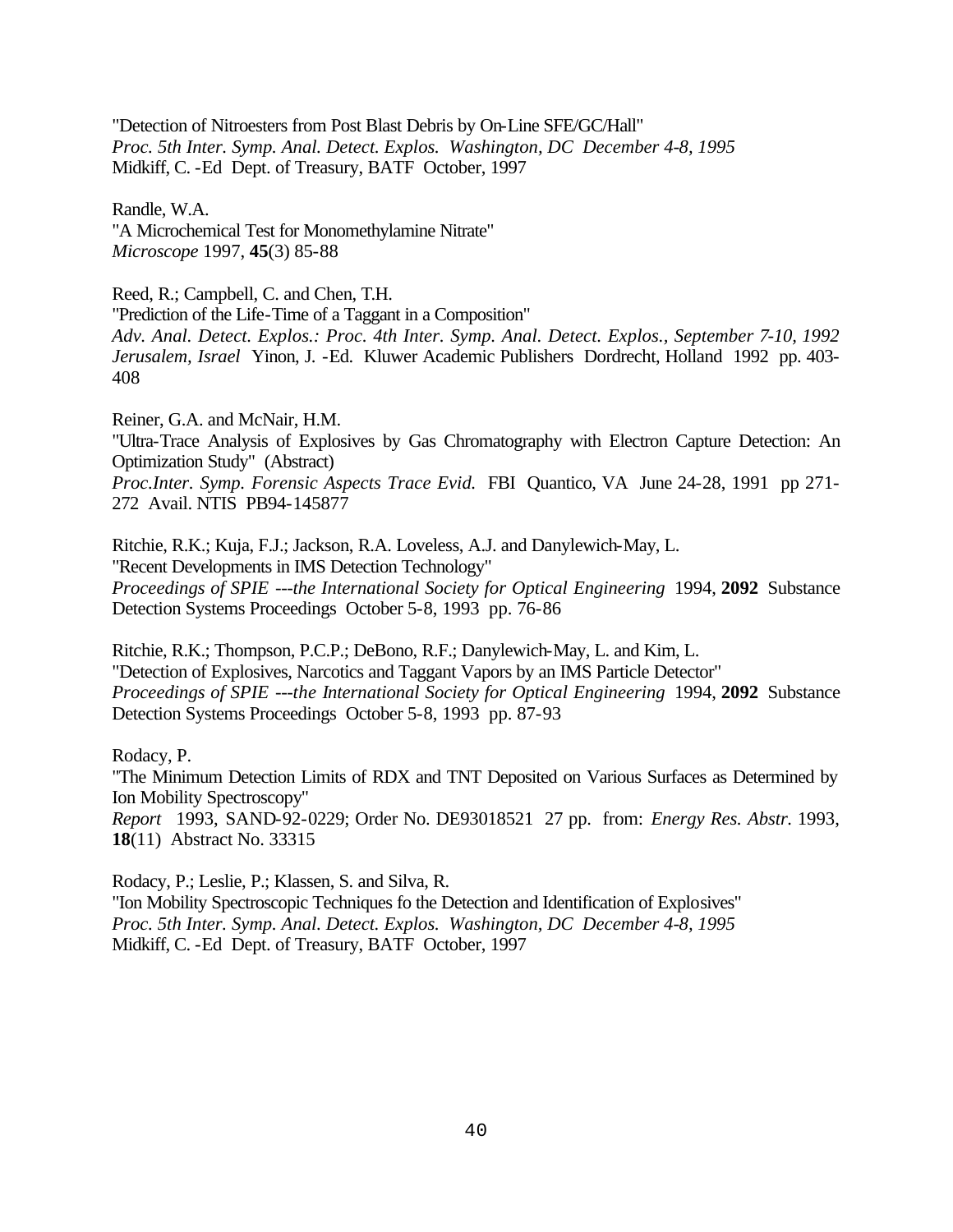Ronay, C.

"Security and Forensic Science as Applied to Modern Explosives" *Spec. Pub. - R. Soc. Chem.* 1997, 203(Explosives in the Service of Man) 102-106

Rounbehler, D.P.; MacDonald, S.J.; Lieb, D.P. and Fine, D.H.

"Analysis of Explosives Using High Speed Gas Chromatography with Chemiluminescent Detection" *Proc. First Int. Symp. Explos. Detect. Technol.* Khan, S.M. -Ed. FAA Atlantic City, NJ November 13-15, 1991 pp. 703-713

Sarthou, J.C.

"Application of a Desorption-Concentration-Injection Device (D.C.I. Platine) to Explosives Detection" *Proc. Third Symp. Anal. Detect. Explos.* Mannheim, FRG July 10-13, 1989 pp. 37-1 to 37-10

Sawada, T.; Takahashi, M.; Takeuchi, F. and Sakai, H.

"Detector for Degree of Emulsification and Stability of Emulsion Explosives"

Pat. **Jpn. Kokai Tokkyo Koho JP 04,337,454 [92,337,454]** 25 Nov 1992 Appl. 91/137,095 14 May 1991 (Nippon Oil and Fats Co. Ltd.)

Scaplehorn, A.W.

"Birmingham Six Pub Bombing Case"

*Adv. Anal. Detect. Explos.: Proc. 4th Inter. Symp. Analy. Detect. Explos., September 7-10, 1992 Jerusalem, Israel* Yinon, J. -Ed. Kluwer Academic Publishers Dordrecht, Holland 1993 pp. 1-10

Schärer, J.

"Switzerland's Explosives Identification Program" *Compendium, Inter. Explos. Symp.* Fairfax, VA September 18-22, 1995 Treasury Dept., BATF April 1996 pp. 157-175

Schultz-Jander, D.A.; Redlich, D. and Parlar, H. "Analysis of Nitroaromatic Explosives in the Lower ppt Range with Tandem-Immunoaffinity-Reversed-Phase Chromatography Presented: 214th ACS National Meeting Los Vegas, NV September 7-11, 1997 ANAL # 78

Selavka, C.M.; Strobel, R.A. and Tontarski, R.E. "The Systematic Identification of Smokeless Powders" Presented: International Association of Forensic Sciences Meeting Adelaide, Australia 1990 Abstract FE268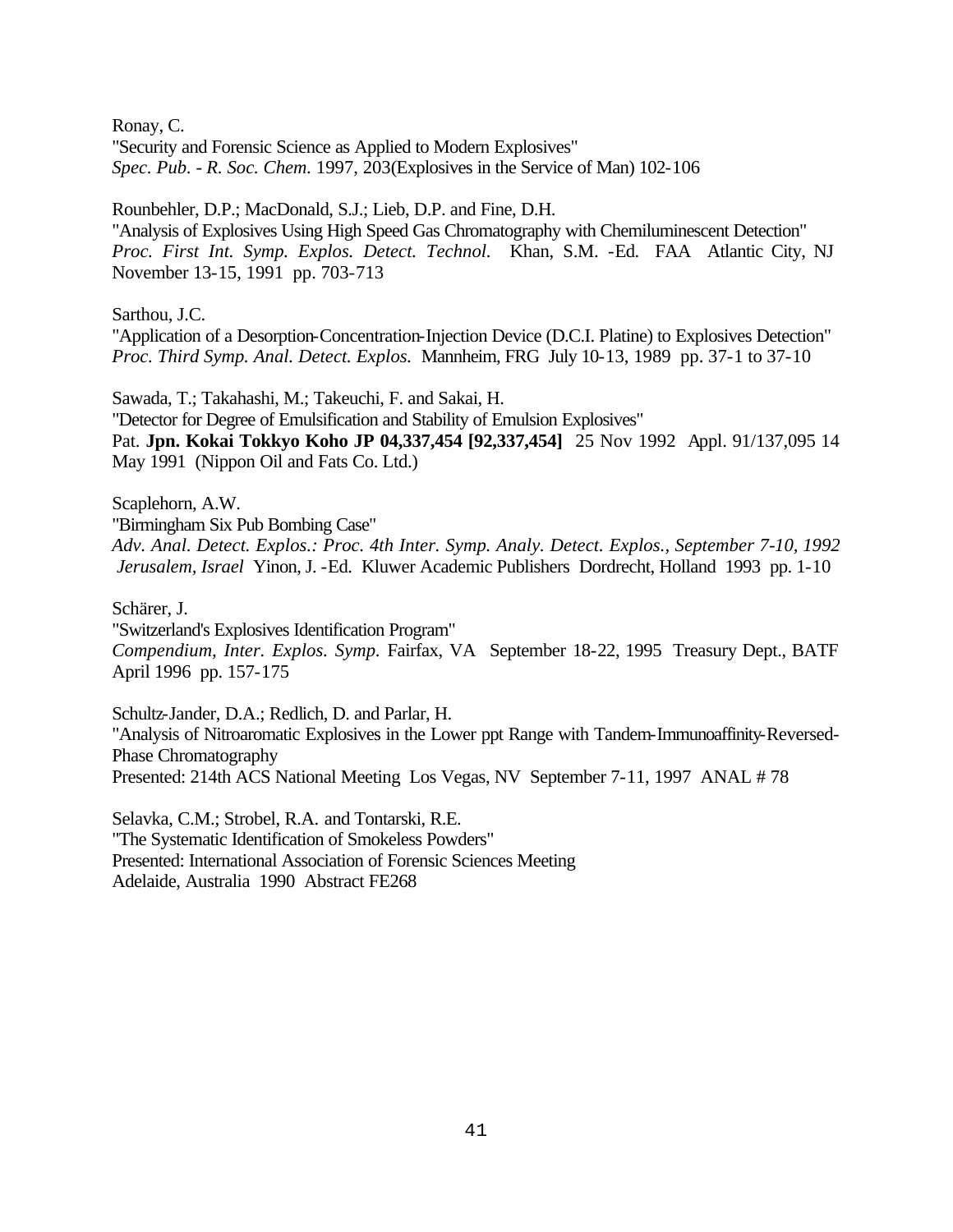Selavka, C.M.; Strobel, R.A. and Tontarski, R.E. "The Systematic Identification of Smokeless Powders: An Update" *Proc. Third Symp. Anal. Detect. Explos.* Mannheim, FRG July 10-13, 1989 pp. 3-1 to 3-25

Shani, Y.; Bukshpan, S. and Bromberg, A. "An Automatic Detection System of Explosives" *Proc. 5th Inter. Symp. Anal. Detect. Explos. Washington, DC December 4-8, 1995*  Midkiff, C. -Ed Dept. of Treasury, BATF October, 1997

Skidmore, C.B.; Phillips, D.S. and Crane, N.B. "Microscopical Examination of Plastic Bonded Explosives" *Microscope* 1997, **45**(4) 127-136 4th Quarter

Slack, G.C.; McNair, H.M. and Wasserzug, L. "Characterization of Semtex by Supercritical Fluid Extraction and Off-Line GC-ECD and GC-MS" *J. High Resolut. Chromatogr.* 1992, **15**(2) 102-104 February

Smith, K.D.; McCord, B.R.; MacCrehan, W.A.; Mount, K. and Rowe, W.F. "Detection of Smokeless Powder Residue on Pipe Bombs by Micellar Electrokinetic Capillary Electrophoresis" *Proc. 5th Inter. Symp. Anal. Detect. Explos. Washington, DC December 4-8, 1995*  Midkiff, C. -Ed Dept. of Treasury, BATF October, 1997 *J. Forensic Sci.* 1999, **44**(4) 789-794 July

Snyder, A.P.; Liebman, S.A.; Schroeder, M.A. and Fifer, R.A. "Characterization of Cyclotrimethylenetrinitramine (RDX) by Pyrolysis Water/Deuterium Oxide Atmospheric-Pressure Ionization Tandem Mass Spectrometry" *Org. Mass Spectrom.* 1990, **25**(1) 61-66

Snyder, A.P.; Liebman, S.A.; Bulusu, S.; Schroeder, M.A. and Fifer, R.A. "Characterization of Cyclotetramethylenetrinitramine (HMX) Thermal Degradation by Isotope Analysis with Analytical Pyrolysis - Atmospheric Pressure Ionization Tandem Mass Spectrometry" *Org. Mass Spectrom.* 1991, **26**(12) 1109-1118

Spangler, G.E.

"A Study on the Stability of the (M+NO2) Ion for RDX in Ion Mobility Spectrometry" *Proc. 5th Inter. Symp. Anal. Detect. Explos. Washington, DC December 4-8, 1995*  Midkiff, C. -Ed Dept. of Treasury, BATF October, 1997

Steinfeld, J.I. and Wormhoudt, J. "EXPLOSIVES DETECTION: A Challenge for Physical Chemistry" *Annu. Rev. Phys. Chem.* 1998, **49** 203-232

Stine, G.Y.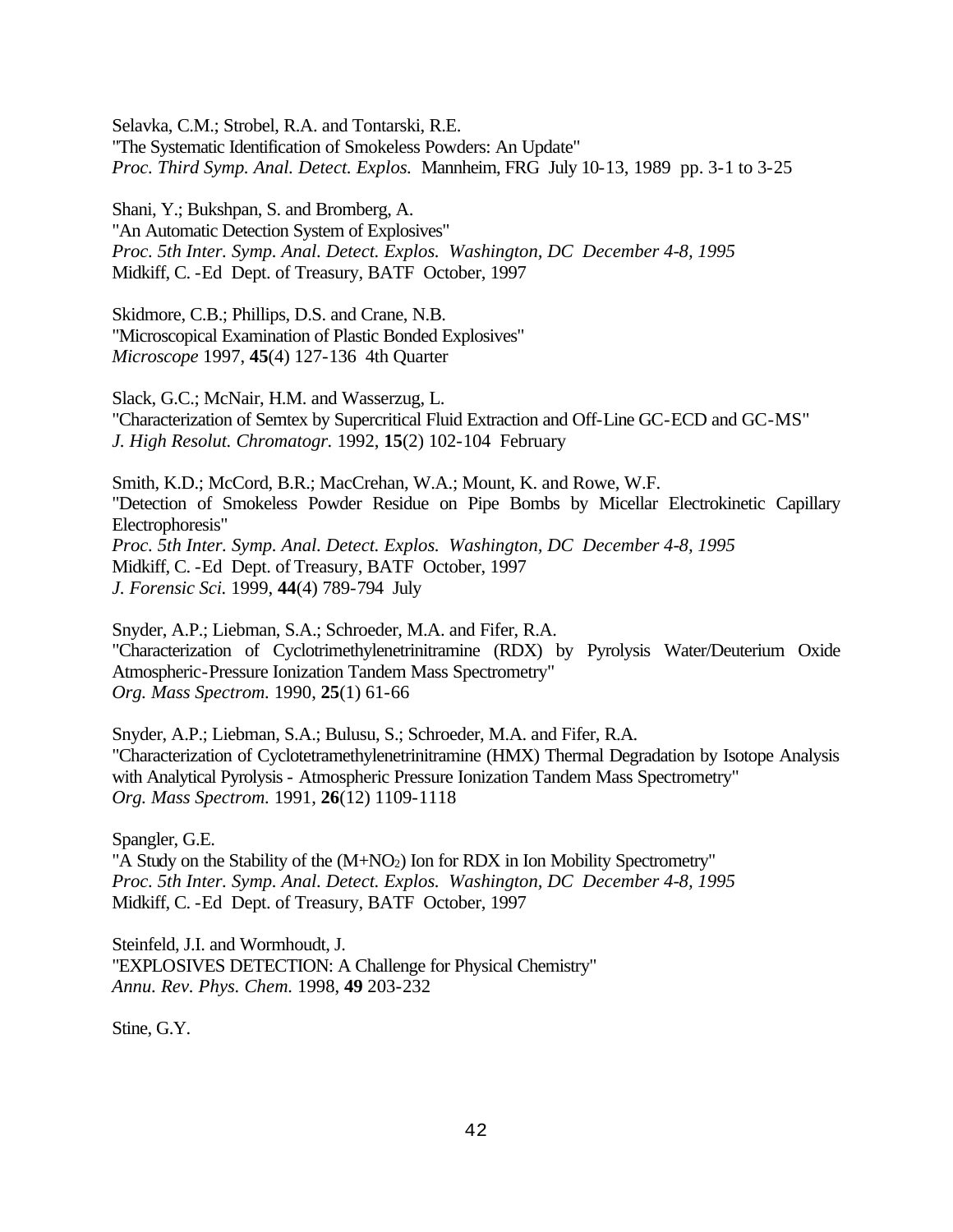"An Investigation Into Propellant Stability" *Anal. Chem.* 1991, **63**(8) 475A-478A April 15

Suceska, M.

"Calculation of Thermodynamic Parameters of Combustion Products of Propellants Under Constant Volume Conditions Using the Virial Equation of State. Influence of Vaklues of Virial Coefficients" *J. Energ. Mater.* 1999, **17**(2/3) 253-278

Sullenger, D.B.; Cantrell, J.S. and Beiter, T.A. X-ray Powder Diffraction Patterns of Energetic Materials" *Powder Diffraction* 1994, **9**(1) 2-14

Sundberg, L.N.; Svensson, L. and Wistedt, I. "A Comparison Between EGIS Bombsniffer and GC-TEA" *Proc. 5th Inter. Symp. Anal. Detect. Explos. Washington, DC December 4-8, 1995*  Midkiff, C. -Ed Dept. of Treasury, BATF October, 1997

Taka-Ichi, K-I

"Fluorimetric Determination of MMAN as a Sensitizer in Water Gel Explosives by HPLC Using Pre-Column Derivatization with 7-Dimethylaminocoumarin-3-Carbonyl Fluoride" *Adv. Anal. Detect. Explos.: Proc. 4th Inter. Symp. Anal. Detect. Explos., September 7-10, 1992 Jerusalem, Israel* Yinon, J. -Ed. Kluwer Academic Publishers Dordrecht, Holland 1993 pp. 209- 222

Takeuchi, H.; and Shima, M. "Investigation of Lower Explosive Dust Concentration Under Lower humidity Conditions" *Anzen Kogaku* 1998, **37**(5) 320-326 (Japanese)

Tamiri, T.

"An Improved Procedure for Cleaning Post-Explosion Debris" *Proc. 5th Inter. Symp. Anal. Detect. Explos. Washington, DC December 4-8, 1995*  Midkiff, C. -Ed Dept. of Treasury, BATF October, 1997

Tamiri, T. and Abramovich-Bar, S. "Spot Tests for Screening Post-Explosion Debris" *Proc. 5th Inter. Symp. Anal. Detect. Explos. Washington, DC December 4-8, 1995*  Midkiff, C. -Ed Dept. of Treasury, BATF October, 1997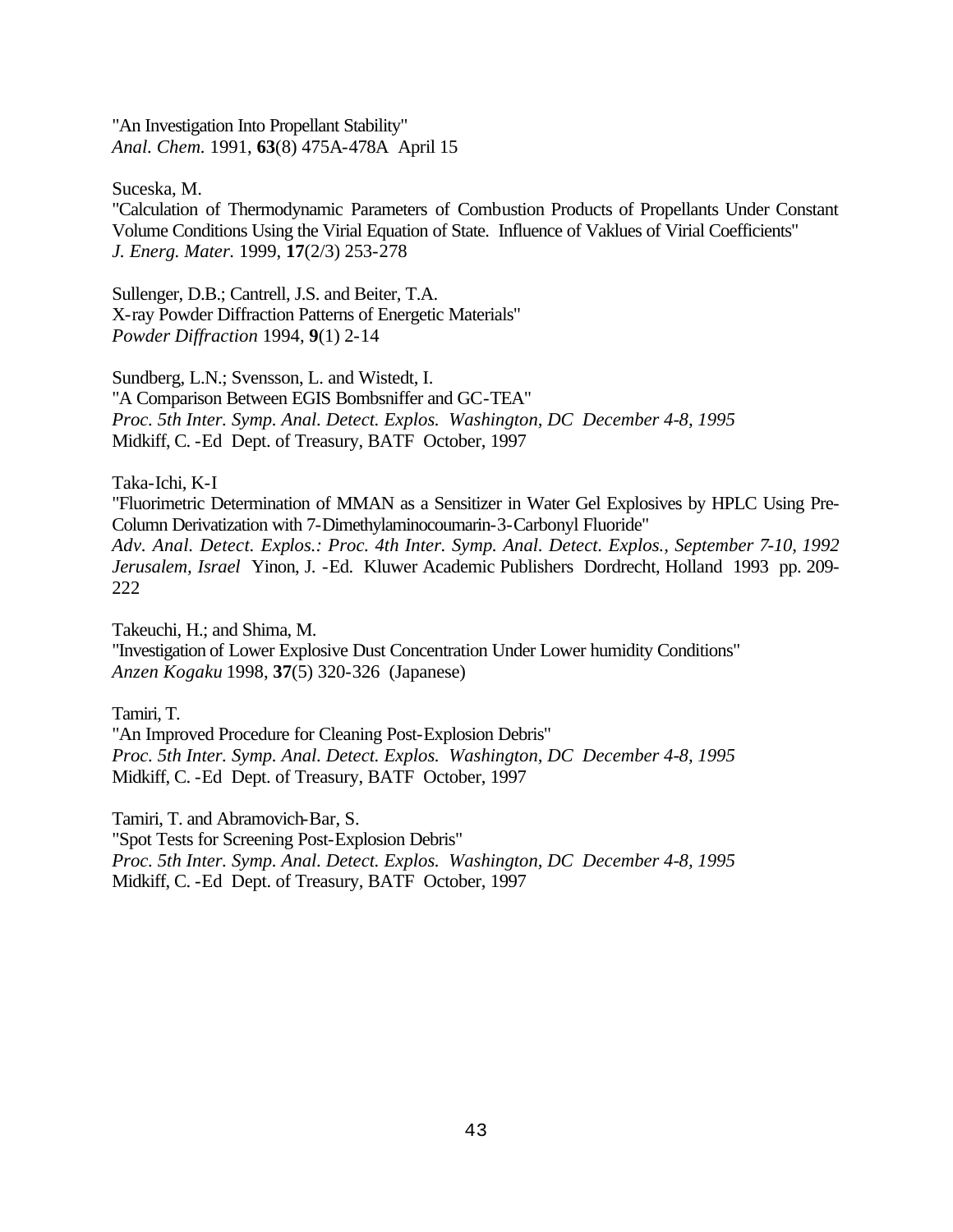Tamiri, T.; Zitrin, S.; Abramovich-Bar, S.; Bamberger, Y. and Sterling, J. "GC/MS Analysis of PETN and NG in Post-Explosion Residues" *Adv. Anal. Detect. Explos.: Proc. 4th Inter. Symp. Anal. Detect. Explos., September 7-10, 1992 Jerusalem, Israel* Yinon, J. -Ed. Kluwer Academic Publishers Dordrecht, Holland 1993 pp. 323- 334

Taylor, L. "SFE Provides Quick Release of Stubborn Compounds" *R&D Magazine* 1992, **34**(2) 78-80 February

Taylor, L.

"The Supercritical Fluid Extraction and Analysis of Aged Single-Base Propellants" *Amer. Lab.* 1993, **25**(8) 22-26 May

Thornton, J.I. and Espinoza, E.O'N. "Hazard of Testing Smokeless Gunpowder with Nitric Acid" (letter) *J. Forensic Sci.* 1992, **37**(1) 5 January

Todd, C.

"The Detection and Identification of Explosives Residues with Reference to Legal Proceedings" *Proc. 5th Inter. Symp. Anal. Detect. Explos. Washington, DC December 4-8, 1995*  Midkiff, C. -Ed Dept. of Treasury, BATF October, 1997

Tungol, M.W.; Whitehurst, F.W. and Keagy, R.L.

"Analysis of Plastic Bonded Explosives I: An Analytical Scheme for the Separation and Characterization of Components"

*Proc. Inter. Symp. Forensic Aspects Trace Evid.* FBI Quantico, VA June 24-28, 1991 p 273 Avail. NTIS PB94-145877

Vermette, J.Y. "Criminal Explosion in a Mine" Presented: Explosive Investigation Symposium Belfast, Northern Ireland March 20-21, 1995 Abstract: *Sci. Justice* 1998, **38**(1) 51 January-March

Verweij, A.; De Bruyn, P.; Choufoer, C. and Lipman, P.J.L. "Liquid Chromatographic, Thermospray/Negative Ion, Tandem Mass Spectrometric (LC/TSP/MS/MS) Analysis of Some Explosives" *Forensic Sci. Inter.* 1993, **60**(1,2) 7-13 June

Via, J.C. and Taylor, L.T. "Chromatographic Analysis of Nonpolymeric Single Base Propellant Components" *J. Chromatogr. Sci.* 1992, **30**(3) 106-110 March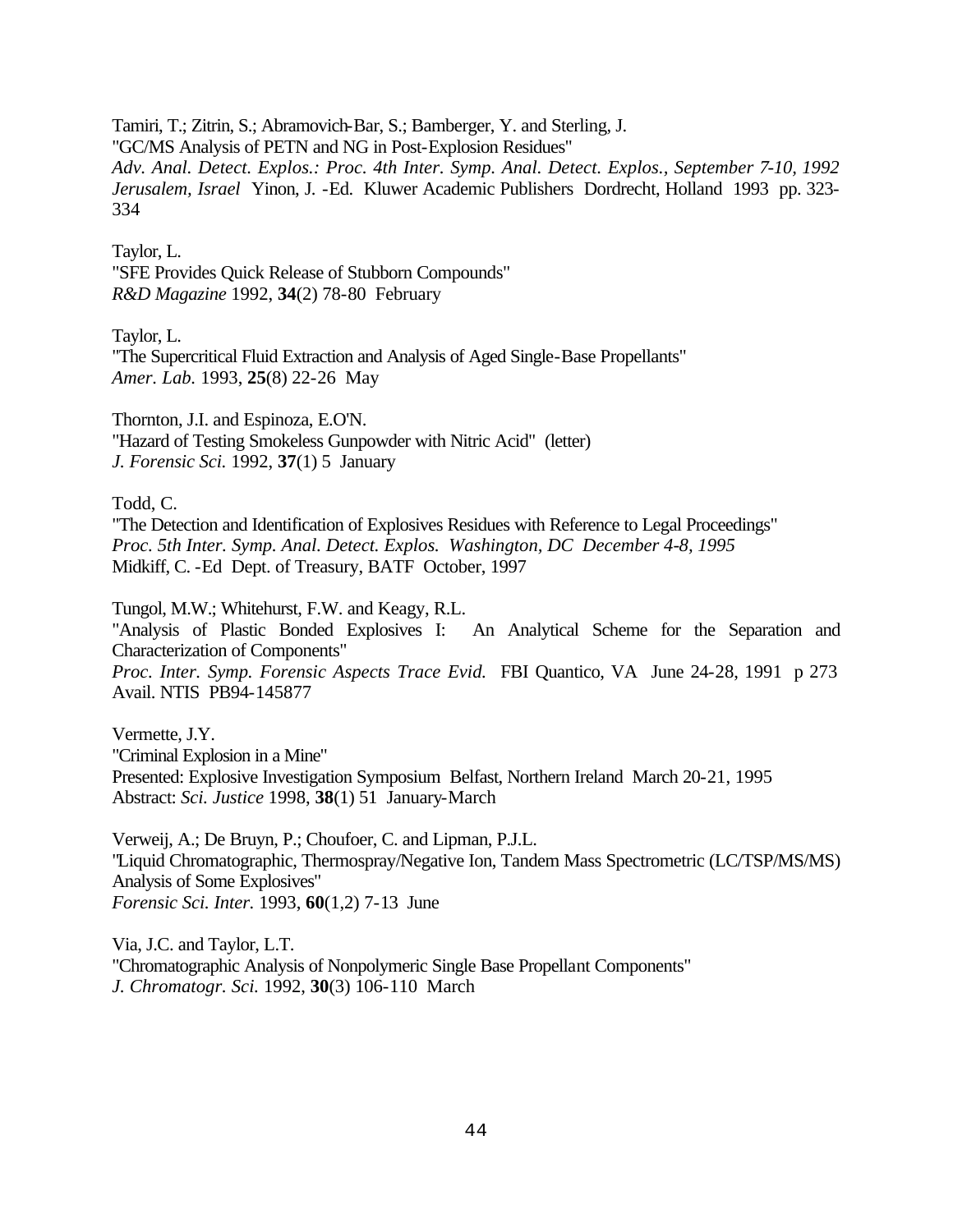Volk, F.

"Analysis of Reaction Products of Propellants and High Explosives" *Proc. Third Symp. Anal. Detect. Explos.* Mannheim, FRG July 10-13, 1989 pp. 12-1 to 12-18

Volk, F.

"Analysis of the Detonation Products of Insensitive High Explosives"

*Adv. Anal. Detect. Explos.: Proc. 4th Inter. Symp. Anal. Detect. Explos., September 7-10, 1992 Jerusalem, Israel* Yinon, J. -Ed. Kluwer Academic Publishers Dordrecht, Holland 1992 pp. 223- 239

Volk, F.

"Detonation Products as a Function of Initiation Strength, Ambient Gas and Binder Systems of Composite Explosives"

*Proc. 5th Inter. Symp. Anal. Detect. Explos. Washington, DC December 4-8, 1995*  Midkiff, C. -Ed Dept. of Treasury, BATF October, 1997

Voyksner, R.D.

"Modern Methods of LC/MS: Electrospray, Thermospray and Particle Beam" Presented: 4th Int. Symp. Anal. Detect. Explos. Jerusalem, Israel September 7-10, 1992 Abstract  $K2$ 

Wallace, C.L. and Midkiff, C.R. Jr.

"Smokeless Powder Characterization - A Investigative Tool in Pipe Bombings" *Adv. Anal. Detect. Explos.: Proc. 4th Inter. Symp. Anal. Detect. Explos., September 7-10, 1992 Jerusalem, Israel* Yinon, J. -Ed. Kluwer Academic Publishers Dordrecht, Holland 1992 pp. 455- 461

Wallace, J.S. and McKeown, W.J. "Sampling Procedures for Firearms and/or Explosives Residues" *J. Forensic Sci. Soc.* 1993, **33**(2) 107-116 June

Walters, A.N.

"Systematic Approach to the Identification of Explosives Residues VIII: Ascorbic Acid Containing Propellants"

*Proc. 5th Inter. Symp. Anal. Detect. Explos. Washington, DC December 4-8, 1995*  Midkiff, C. -Ed Dept. of Treasury, BATF October, 1997

Walters, A.N. and Midkiff, C.R. Jr.

"Systematic Approach to the Identification of Explosive Residues. VII. Slurry/Gel and Emulsion Explosives"

*Proc. Inter. Symp. Forensic Aspects Trace Evid.* FBI Quantico, VA June 24-28, 1991 pp 267- 268 Avail. NTIS PB94-145877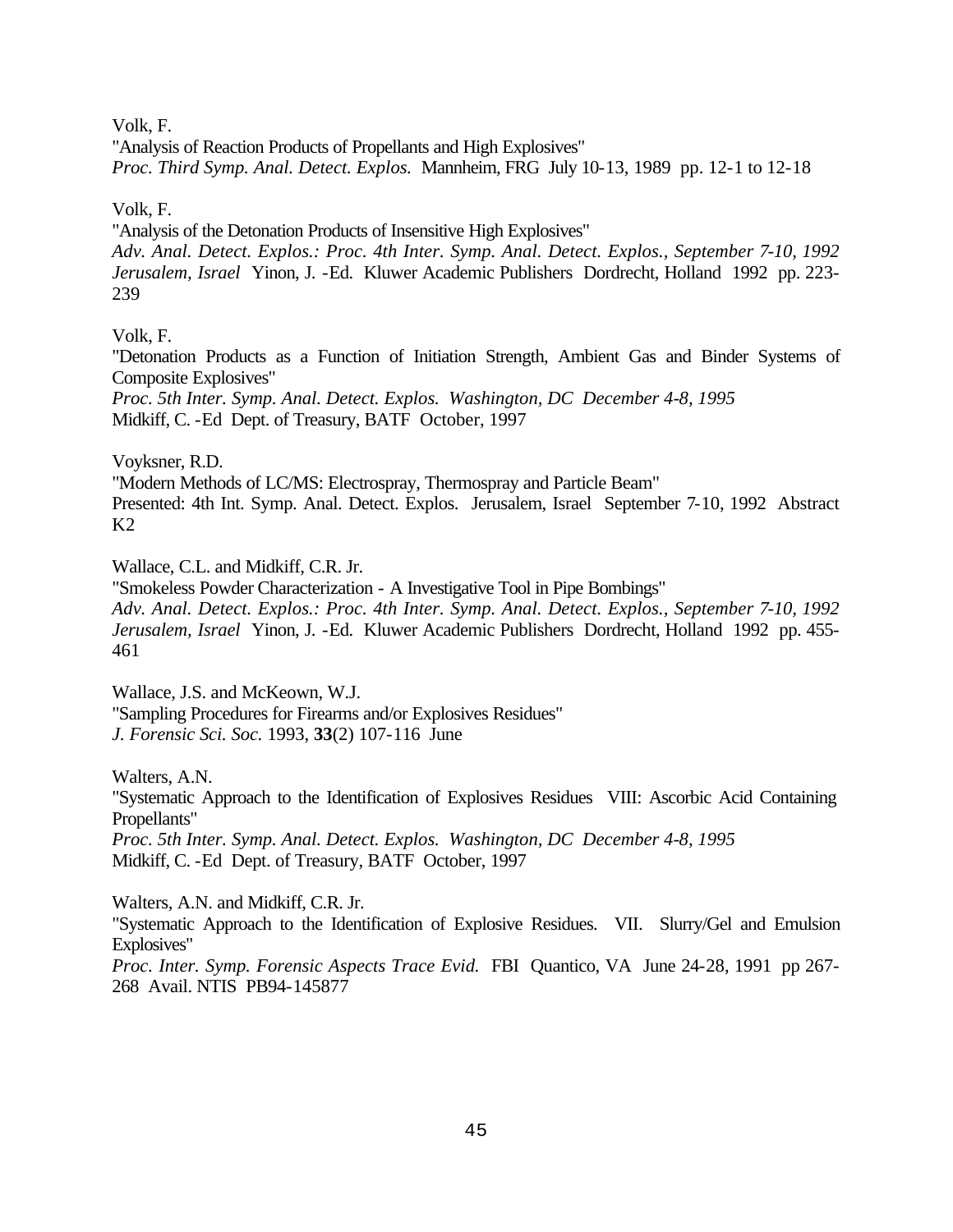Warren, D.; Hiley, R.W.; Phillips, S.S. and Ritchie, K. "Novel Technique for the Combined Recovery, Extraction and Clean-up of Forensic Organic and Inorganic Trace Explosives Samples" *Science & Justice* 1999, **39**(1) 11-18 January-March

Watson, G.; Horton, W. and Staples, E. "Vapor Detection Using SAW Vapor Detectors" *Proc. First Int. Symp. Explos. Detect. Technol.* Khan, S.M. -Ed. FAA Atlantic City, NJ November 13-15, 1991 pp. 589-603

Whelan, J.P.; Kusterbeck, A.W.; Wemhoff, G.A.; Bredehorst, R. and Ligler, F.S. "Continuous-Flow Immunosensor for Detection of Explosives" *Anal. Chem.* 1993, **65**(24) 3561-3565 December 15

White, G. M. "An Explosive Drug Case" *J. Forensic Sci.* 1992, **37**(2) 652-656 March

Whitehurst, F.W. "Toward a Complete Analysis of Mouldable Plastic Explosives" Presented: 200th ACS National Meeting Washington, DC August 26-31, 1990 Abstract: HIST 17

Whitten, W.B.; Dale, J.M. and Ramsey, J.M. "Detection of Explosives Material on Single Microparticles" *Proc. First Int. Symp. Explos. Detect. Technol.* Khan, S.M. -Ed. FAA Atlantic City, NJ November 13-15, 1991 pp. 637-641

Williams, D. "The Bombing of the World Trade Center in New York City" *Inter. Crim. Pol. Rev.* 1995, **452-453** 32-36

Williams, P.E. "The Influence of the Reaction Rate of Explosives on Blast Effects" *Proc. 5th Inter. Symp. Anal. Detect. Explos. Washington, DC December 4-8, 1995*  Midkiff, C. -Ed Dept. of Treasury, BATF October, 1997

Woodward, G.A. "Code-B Microtracing System" *Compendium, Inter. Explos. Symp.* Fairfax, VA September 18-22, 1995 Treasury Dept., BATF April 1996 pp. 237-238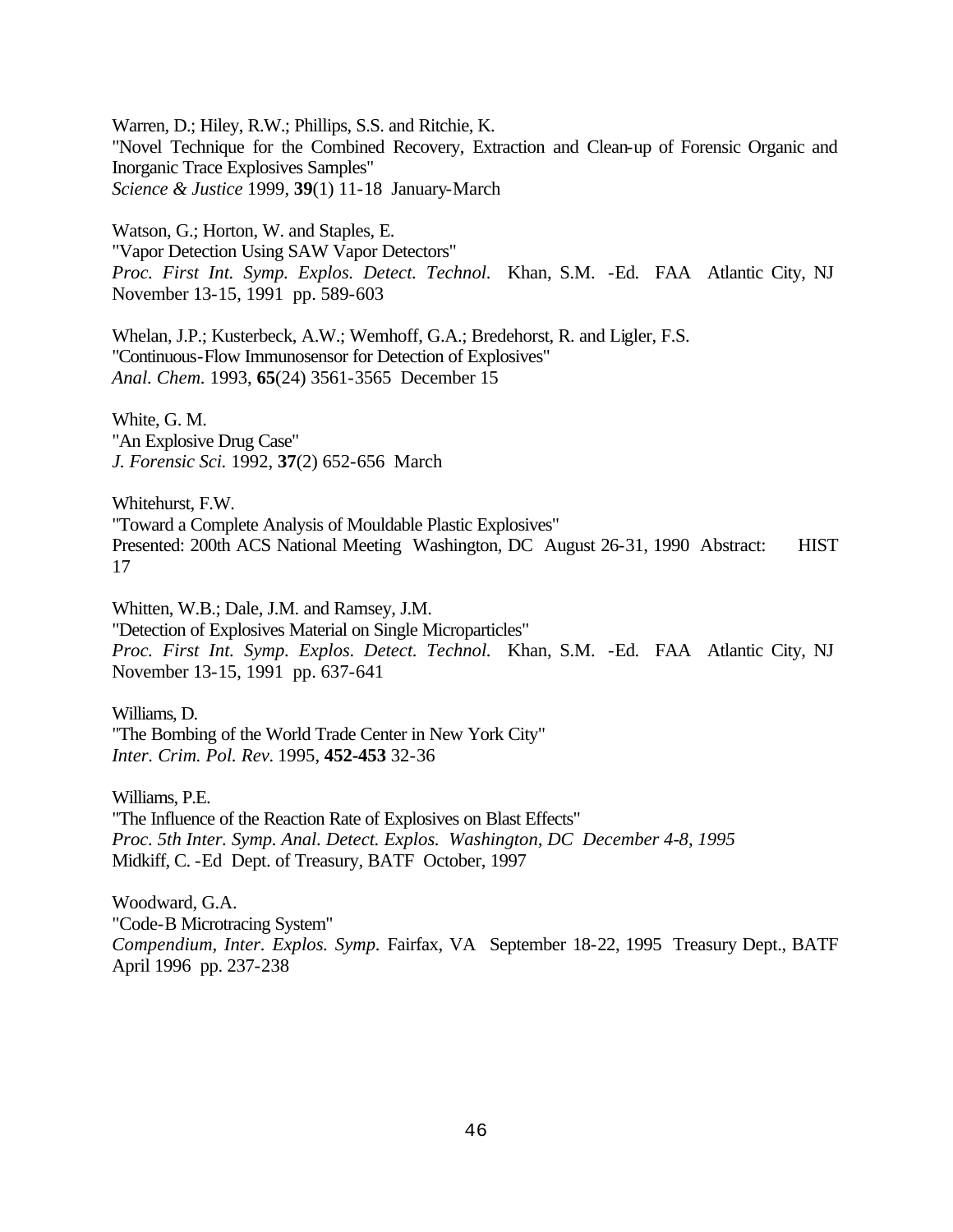Woolfson-Bartfeld, D.; Grushka, E.; Abramovich-Bar, S. and Bamberger, Y. "Detection and Analysis of Inorganic Anions in Explosive Residues by Reversed-Phase Ion-Pair Chromatography" *Proc. Third Symp. Anal. Detect. Explos.* Mannheim, FRG July 10-13, 1989, pp. 19-1 to 19-14

Woolfson-Bartfeld, D.; Grushka, E.; Abramovich-Bar, S.; Levy, S. and Bamberger, Y. "Reversed-Phase Ion-Pair Chromatography with Indirect Photometric Detection of Inorganic Anions from Residues of Low Explosives" *J. Chromatogr.* 1990, **517** 305-315

### Wright, A.D.; Jennings, K.R. and Peters, R.

"Tandem Mass Spectrometric Identification of Explosives Adsorbed on Organic Substrates" *Adv. Anal. Detect. Explos.: Proc. 4th Inter. Symp. Anal. Detect. Explos., September 7-10, 1992 Jerusalem, Israel* Yinon, J. -Ed. Kluwer Academic Publishers Dordrecht, Holland 1992 pp. 291- 298

Yelverton, B.J.

"Analysis of RDX Vapors in Pre- and Post-detonations Using the Ion Mobility Spectrometer Under Field Conditions"

*J. Energ. Mater.* 1988, **6**(1-2) 73-80 March/June

Yinon, J.

"Identification of Explosives' Mixtures by Tandem Mass Spectrometry (MS/MS) *Can. Soc. Forensic Sci. J.* 1988, **21**(1/2) 46-53 March/June

Yinon, J. "Forensic Identification of Explosives by Mass Spectrometry and Allied Techniques" *Forensic Sci. Rev.* 1991, **3**(1) 17-27 June

Yinon, J.

"MS/MS Techniques in Forensic Science" in: *Forensic Science Progress* 5 1991, Springer-Verlag Berlin Heidelberg, Germany pp. 2-29

Yinon, J.

"Environmental and Biomedical Applications of Analysis of Explosives" *Proc. Third Symp. Anal. Detect. Explos.* Mannheim, FRG July 10-13, 1989, pp. 2-1 to 2-12

Yinon, J.

"MS/MS CID Fragmentation Processes in Nitronaphthalenes" *Adv. Anal. Detect. Explos.: Proc. 4th Inter. Symp. Anal. Detect. Explos., September 7-10, 1992 Jerusalem, Israel* Yinon, J. -Ed. Kluwer Academic Publishers Dordrecht, Holland 1992 pp. 277- 290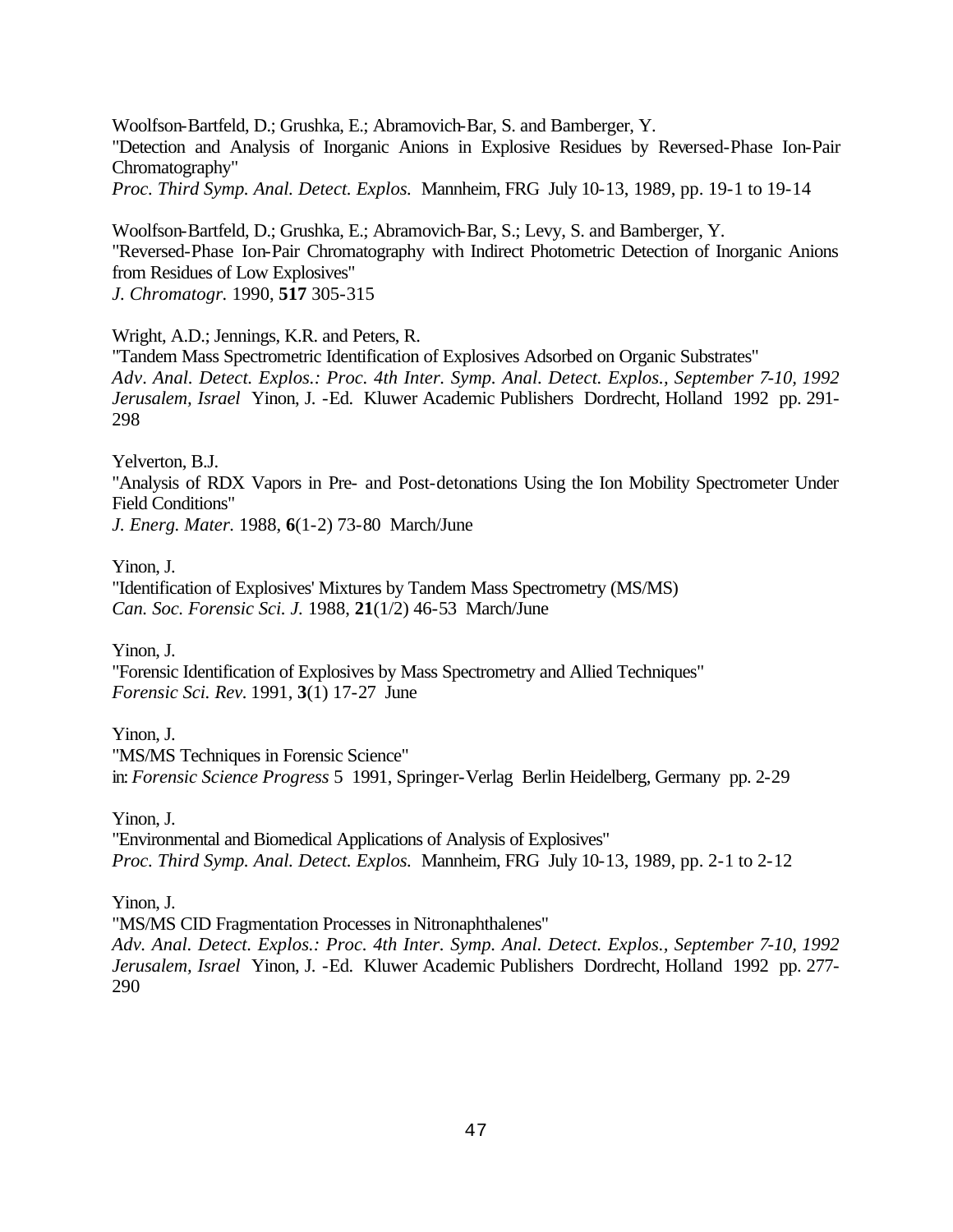Yinon, J.; Bulusu, S.; Axenrod, T. and Yazdekhasti, H. "Mass Spectral Fragmentation Pathways in Some Glycoluril-type Explosives. A Study by Collisioninduced Dissociation and Isotope Labeling" *Org. Mass Spectrom.* 1994, **29** 625-631

Yinon, J.; Johnson, J.V.; Bernier, U.R.; Yost, Y.A.; Mayfield, H.T.; Mahone, W.C. and Vorbeck, C. "Reactions in the Mass Spectrometry of a Hydride Meisenheimer Complex of 2,4,6-Trinitrotoluene (TNT)"

*J. Mass Spectrom.* 1995, **30**(5)715-722

Yinon, J.; Yost, R.A. and Bulusu, S. "Thermal Decomposition Characterization of Explosives by Pyrolysis-Gas Chromatography-Mass Spectrometry" *J. Chromatogr.* 1994, **688** 231-242

Yinon, J. and Zitrin, S. *Modern Methods and Applications in Analysis of Explosives* May 1993 New York, NY John Wiley & Sons Inc. 305pp.

Yinon, J.; Zitrin, S. and Tamiri, T. "Reactions Observed in the Mass Spectrometry of Nitro-explosives" Presented: 205th ACS National Meeting Denver, CO March 28 - April 2, 1993 ANYL # 83

Zaki, M.T.M.; Bassioni, H.H.; Sedra, M.N.R. and Attiya, S.M. "Spectrophotometric Determination of Lead in Some Propellants" *Propellants, Explos. Pyrotech.* 1990, **15**(1) 11-13 February

Zhou, H. and Nau, D.R. "Solid Phase Extraction of Explosives Coupled to HPLC Analysis with Diode Array Detection" Presented: HPLC '98 St. Louis, MO May 2-8, 1998

Zitrin, S. "Twenty Five Years of Involvement in the Analysis of Explosives" *Proc. 5th Inter. Symp. Anal. Detect. Explos. Washington, DC December 4-8, 1995*  Midkiff, C. -Ed Dept. of Treasury, BATF October, 1997

Zitrin, S. "Analysis of Explosives by Infrared Spectrometry and Mass Spectrometry" in: *Forensic Invest. Explos.* Beveridge, A.D. - Ed. London, Taylor & Francis 1998 pp. 231-265

> Charles R. Midkiff (301) 217-5720 FAX: (301) 413-5226